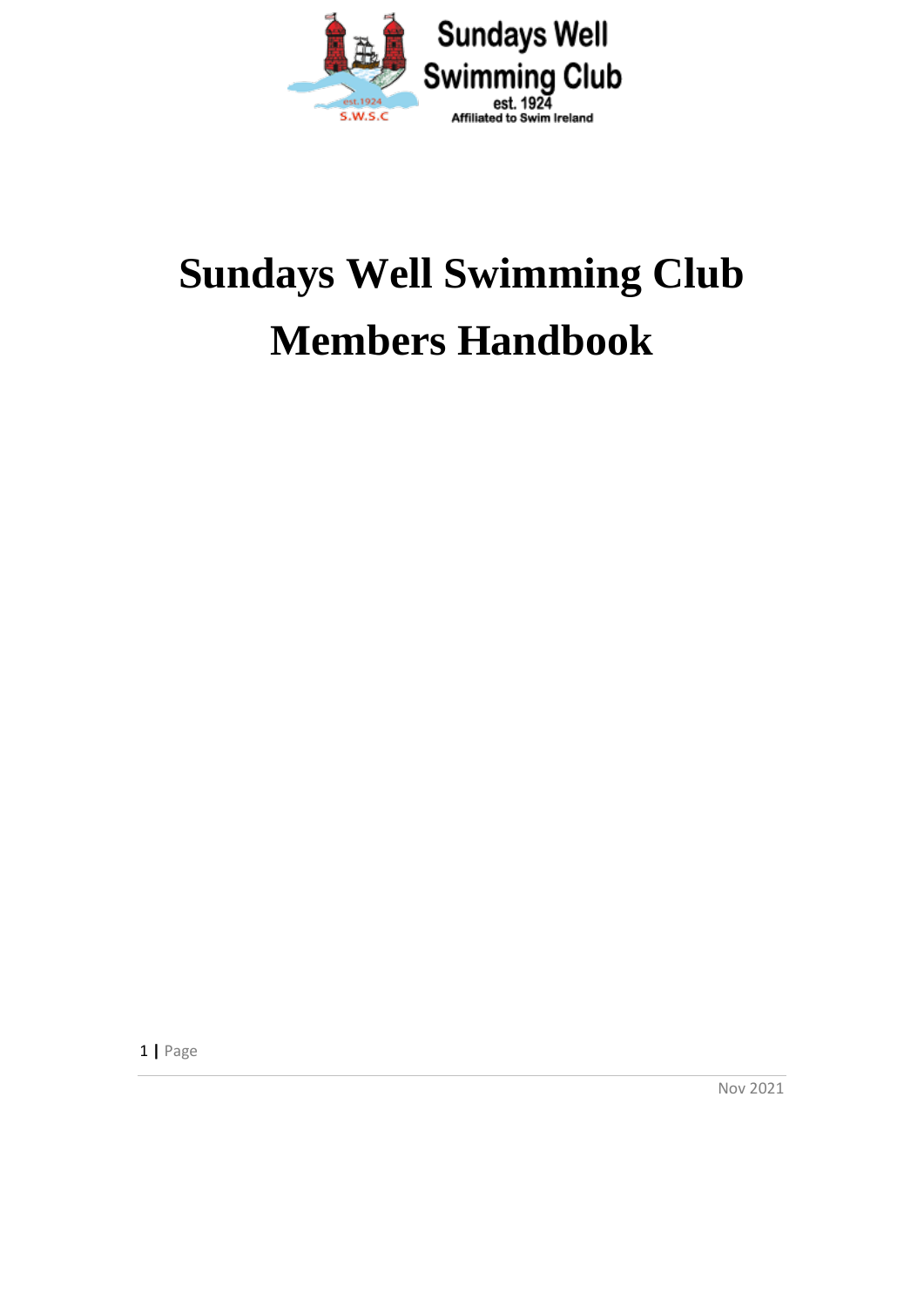

### Contents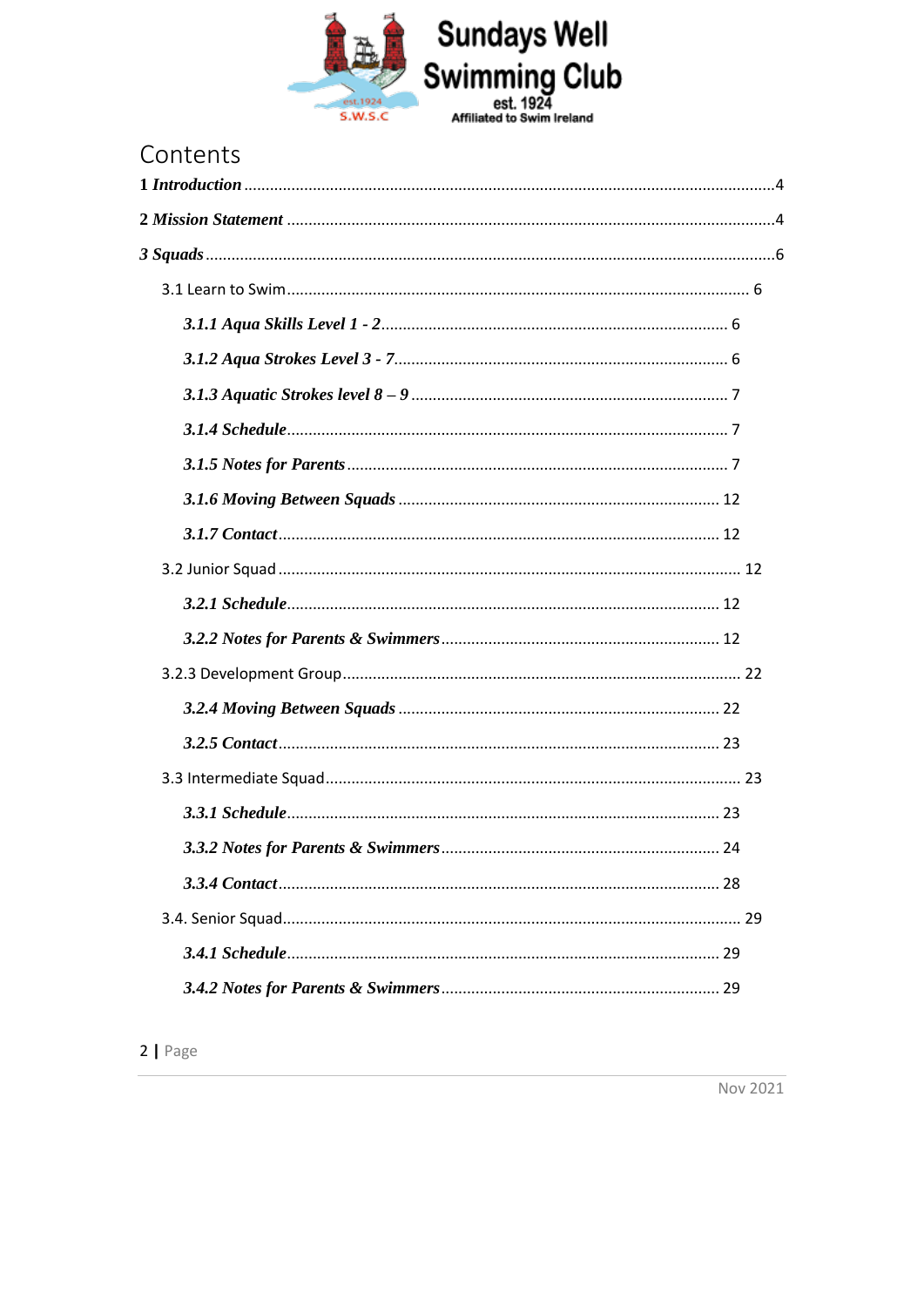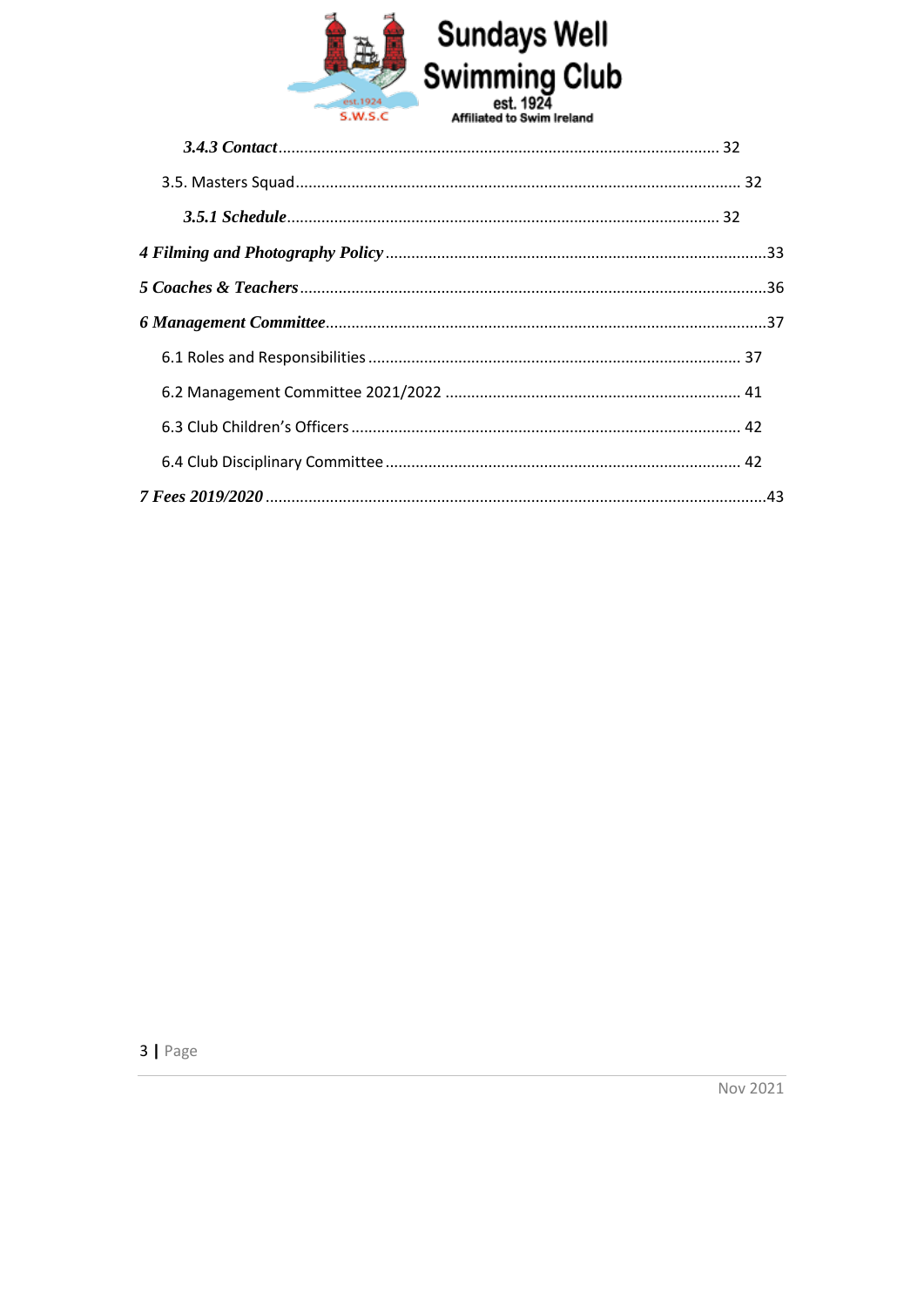

#### <span id="page-3-0"></span>**1** *Introduction*

Welcome to the Sundays Well Swimming Club (SWSC) handbook. It is designed to bring you information considered important to parents with swimmers in the club.

All information is also on the club website – [www.sundayswellsc.com](http://www.sundayswellsc.com/)

The website is updated regularly and it is essential that parents and swimmers monitor it on a regular basis for any up-to-date information and news.

The club constitution, codes of conduct, events, and parent rosters can also be found there using the appropriate tabs.

SWSC was founded in 1924 by members of SW Rugby Club. In those days rugby was a winter sport and swimming was confined to the summer months. Over the years the club prospered and now has a membership of over 700 and caters for all standards and categories of swimmers – from learners to internationals, from age 5 to as long as one wants to swim. It is considered one of the largest competitive clubs in Ireland with numerous annual successes regionally, nationally, and internationally by our athletes, young and old.

**Club Colours and Coat of Arms**: Green, red and white are the colours of all the Sundays Well group of clubs. The right to use the Arms of the City of Cork was granted to SWSC by Cork Corporation for services rendered to the community.

The motto of Cork City is 'statio bene fide carinis', which means 'a safe harbour for ships'.

#### <span id="page-3-1"></span>**2** *Mission Statement*

The Mission of SWSC is:

- To provide comprehensive teaching and coaching facilities and to engage in all aspects of competitive swimming to the highest level.
- To provide a positive and safe environment for all its members.
- To foster and develop swimming and to use the same in promoting the development of physical and moral qualities that come from swimming, whether in competition or otherwise.

To achieve our mission statement our objectives are: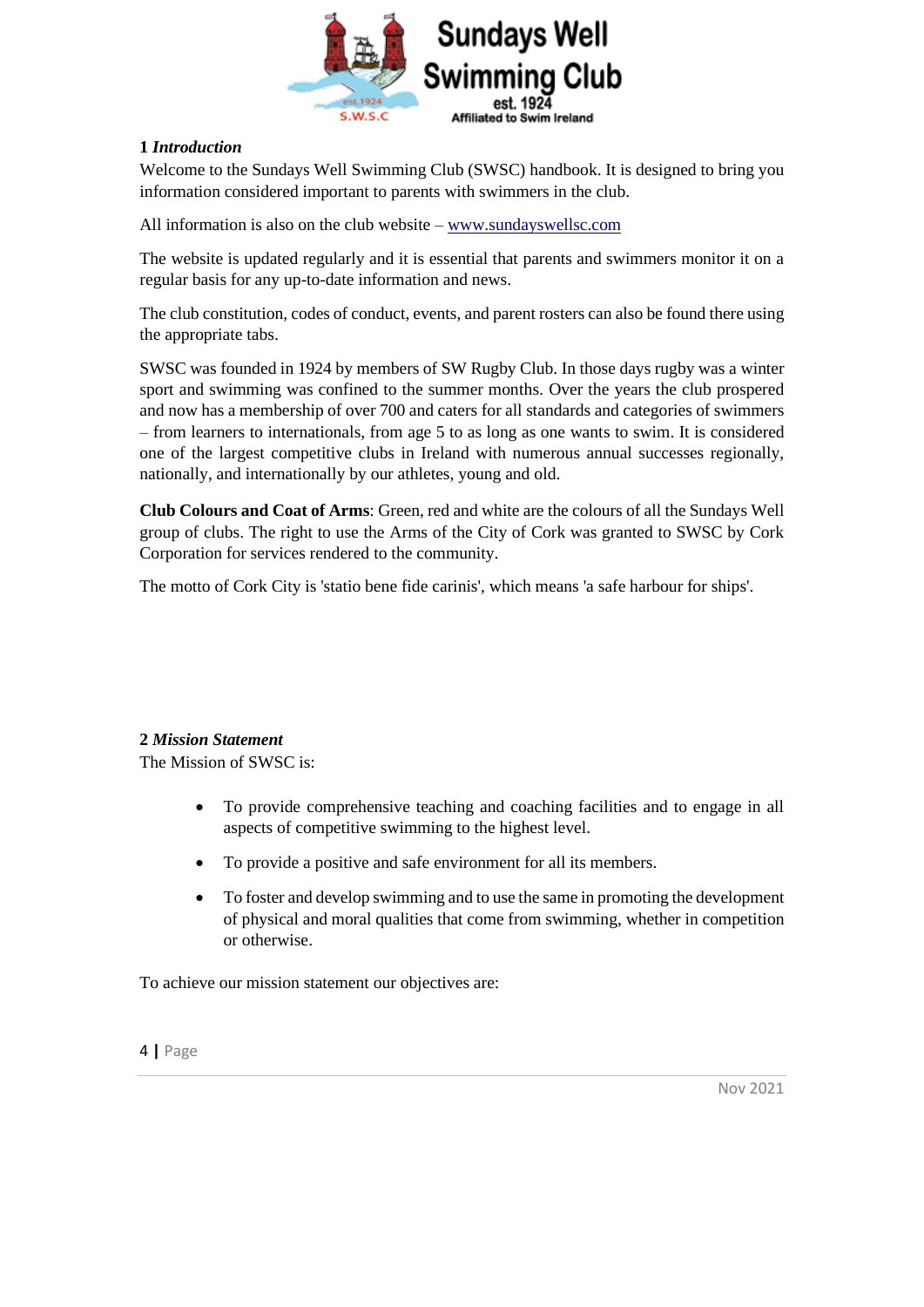

- To foster and develop the sport of swimming and its participants.
- To promote the teaching, coaching, and practice of swimming in line with current best practice.
- To promote the development of physical, moral and social qualities associated with sport, within the participants.
- To accept and enforce the rules and regulations set down by SI regarding teaching, coaching, and practice of swimming in accordance with the affiliation status afforded to SWSC.
- To provide a positive and safe environment for all its members and staff.
- To ensure sport for young people in SWSC is fun and conducted in an encouraging atmosphere in line with SI guidelines and best practice.
- To provide equal opportunities whenever possible for successful participation, irrespective of ability or disability, so all individuals can be involved in sports activities in an integrated and inclusive way.

SWSC is fully committed to safeguarding the well-being of its members.

Every individual in SWSC should, at all times, show respect and understanding for their rights, safety and welfare and those of others, and conduct themselves in a way that reflects the principles of SWSC and the guidelines contained in the Code of Ethics and Good Practice for Children's Sport and the 'Swim Ireland Safeguarding Children Policies and Procedures 2010' or most up to date equivalent.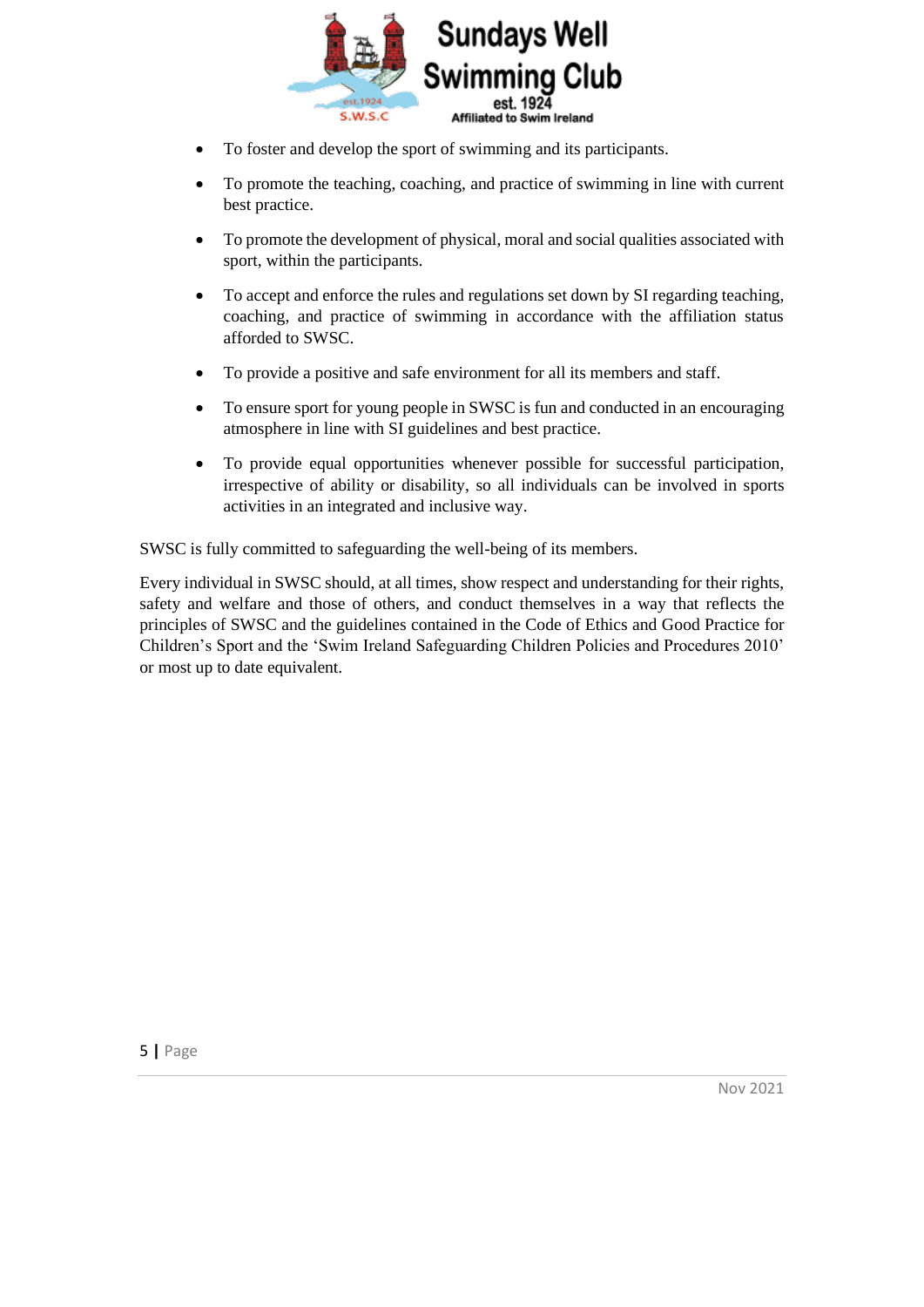

#### <span id="page-5-0"></span>*3 Squads*

SWSC caters for all types of swimmers, ranging from 5 years of age to adults. For those interested in progressing to competitive swimming SWSC affords these swimmers that opportunity.

For those that wish to swim for other reasons, SWSC offers those the opportunity to remain as a club member and swim non – competitively.

SWSC swimming year is divided into 2 terms: term 1 from September – February, term 2 from February – June.

We are a non- profit organization and the club is run by committed volunteers ranging from the committee to teachers.

#### <span id="page-5-1"></span>*3.1 Learn to Swim*

The Learn to Swim Programme at SWSC teach children aquatic skills as early as 5 yrs old.

Our teaching sessions range from levels  $1 - 9$  and are taught by qualified instructors with a vast knowledge, experience, and understanding of aquatic skills. The main body of instructors have progressed through the SWSC swimming programme from an early age and advanced to become top competitive swimmers. They are committed and passionate about teaching the next generation in SWSC and to passing on their knowledge to develop and progress the aquatic skills of the younger swimmers

#### <span id="page-5-2"></span>*3.1.1 Aqua Skills Level 1 - 2*

In Aqua Skills Level 1 and Level 2, several Core Aquatic Skills are introduced, reinforced and consolidated, whilst developing water confidence. These skills, which are made up of Entries and Exits, Submersion and Aquatic Breathing, Rotation, Floatation, Streamlining, Sculling, Movement and Propulsion, and Co-ordination and Balance, will "waterproof" children and lay the foundation for the development of stroke technique.

#### <span id="page-5-3"></span>*3.1.2 Aqua Strokes Level 3 - 7*

These later stages will build on the Core Aquatic Skills of the first two levels, encouraging the development of body position, leg action, arm action, breathing and timing of all four competitive strokes. The short and quality practices encouraged in these levels will develop efficient swimmers and, as a result, individuals who will understand the aquatic environment and be equipped to maintain their own safety for longer.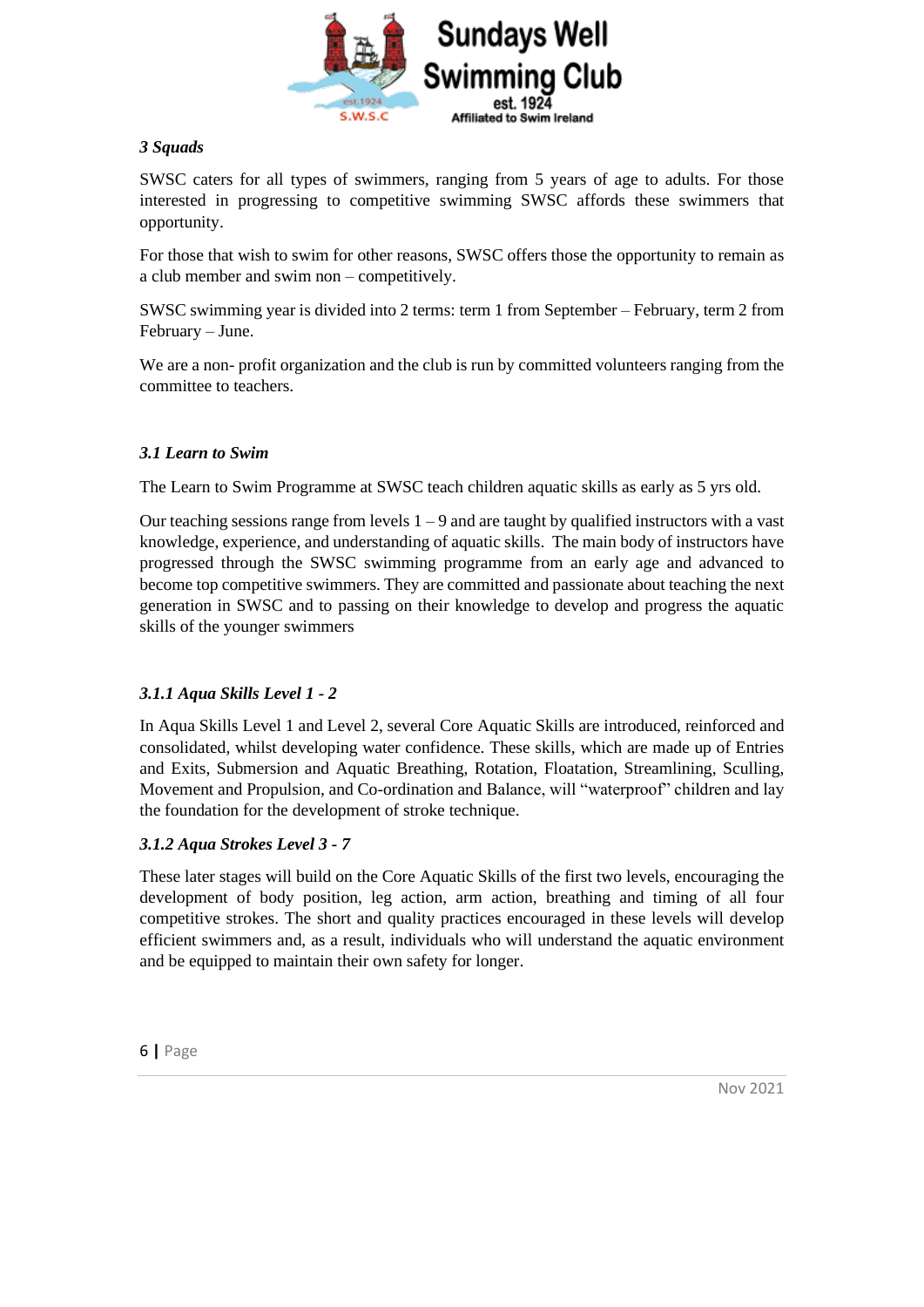

#### <span id="page-6-0"></span>*3.1.3 Aquatic Strokes level 8 – 9*

Building on the aquatic strokes learned in the previous levels, these groups develop stamina and endurance while maintaining stroke technique, streamlining and introducing starts and turns to prepare the swimmer for lane swimming in pre-competitive or non-competitive swimming.

Whether choosing this programme to make sure children are safe in the water, to develop and maintain their aquatic fitness or with future Irish medals in mind – The Learn to Swim Programme will deliver.

#### <span id="page-6-1"></span>*3.1.4 Schedule*

| Monday   | 19.00-20.00 | Douglas Pool |
|----------|-------------|--------------|
| Tuesday  | 19.00-20.00 | Douglas Pool |
| Thursday | 19.00-20.00 | Douglas Pool |
| Saturday | 11.00-12.00 | Douglas Pool |

#### <span id="page-6-2"></span>*3.1.5 Notes for Parents*

Before beginning swimming lessons with SWSC, all children are assessed by the head teacher. This is to ensure each swimmer are placed in the right level and to match the swimmer's aquatic skills to the appropriate level.

The Learn to Swim Programme does not operate on a 'pass' or 'fail' system. We work from an achieved to the progressing system.

Each level has an objective/aim for all swimmers to achieve before they move onto the next level. The objective/aim in each level differs from the previous level, this simplifies the development of strokes, skills and encourages the swimmer.

For a swimmer to progress onto the next level, the objective/aim needs to be achieved and be consistent. This method ensures that the swimmer does not move on before they are ready, otherwise the swimmer could become distressed and lose interest if their ability does not match the level.

For example, level 1 objective/aim is saturation, submerging, movement, exits, entry, water confidence, floating unaided both front and back without a floatation device. Level 2 objective/aim is push & glide front and back with kicking. If a swimmer progressed from 1 to 2 without water confidence or floating, then they will struggle in this level and their confidence may diminish.

• Movement between levels is made possible if there is space in the next group. If perhaps a swimmer is ready to move, but there is no space in the next level.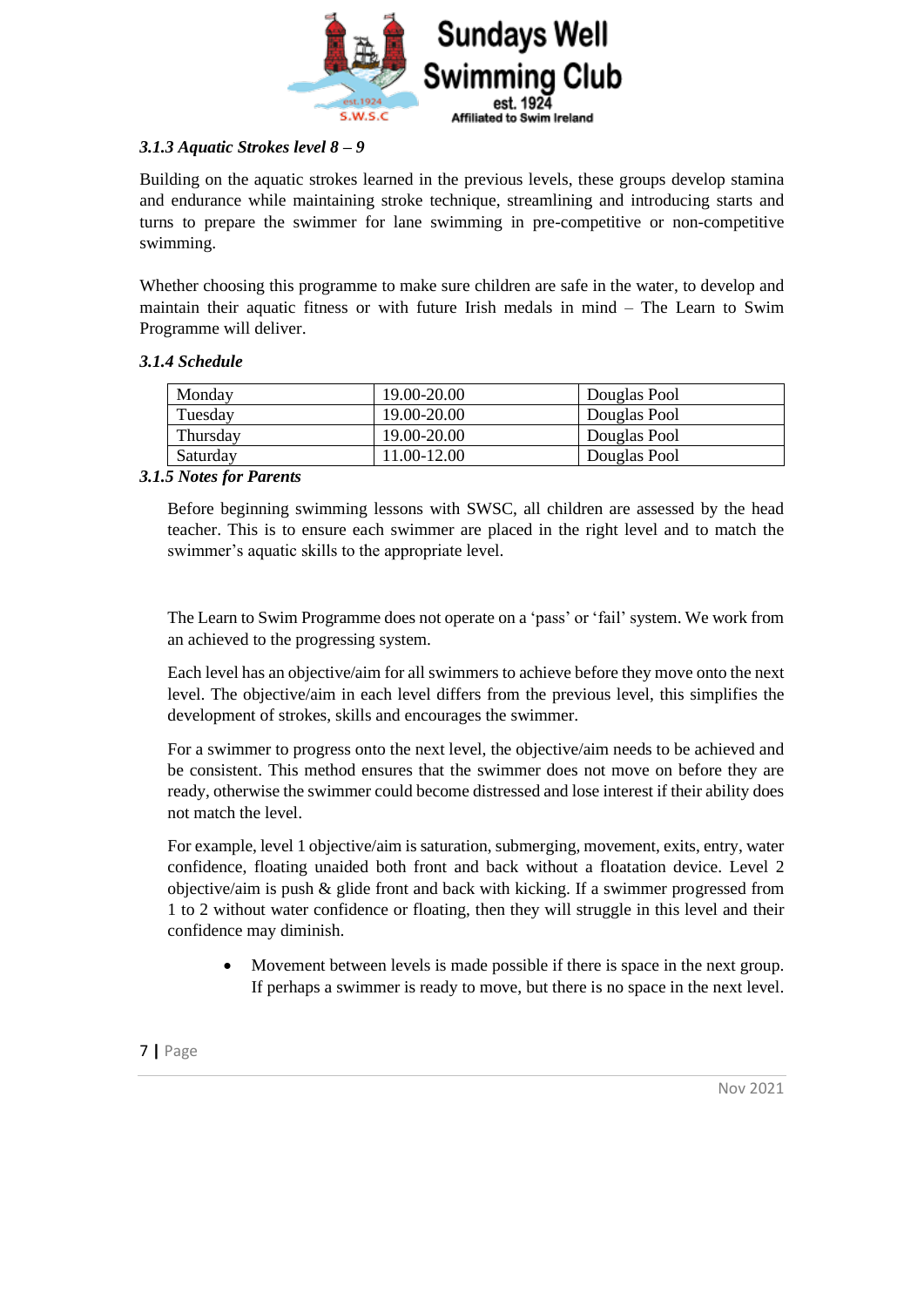

Then the instructor will teach the objective/aim for the next level and we will work hard to create space.

- We cannot compare one swimmer's ability to the next nor the length of time a swimmer has been in a level, e.g. one swimmer could achieve the objective/aim before a swimmer that's being the level for a longer period. As you are aware all children progress at a different speed and ability. The main thing to remember is the swimmer is progressing each session.
- The Learn to Swim Programme does not have official assessment sessions for progression to the next level, for this creates pressure and undue stress for the swimmer. The headteacher and instructors are continuously observing and assessing each swimmer weekly.
- Assessment is continuous, and swimmers maybe moved up at any given session, once the objective/aim has been achieved.
- If parents would like feedback about a swimmer's progress this can be requested through the headteacher via email (email address is on SWSC website as headteacher) or organise to meet with the headteacher before or after the session.
- When corresponding with the SWSC or head teacher please state the name of swimmer, the day they swim and the level they swim in, to ensure a prompt response.
- These later stages will build on the Core Aquatic Skills of the first two levels, encouraging the development of body position, leg action, arm action, breathing and timing of all four competitive strokes. The short and quality practices encouraged in these levels will develop efficient swimmers and, as a result, individuals who will understand the aquatic environment and be equipped to maintain their own safety for longer.

#### *3.1.5.1 Frequently Asked Questions*

*What happens if my husband brings my daughter to her lesson?*

In Douglas there is a communal area within both dressing rooms for changing. It is not acceptable for a mother to enter the boys changing room, or a father the girls.

*Can we drop our child and collect them afterwards?*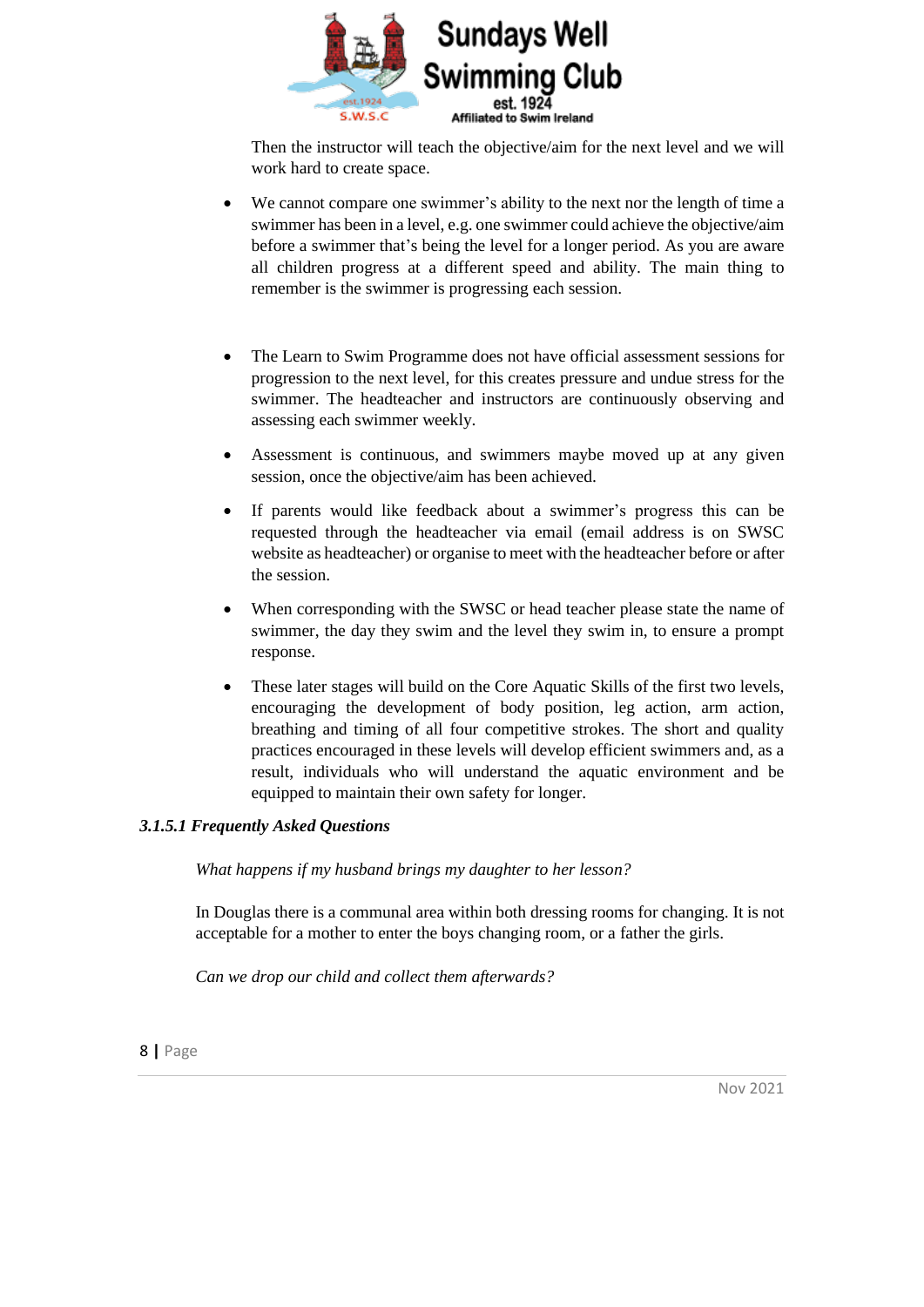

Parents are expected to stay for the duration of the class. If your child wishes to leave for the bathroom we would request that you bring them, or they tell you they are going, as they may be in the bathroom and become unwell and it would not be possible for a teacher to leave her class to attend to your swimmer.

#### *Where do I find details of holidays and starting days?*

On the WhatsApp's group, we usually post details on our web site News page as well. Sometimes it is necessary to scroll down the page to find the details.

#### *I would like to switch days to a different one?*

Please contact [headteacher@sundayswellsc.com](mailto:headteacher@sundayswellsc.com) to ask for a change. The head teacher will be able to advise if there are places in the other session, or if places are due to come up.

*I would like my swimmer to swim more than once per week.*

If there are places in the group your swimmer wishes to move into swimming twice a week is no problem. Contact [headteacher@sundayswellsc.com](mailto:headteacher@sundayswellsc.com) with your request. The fees will increase accordingly also.

#### *My son/daughter is in the same group for a long time.*

Any queries re your swimmer's progress are welcome and will be dealt with by our Head Teacher. You can contact the Head Teacher at [headteacher@sundayswellsc.com](mailto:headteacher@sundayswellsc.com) to arrange a meeting.

#### *My son/daughter has been asked to move to lanes but doesn't want to.*

Congratulations on your swimmer's progress. Sometimes a swimmer is nervous about moving. I would encourage them to come to at least one session before deciding they do not wish to move.

If your swimmer is not moving to lanes for whatever reason we would like to be able to keep them swimming in the top group in teaching until the end of term. However, if they are too advanced or there is a large number unwilling to move, we may have to request they stop coming in order to allow other swimmers to progress. Any pre-paid fees can be credited against siblings swimming or refunded.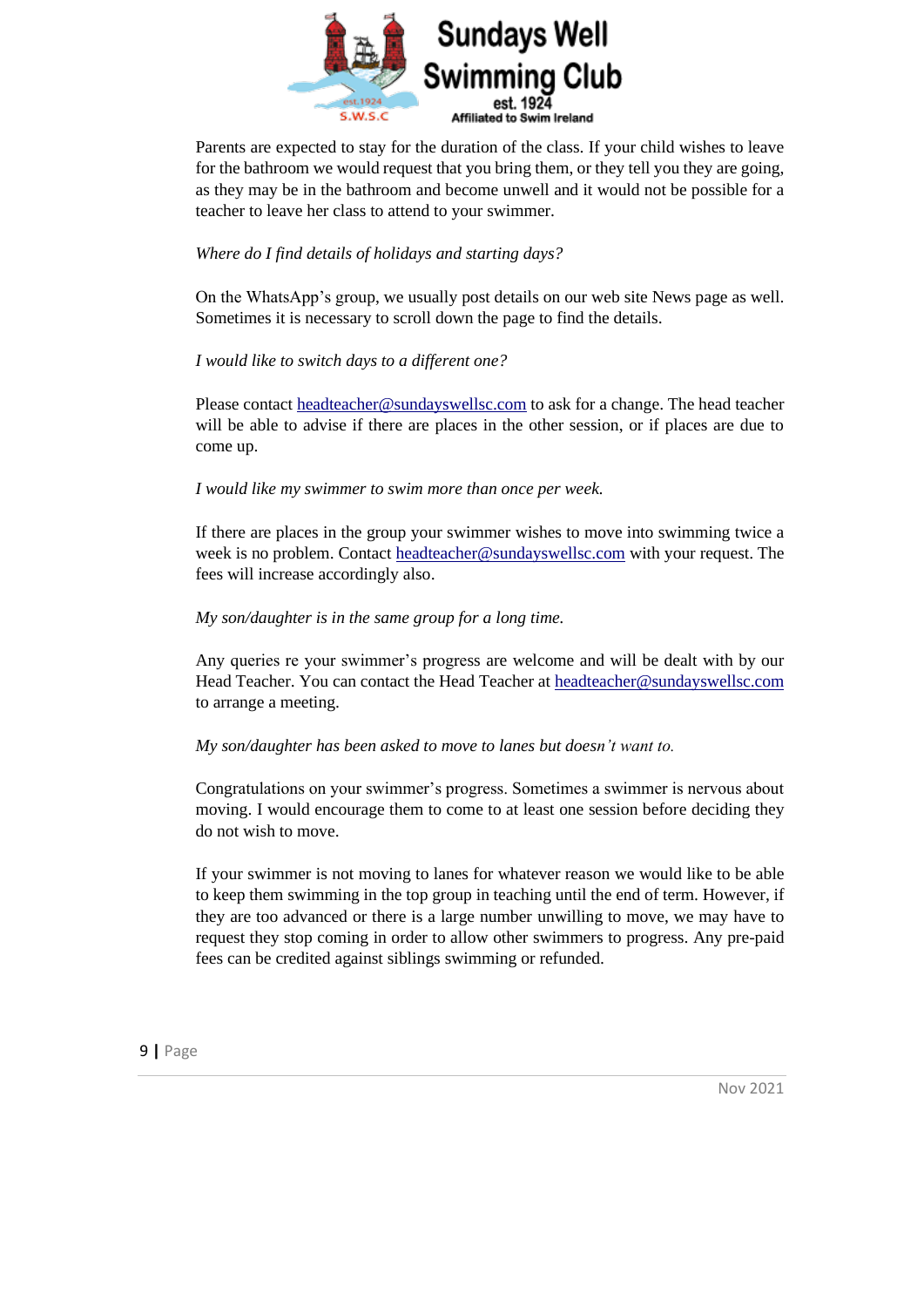

Please note this would be a very rare occurrence as we would do our best at all time to continue to accommodate your son/daughter.

#### *My son/daughter is not willing to move up a group.*

This happens very regularly. Sometimes swimmers get comfortable with a teacher or group and are nervous or frightened about moving. We will do all in our power to encourage them to move, but in the event, they do not, don't worry. Your son/daughter will continue to improve and will in time move on.

*My son/daughter is unable to attend and will not be swimming for a long time.*

Please advise the Head Teacher a[t headteacher@sundayswellsc.com](mailto:headteacher@sundayswellsc.com) if this is the case.

*My son/daughter is being splashed, skipped, or is unhappy within their group.*

Please let their teacher know if they are unhappy for any reason. Generally, we can help sort out issues easily. If it is not sorted please contact the Head Teacher by email at [headteacher@sundayswellsc.com](mailto:headteacher@sundayswellsc.com)

*I have a sibling who is five. Can they join?*

Please ensure we have details on our waiting list. Contact Affiliation secretary at [affiliation@sundayswellsc.com](mailto:affiliation@sundayswellsc.com) to ask about places.

*How early should I put my child's name on the waiting list?*

No swimmer's names are taken before four years of age for the waiting list.

*My son/daughter was swimming lanes elsewhere, why are they doing widths in SWSC?*

In SWSC our lanes are of a very high standard. Before leaving teaching and becoming a Junior Squad member, swimmers must be very proficient in frontcrawl, backcrawl and breaststroke, be able to dive and also kick to a high standard.

*What are the Awards?*

Twice a year we look at each swimmer in a group and grade them on different skills depending on which group they are in. We then 'award' them a standard.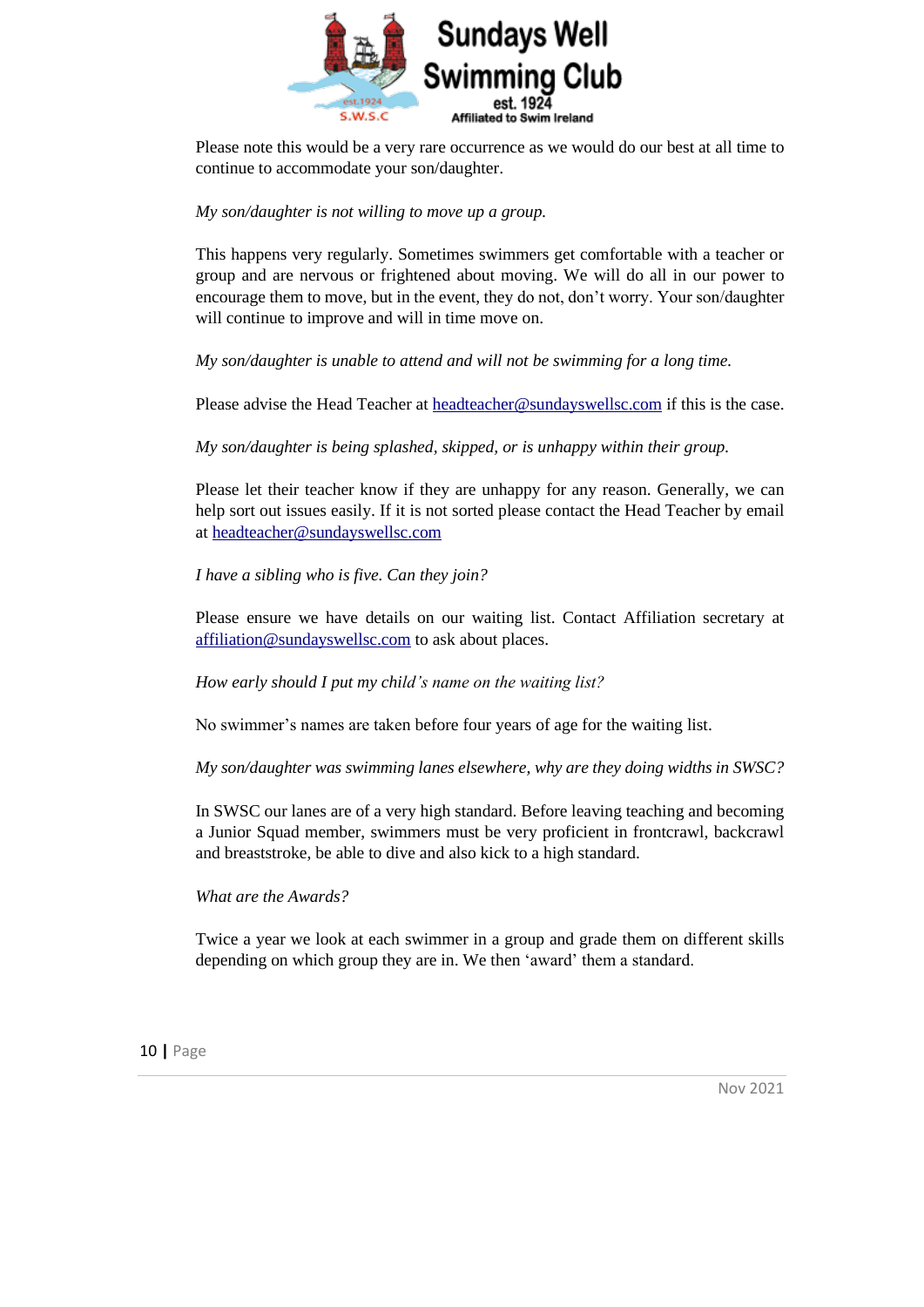

This allows us as teachers ensure that all swimmers are progressing at a reasonable rate. It also allows parents and swimmers see what level they have reached and where problems may arise.

Each award has two levels, ie 2a and 2b. 2a is of a lesser standard than 2b and means they didn't quite make the standard of level 2. If your swimmer gets a 2b it means they have passed all skills at that level.

Some of the levels are a significant jump and it is not uncommon for a swimmer to be at a level for one year. Any longer and I advise you to please make contact with the Head Teacher at [headteacher@sundayswelllsc.com](mailto:headteacher@sundayswelllsc.com) to discuss your son/daughters progress.

#### *Will my son/daughter be moved up after they get their award?*

No. We operate a policy of continuous assessment in SWSC which means we do not wait until after awards to move swimmers up.

#### *My son/daughter got the same award as previously.*

It takes some time for a swimmer to progress from one award to the next. On occasions something holds them back. It may be body position, breathing, kick, backcrawl, breaststroke or diving. If you have concerns or wish to discuss an award please contact the Head Teacher at [headteacher@sundaywellsc.com](mailto:headteacher@sundaywellsc.com)

*I am not receiving any WhatsApp's messages.*

Please contact secretaryswsc@sundayswellsc.com with your name, number and day you attend.

*Can my son/daughter swim twice a week?*

If a coach agrees and there are spaces available yes, your son/daughter can swim twice a week.

Whether choosing this programme to make sure children are safe in water, to develop and maintain their aquatic fitness or with future Irish medals in mind – Swim Ireland's Learn to Swim Programme will deliver.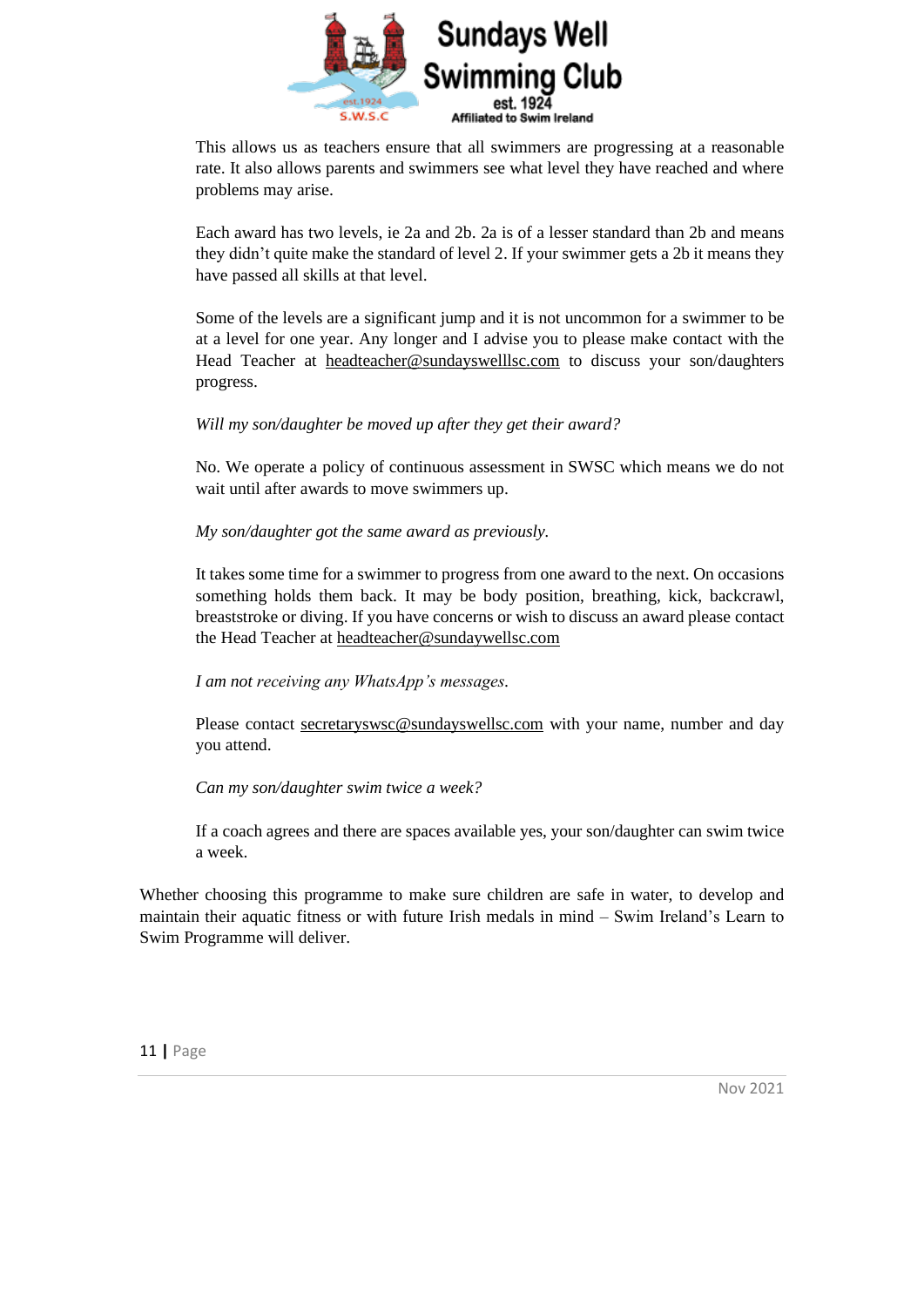

#### <span id="page-11-0"></span>*3.1.6 Moving Between Squads*

After Learn to Swim, swimmers move to the Junior Squad. Moving on depends upon an assessment of their skill level by the Head Teacher and the availability of spaces in the Junior Squad (as per the Junior Squad Lead Coach). Both these criteria are periodically reviewed and the Head Teacher will notify parents to offer swimmers places in the Junior Squad.

#### <span id="page-11-1"></span>*3.1.7 Contact*

Coaches and teachers are happy to discuss swimmers progress briefly, after a session. However, if you have something you would like to discuss in more detail please email, [headteacher@sundayswellsc.com](mailto:headteacher@sundayswellsc.com) and arrange a time.

#### <span id="page-11-2"></span>*3.2 Junior Squad*

#### <span id="page-11-3"></span>*3.2.1 Schedule*

| Wednesday | 15.20-17.00 | Douglas                    |
|-----------|-------------|----------------------------|
| Friday    | 19.00-20.00 | Douglas (Pre-teen/<br>teen |
|           |             | lane swim)                 |
| Sunday    | 11.00-13.00 | Douglas                    |

#### <span id="page-11-4"></span>*3.2.2 Notes for Parents & Swimmers*

#### *3.2.2.1 Training*

Swimmers should have the following equipment:

- Swim Fins
- Swim Snorkel (Centre Snorkel for swim training)
- Pull Buoy (Smaller Pull Buoys are better for younger kids)
- 1 litre of water

Ideally these should be brought in a mesh bag

Please ensure all equipment is indelibly labelled with the child's name.

There are three sessions within the Junior Squad:

• Friday night, our pre- teen/ teen hour is 19.00 to 20.00, ideally for 10-13-year olds, and it is non competitive squad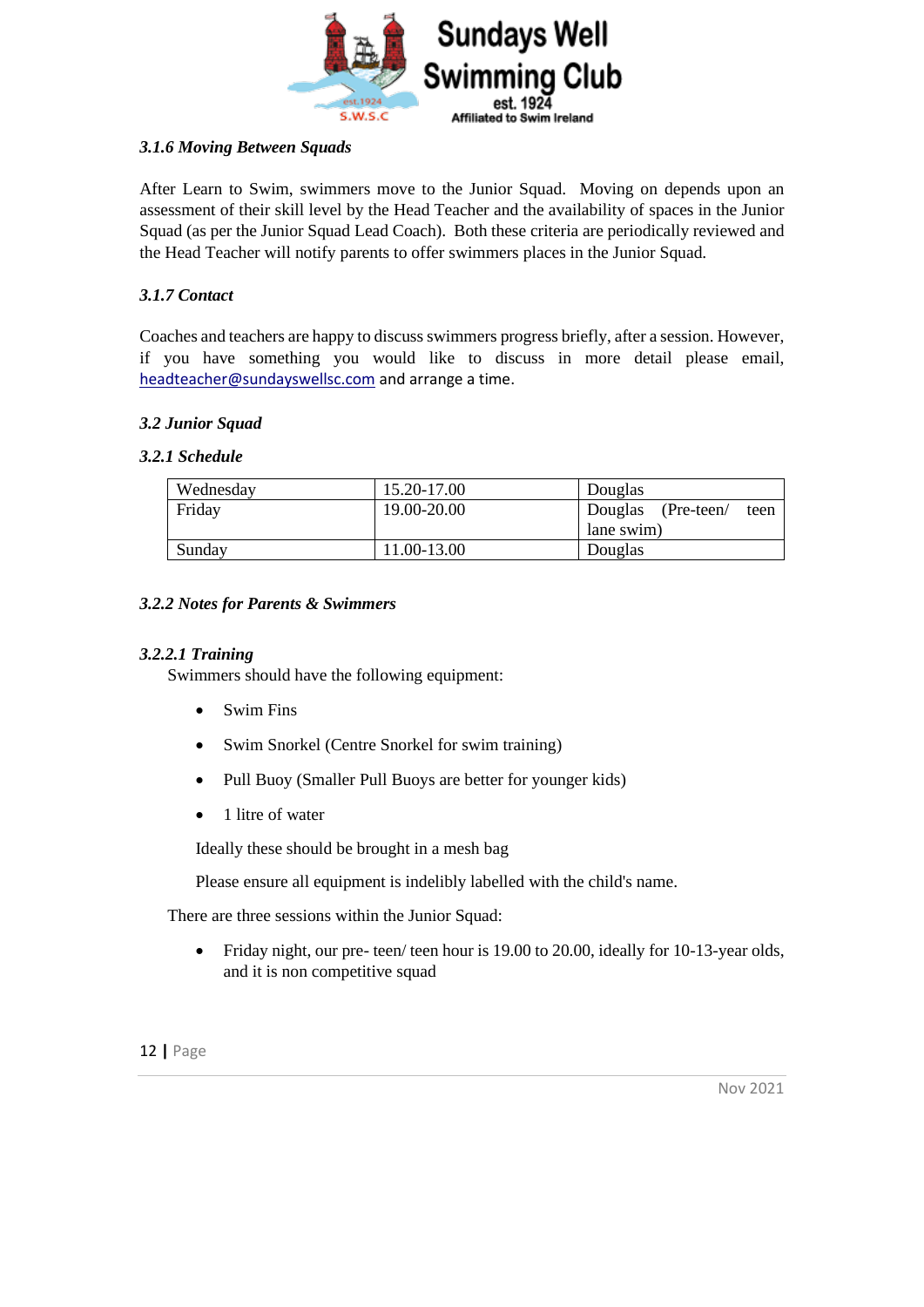

- Sunday morning is 11.00am to 12.40. Within this session there are two 40-minute groups<sup>1</sup> (starting 11.00 and 11.40) and a group that does the full session.
- Wednesday afternoon is 15.20 to 16.50. Younger swimmers start at 16.00 and move to the 15.20 start as they progress.

You don't have to accept an offer to join the Junior Squad. But we cannot guarantee when we will have places to next offer your swimmer a chance to move.

The focus in Junior Squad continues to be primarily on the fundamentals of swimming and core Swim Skills. As a competitive club, our focus is on the long-term outcomes of swimmers and that means teaching excellent technique before looking at speed and endurance. As swimmers learn to swim more efficiently, they will find the time and distance of their sessions increases but at all times we strive to teach and enforce good practice, rather than allowing bad habits to develop by pushing swimmers to the point where their technique fails.

There are a variety of swimmers in the Junior Squad. As well as continuing to develop their swimming skills and fitness, they are introduced to competitive aspects of swimming. Junior Squad Swimmers will be given the opportunity to swim in local Novice Galas but is not expected that all Juniors will be competitive swimmers and progress to the competitive squads (Intermediate and Senior Squads). Regardless of whether they are to be competitive or not, all swimmers are instructed to a very high level of proficiency in all strokes and are regarded equal members to those in our competitive squads.

Some Juniors may also be given the opportunity to enter Future Challenger Series galas. The standard of these galas is higher than Novice galas and additional criteria are imposed on entering these galas. There is a requirement for each swimmer to swim 100m events as well as 50m events. The coaches will decide who is ready for these gala when the time comes for entries. There is the expectation that a swimmer will gain experience at Novice Galas before moving to Development Level 1.

#### *3.2.2.2 Galas*

A Novice/Minnow/Cadet or Development Gala (level 1) is usually a very enjoyable gala. There should be no pressure put on any child re competing.

<sup>1</sup> In practice teachers are given the latitude swap the groups between 11:00 and 11:40 depending on when they actually get started and how they progress through the session. We ask that all swimmers for the second session be on deck for 11:40 so we can get them started as soon as the first group is done.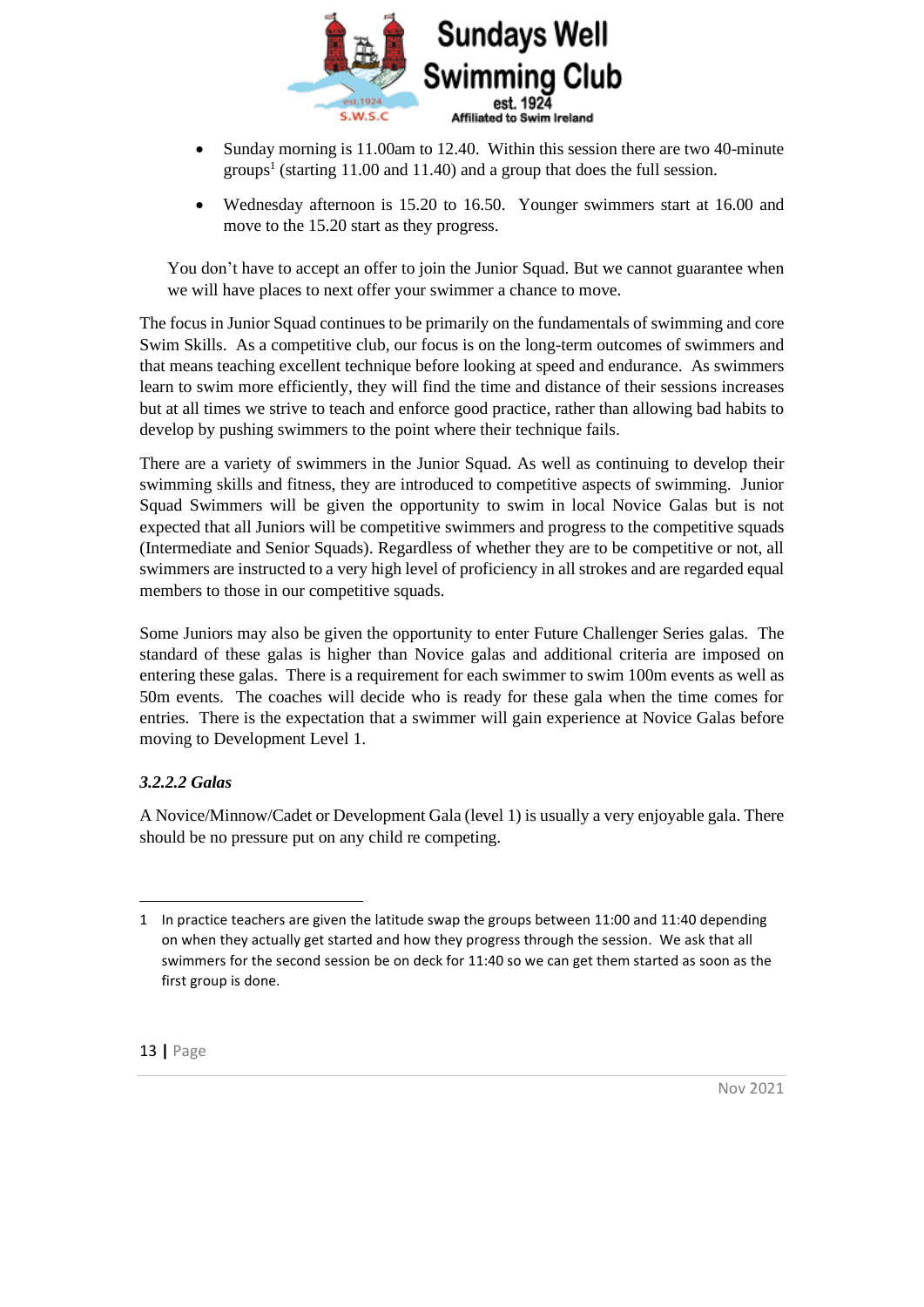

It is important to note this gala is all about experience, not success.

We as coaches would hope it whets their appetite for competition and training.

The warm up time for the gala and the schedule of events will be in the gala pack posted on the club web site. Each session in the gala will usually last around 3 hours and galas have 1 or 2 sessions per day. The duration depends on the number of swimmers taking part and the number of events. Swim Ireland imposes limits on the length of each session for the benefit of swimmers and officials.

Before leaving home please eat a breakfast. It is a very long day and a good breakfast is essential.

What you will need to bring.

- Togs (a couple of pairs if you have them)
- Towels, more than one,
- SWSC hats (these are compulsory as with so many swimmers swimming in these galas it is the best way of ensuring coaches do not miss your child's race)
- Two pairs of goggles if possible.
- Two or more t shirts
- Flip flops or clean runners for around the pool.

Swimmers wear a t-shirt and footwear between races. Between events it is important to drink and have an occasional snack, jelly sweets, biscuits, fruit etc. Water is perfect there is no need to buy sports drinks. No Fizzy drinks.

Between events swim hats should not be worn. They should be put on as the swimmer is lining up. Please give hats to a parent so you don't lose them.

When a swimmer arrives, they should immediately find their coach to let them know they have arrived.

The coach will introduce them to the team manager who is responsible for getting them to their races and answering all swimming questions. The team manager will write on the swimmer's hand what heat and lane they will be swimming in. The Team manager will tell the swimmers when to line up for their event.

All swimmers should report to their coaches before and after their swim.

All swimmers should ask the time keepers on their lane what time they achieved for their race.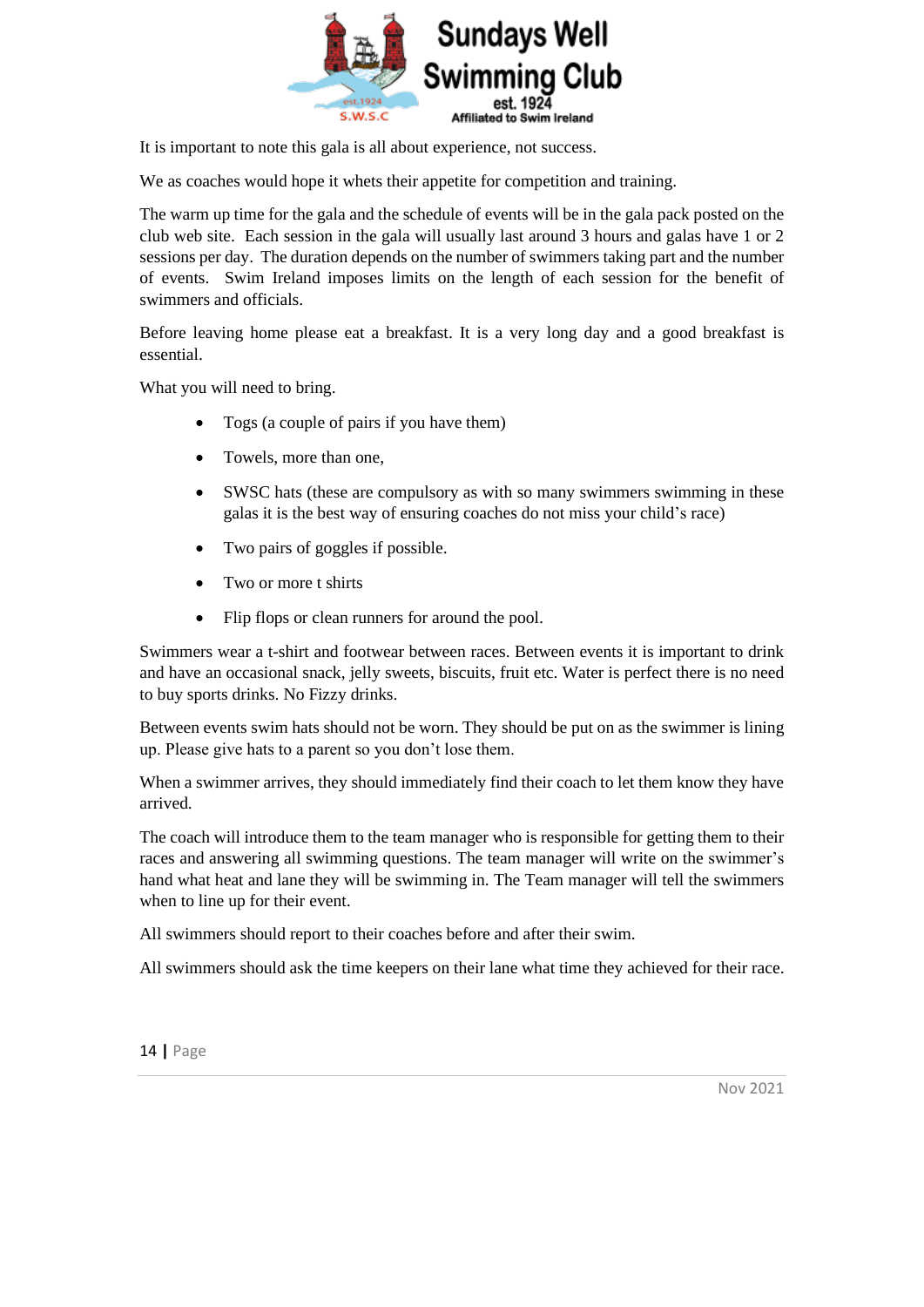

We request that all swimmers sit together. Swimming can be a very solitary sport, galas are a great opportunity for swimmers to make friends and exist as a team.

We would like if swimmers shouted for and cheered on their fellow club swimmers as they are racing.

At lunch swimmers should eat something healthy and filling such as a roll, pasta or noodles.

Information on the Competitive Pathway – including criteria for entering and progressing through the gala structure in Munster  $-$  is available on the club web site

#### *3.2.2.3 Parents Roster*

Parents of swimmers must perform supervision duties on deck. This is a requirement set by Swim Ireland as one of their child protection policies. The Parent on Duty should:

- Ensure an attendance record for the session is kept (if asked) this can be kept with the coach and should be signed by the coach and supervisor
- Take note of children leaving and returning to pool, e.g. a child should return to the pool after visiting the toilet
- Allow the coach/teacher freedom to get on with the session sometimes coaches or teachers need to feedback to individuals on one to one basis, this should be in open view
- Take note of any problems that occur refer child related issues to the Club Children's Officer/all other issues to Committee, usually the secretary
- Have temporary access to children's contact details in cases of illness or emergency or in the event the session is cancelled
- In cases of emergency, help the coach/teacher by being an extra adult to supervise children or to assist with a response to the emergency
- The parent on duty should be on site 15 minutes prior to the session so as to supervise the swimmers arrival at the front door, stay at the front door until 10 minutes after the session has commenced and then at this point lock the front door and proceed to the pool deck area, should supervise the swimmers departure for at least 10 minutes after the end of the session. Note that parents should be onsite within 10 minutes of session ending. In the event of parents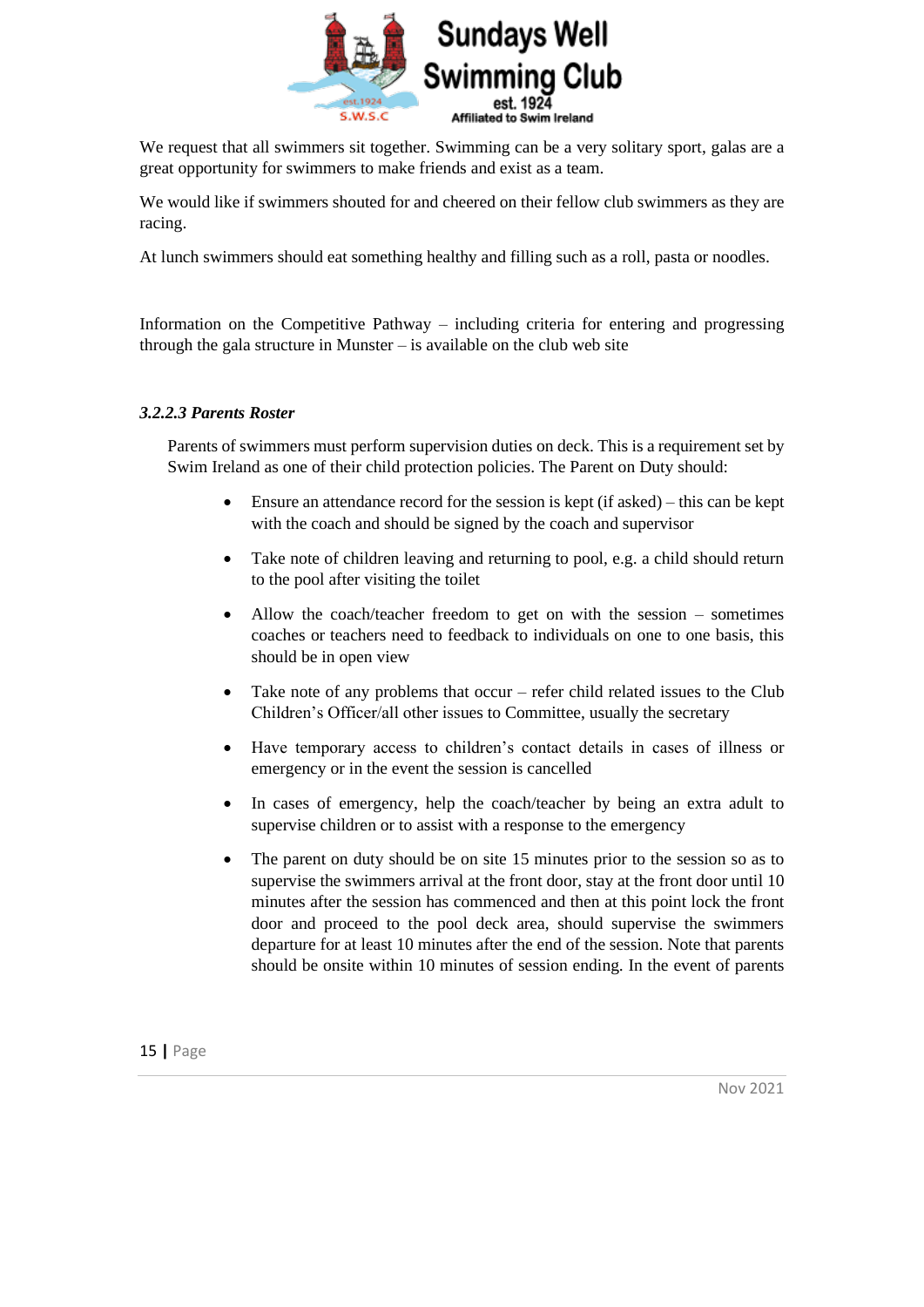

running late, swimmers should be encouraged to wait in the swimming pool lobby rather than in the car park.

- A roster is produced by the committee and circulated by WhatsApp to the parents. It is also posted on the website under the tab "Parent Roster"
- It is the responsibility of the parent to arrange a swap if this is not convenient, either way your slot MUST be covered.
- If Parent on Duty fails to show the session will have to be cancelled and swimmers will need to contact their parents to pick them up.
- If a parent fails to show up on 2 or more occasions sanctions will be undertaken which may include a letter of warning and a fine of  $\epsilon$ 50.

#### *3.2.2.4 Gala Duties*

All parents with swimmers at a gala should expect to be rostered for a duty, either as an official or as a team manager/chaperone

The gala roster will be produced as soon as possible once notification is given to SWSC.

Parents will be notified if they have a duty, it is then the responsibility of the parent to ensure that duty is covered. It is NOT the responsibility of the committee to organise swaps or alternatives if you are not able to do the duty.

Team Mangers must attend from the start of the warm up until the end of the gala and the last SWSC swimmer has swam, including relays.

#### *3.2.2.5 Frequently Asked Questions*

*Why has my son/daughter different coaches?*

We like to get to know all swimmers at SWSC. Our sessions are managed and coordinated by the Coach in charge and all coaches follow an agreed programme.

*Why is my swimmer last in the lane?*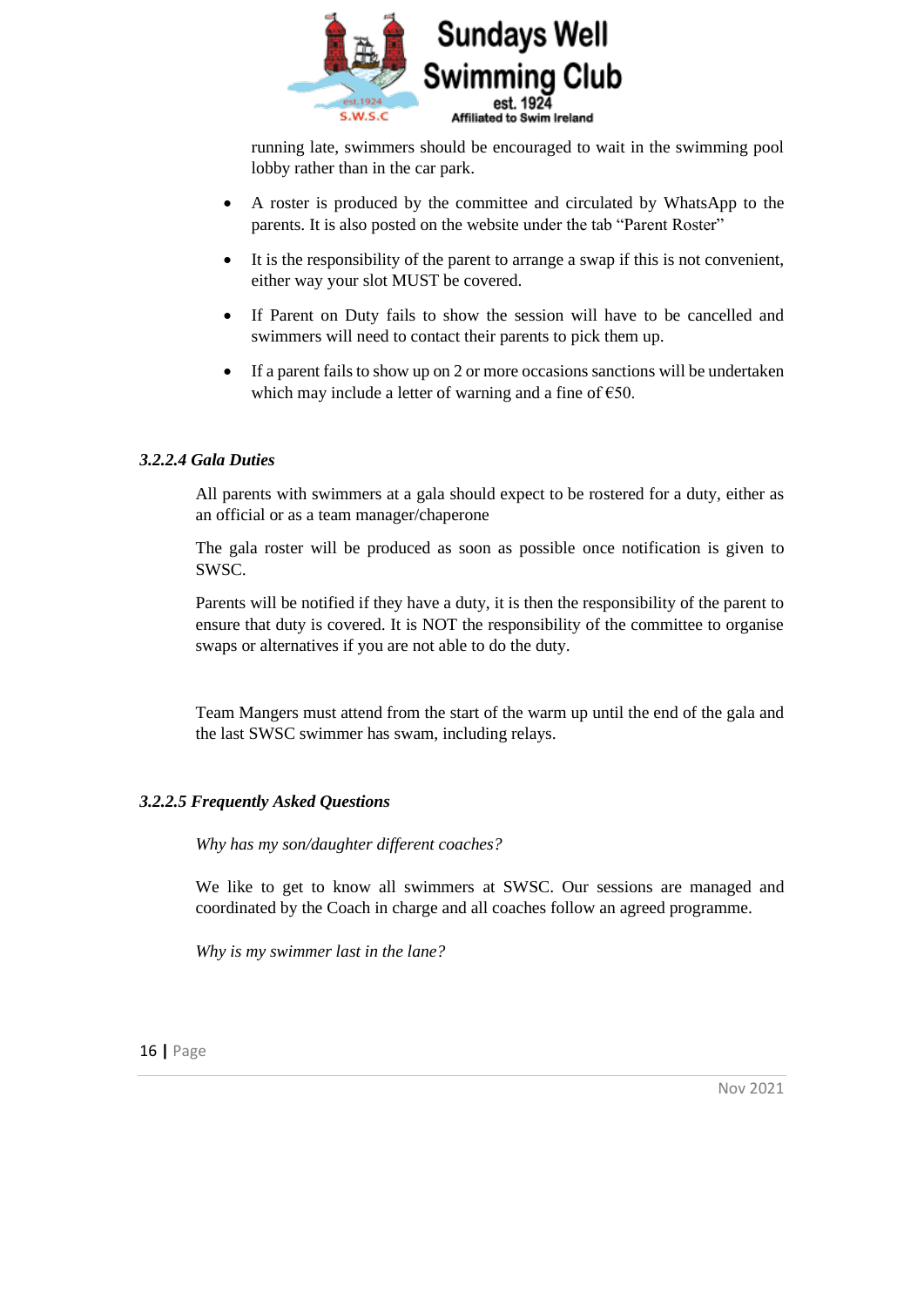

The bulk of training in Juniors is technical work: progression of drills towards teaching better practice. During this kind of work the objective of the coach is to ensure that everyone in the lane has space to do their best to execute the practice as directed. They then receive corrections where necessary and continue repeating and progressing the practice to develop the habit of good technique. It's not unusual in these sessions to see swimmers at the back of the lane actually doing the best drills because they are taking the time to do it correctly rather than trying to race the others and not doing the practice.

Sessions also contain elements of speed and endurance work. Again the aim here is that the lane is organised so each swimmer can do their best. Coaches will generally adjust the lane order as the set progresses to keep swimmers off each other's feet and allow them to complete the set to the best of their ability on that particular day.

#### *What do I do if other swimmers are pushing ahead of my swimmer?*

We are dealing with young swimmers and some are more 'competitive' than others. The coaches try to moderate this to make sure everyone has space to train. Occasionally they will try swimmers in different positions in the lane to see how they respond. If your swimmer is unhappy within a lane for whatever reason please let the coach know. Swimming fast is not always what we are looking for and your swimmer, further back the lane, may be doing exactly what the coaches ask and the coaches will know that.

#### *Why does the coach move my swimmer back the lane?*

Swimming sessions are not competitions. If a coach moves a swimmer back, it can be for a variety of reasons. If you have any queries, please speak with the coach involved after the session or contact the coach in charge by email.

#### *What do I do if my swimmer is in the same lane for a long time?*

If you have any queries re your swimmer's progress please contact the coach in charge. Most of the time progression is dependent on availability of space in the next group. However in Juniors being in the same lane doesn't mean a swimmer isn't progressing: the programme progresses their technique week on week and as a group they are progressing and becoming better swimmers together.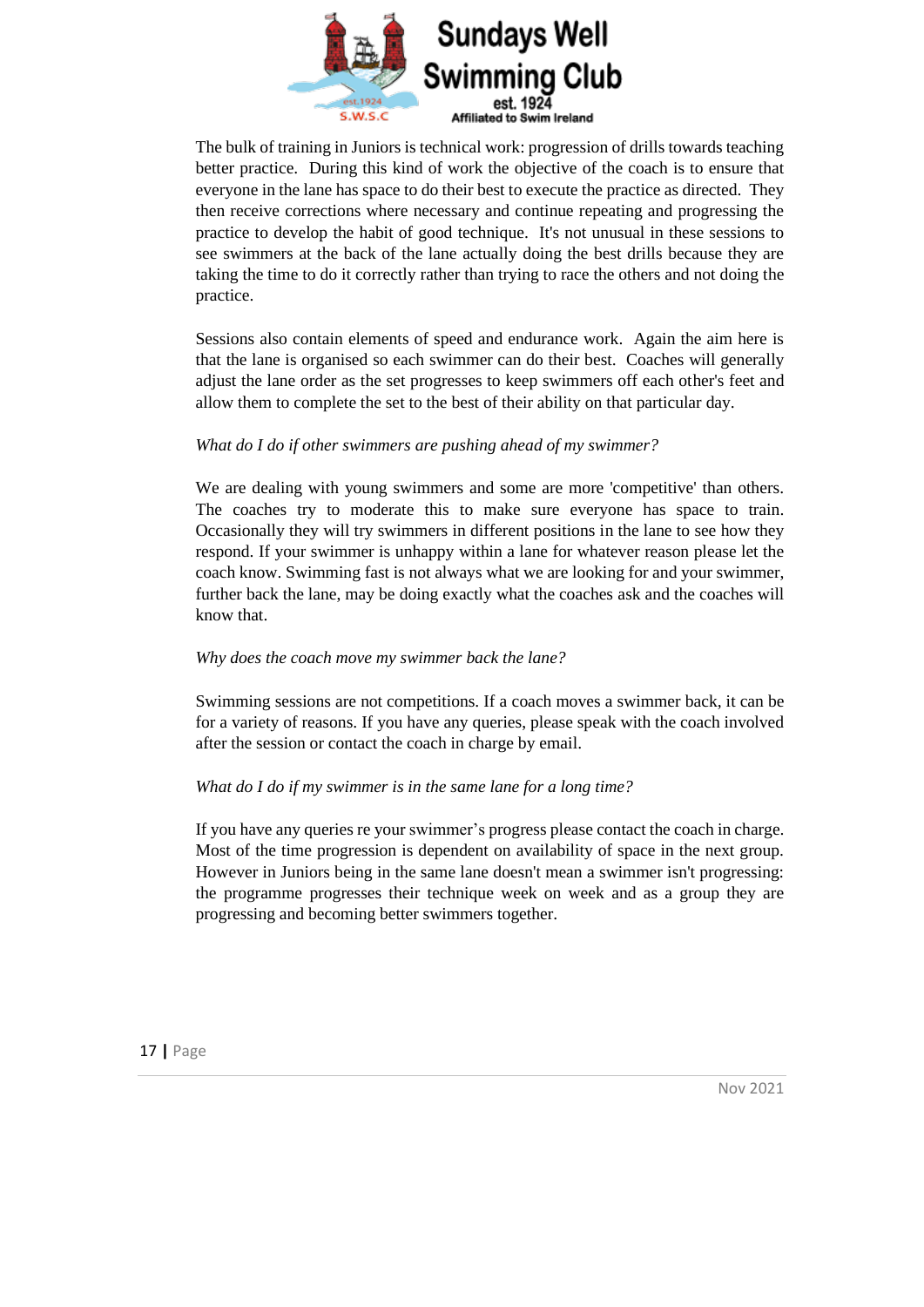

Also note that where possible we tend to mix up lanes so that swimmers do not become entrenched. Where two lanes are on the same programme we will balance the lanes for numbers and mix them up to better integrate the group.

#### *Why was my son/daughter not asked to enter a competition?*

Not every swimmer in Juniors will be asked to compete as it is not a competitive squad. On occasions galas may come up but they are not always suitable for all the squad.

#### *What is so important about being on time?*

Apart from the practice and good displine of being on time and the courtesy to coaches, the warm up is a very important part of your swimmer's session. It is also often a complicated series of swims. If your swimmer arrives late they disrupt other swimmers warmups and distract the coach as they must instruct each late swimmer what the warm up is.

#### *Why is my swimmer not being offered more hours?*

SWSC offers up to two hours swimming a week<sup>2</sup> for non- competitive swimmers. Moving to longer hours is determined by a number of factors including, age, ability, attendance, training ability and space.

#### *My son/daughter was asked to enter a gala. What do I do?*

If you received a message asking if you would like to enter a gala please email the address given to advise them of your interest.

The club will do the entries and unless you have specific requests re stroke, sessions etc, the coaches will decide what events to enter. Fees are collected online and show on your bill.

*Where can I see details of the competition?*

<sup>2</sup> Due to the restrictions on use of Douglas Pool, the last 20 minutes of each booked session is lost to changeover between bookings – we are generally restricted to 40 minutes for a '1 hour' booking and 1:40 for a '2 hour' booking. We make every attempt to optimise time available to swimmers with the help of Leisureworld staff without compromising the structures they work to. But a '1H' lesson will last 40 – 45 minutes and a '2H' will last 1:40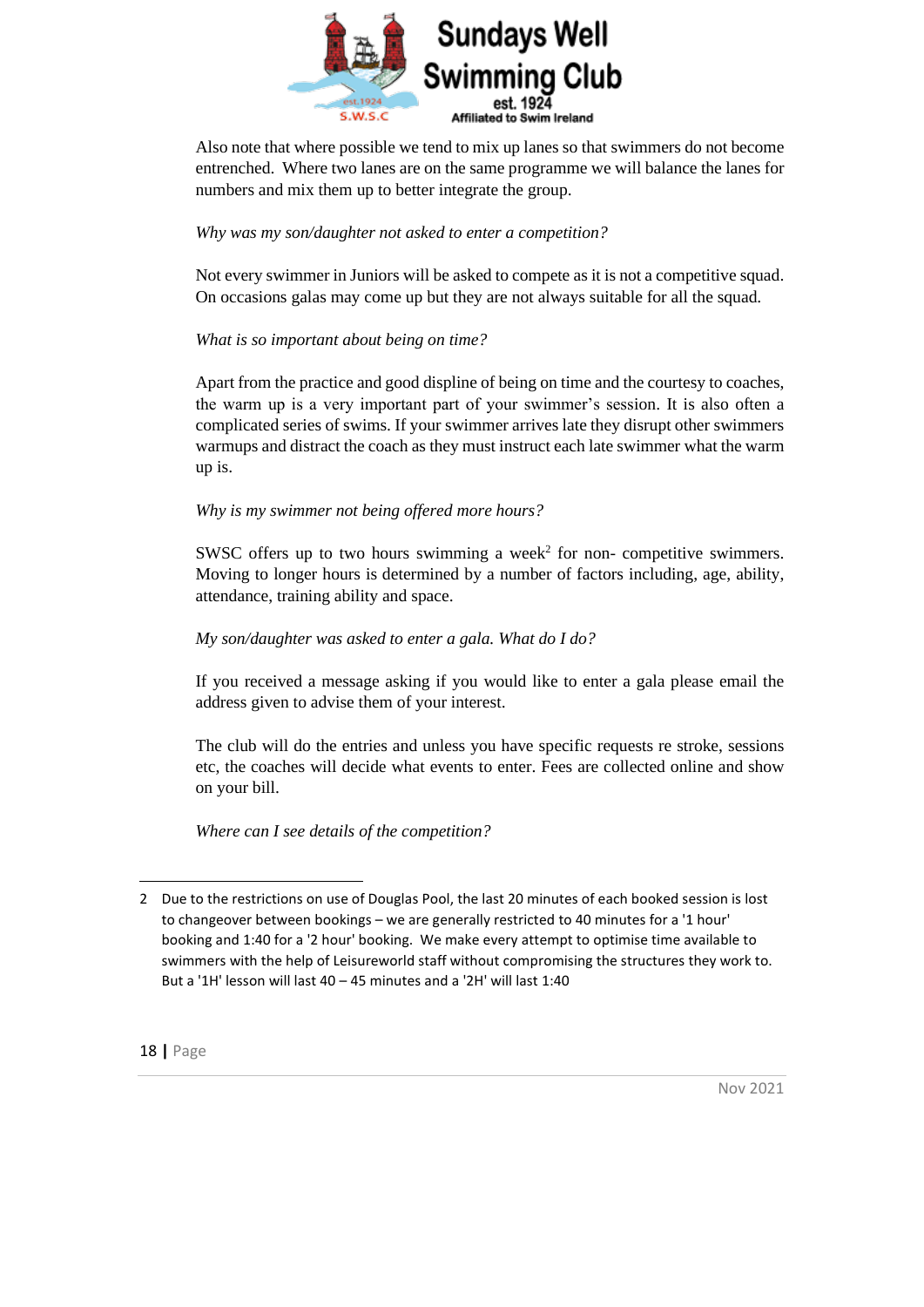

All competitions are on our website under the Events tab. If you click on the name of the competition all details will show.

#### *Where can I find details of all competitions for the coming year?*

This is posted on the web site under Events. The majority of these competitions are not suitable for the Juniors.

#### *How do I know what my son/daughter is swimming in a competition?*

Go to our SWSC website and click the events button. Next to the competition will be a pdf file. Click on that and your daughter/son's entries will be listed.

#### *My daughter/son's entry is not on the pdf file.*

If you emailed a coach with your swimmer's details and they do not appear in the pdf file contact your swimmer's coach ASAP.

#### *What does my swimmer need to bring to a gala?*

We request all swimmers wear a SWSC swim hat when competing. The reason for this is that in a busy pool it is easy to miss a swimmer's race if they are not easily identified as a SWSC swimmer.

Around the pool we would request that swimmers wear t-shirts and flip-flops at all times. They do not need to be SWSC club gear but if they are entering our competitive squads we would like them to have a club t-shirt.

So ideally you will need: a SWSC hat, togs (more than one pair if they have them instead of wearing wet togs all day), t-shirt, flip-flops, at least two towels and plastic bag for wet gear. All gear should be given to parents to take care of instead of leaving in the dressing room. Club gear needs to be labelled.

#### *What time must I be at the gala?*

All galas begin with a warm up. This allows swimmers get used to a different pool and blocks if they have travelled to an away gala. In many competitions boys and girls do separate warm ups. Details are on the gala details on the web. Please check which warm up is first and be at the pool at least ten minutes before the appropriate warm up.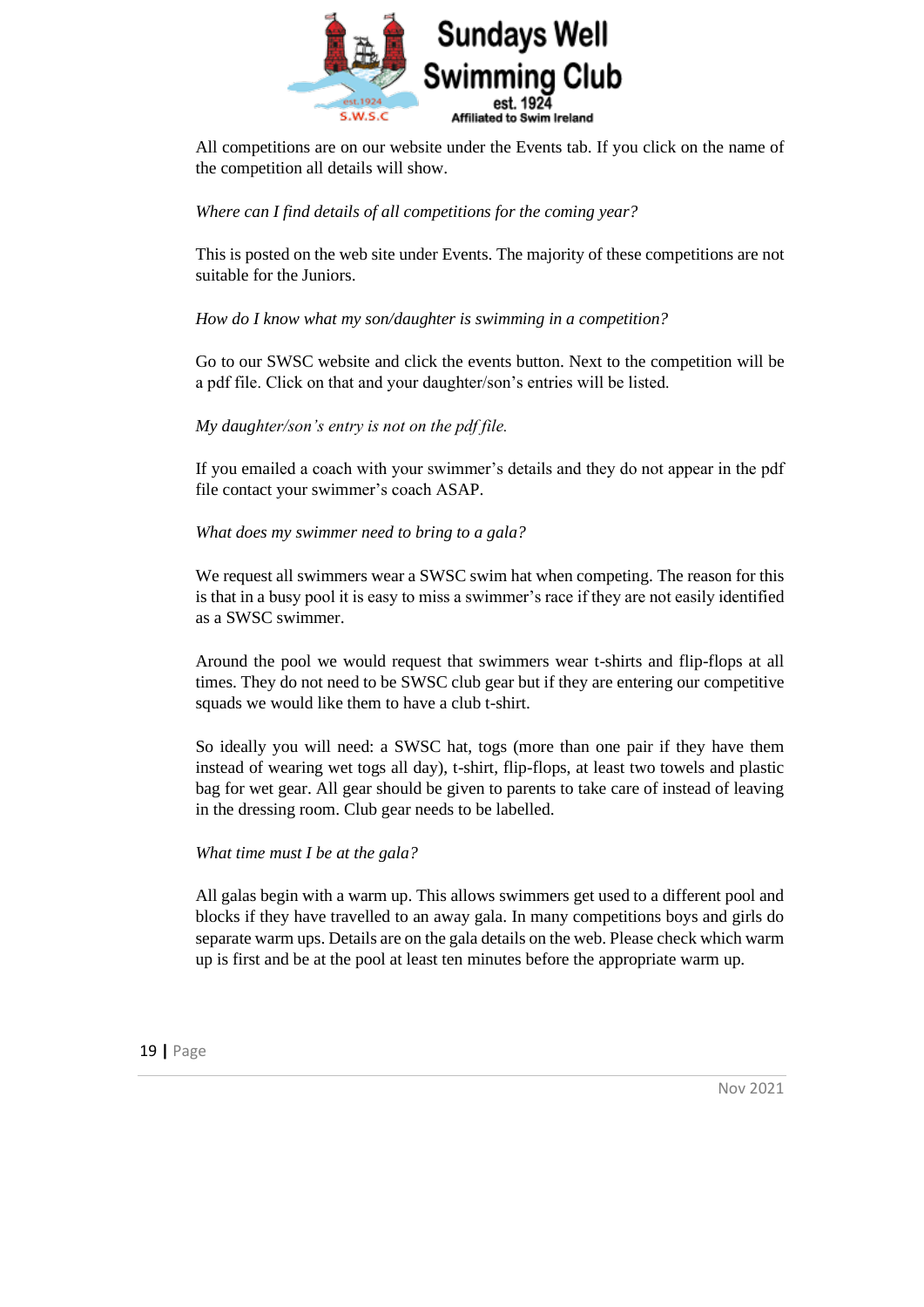

#### *How long is the gala?*

Most galas are a full day from 09.00 to 17.00 depending on what your swimmer is entered.

#### *What time is the break?*

We never know in advance what time the break is until close to lunch as it depends on delays and entry numbers.

#### *How long is the break?*

We do not know until close to lunch how long the break is. We are advised by whoever is running the gala.

#### *Do Parents have to stay for the full day?*

All parents are expected to remain at the gala for as long as their son/daughter is there.

#### *What happens at a gala?*

We prefer, if possible that as many parents as possible, sit together as a group. Swimmers are encouraged to sit with their fellow team mates as much as possible as this is how they make friends and bond as a team.

Swimmers will be called by the team manager when their race is approaching. It is important to have your swimmer with or close to other swimmers as it is impossible for a TM to do their job if they have to wander all over the pool searching for swimmers.

Swimmers will be lined up ready for their race. Young inexperienced swimmers should not be worried about missing their race, or not knowing what to do, as a team manager will be there to ensure all is okay.

After swimming a swimmer should exit the pool and immediately ask the time keepers what time they did.

After a race a swimmer must return briefly to their coach, after which they are welcome to go to parents and family for well-deserved praise.

*What food can they eat?*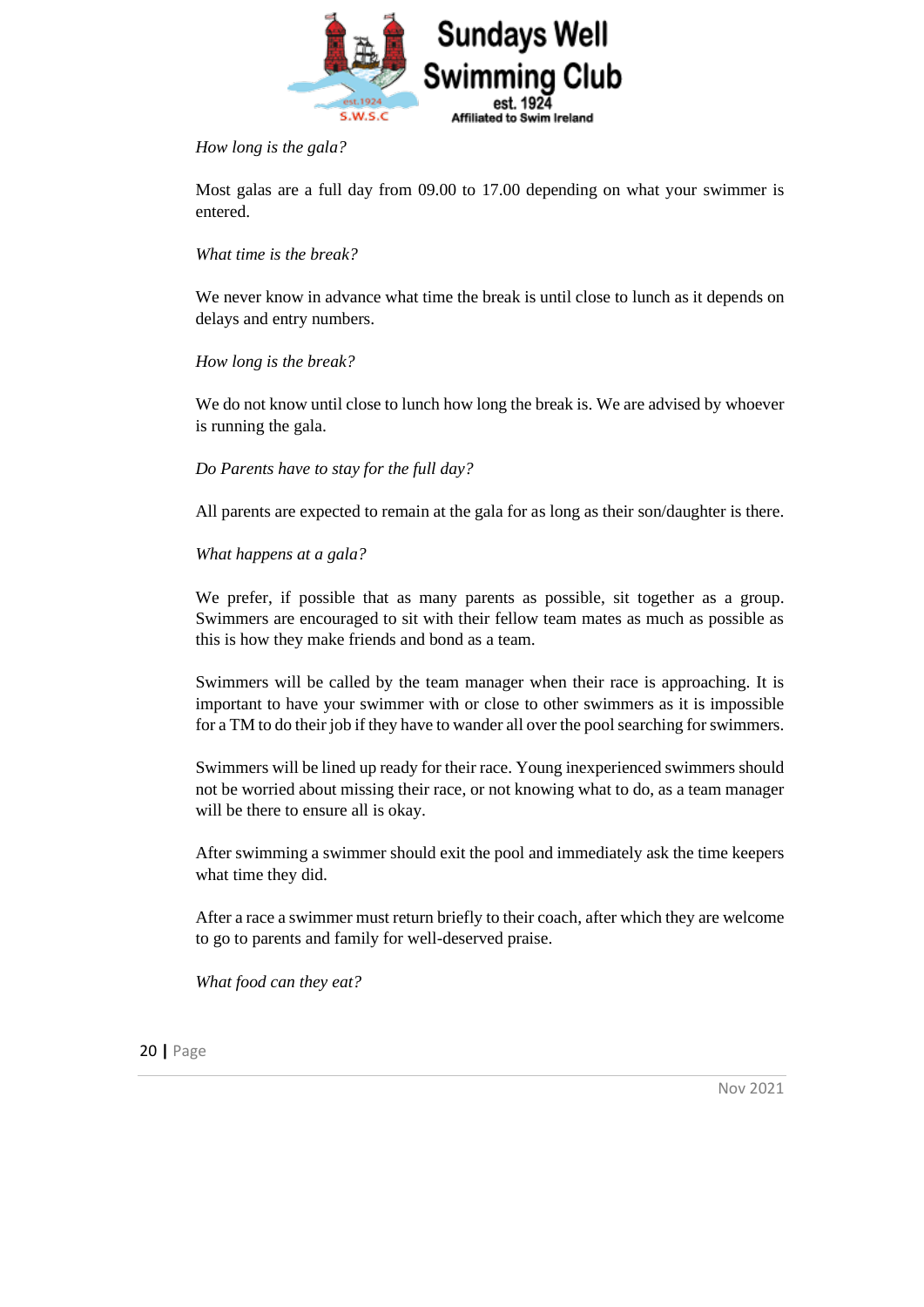

A gala is a very long day. It is really important that swimmers have a good breakfast as by mid-morning, with the effort of swimming and the heat of the pool, swimmers will begin to get fatigued. After swims it is okay to have a snack. Plenty of water or non-fizzy drinks are necessary. Chocolate is a bad idea as it will melt in the heat.

Lunch is as important as breakfast for the same reason. A filled roll, pasta or noodles are a good beginning, along with a drink and a snack.

*How do I know if my swimmer is on a relay?*

As soon as coaches themselves know the relay teams they will let the team managers know. They will alert the swimmers.

*My swimmer is faster than another swimmer and did not make the relay.*

While generally we try to pick the fastest teams for relays, it's not always that straightforward to work out in advance who is the fastest. It however often necessary to give as much notice as possible to swimmers that they are in a relay so that they can prepare themselves (and in some cases not go home early). So we do our best to pick the best teams based on the information available.

But also note that at this level there is a focus on participation and fairness, rather than winning. So at Novice galas we will also look to involve as many swimmers in relays as possible in order for them to gain experience and have fun. Generally we'll do this by entering additional teams for events ('B' and 'C' teams) but at times we may vary the selection of the teams so give other swimmers a chance to swim on a team.

These are not championship galas: it's about getting experience and doing their best.

#### *When can we leave the gala?*

As soon as your son/daughter is finished their swims for the day they can leave. Before leaving they must check with the team manager to ensure that it is okay. If a swimmer leaves between swims they do so at their own risk of missing their race.

#### *My son/daughter cannot attend the gala.*

If you know in advance you cannot make the gala please let the coach know or email them ASAP. Once you agree to go to a gala and entries are made, you are liable for the fees, irrespective of whether your son/daughter swims.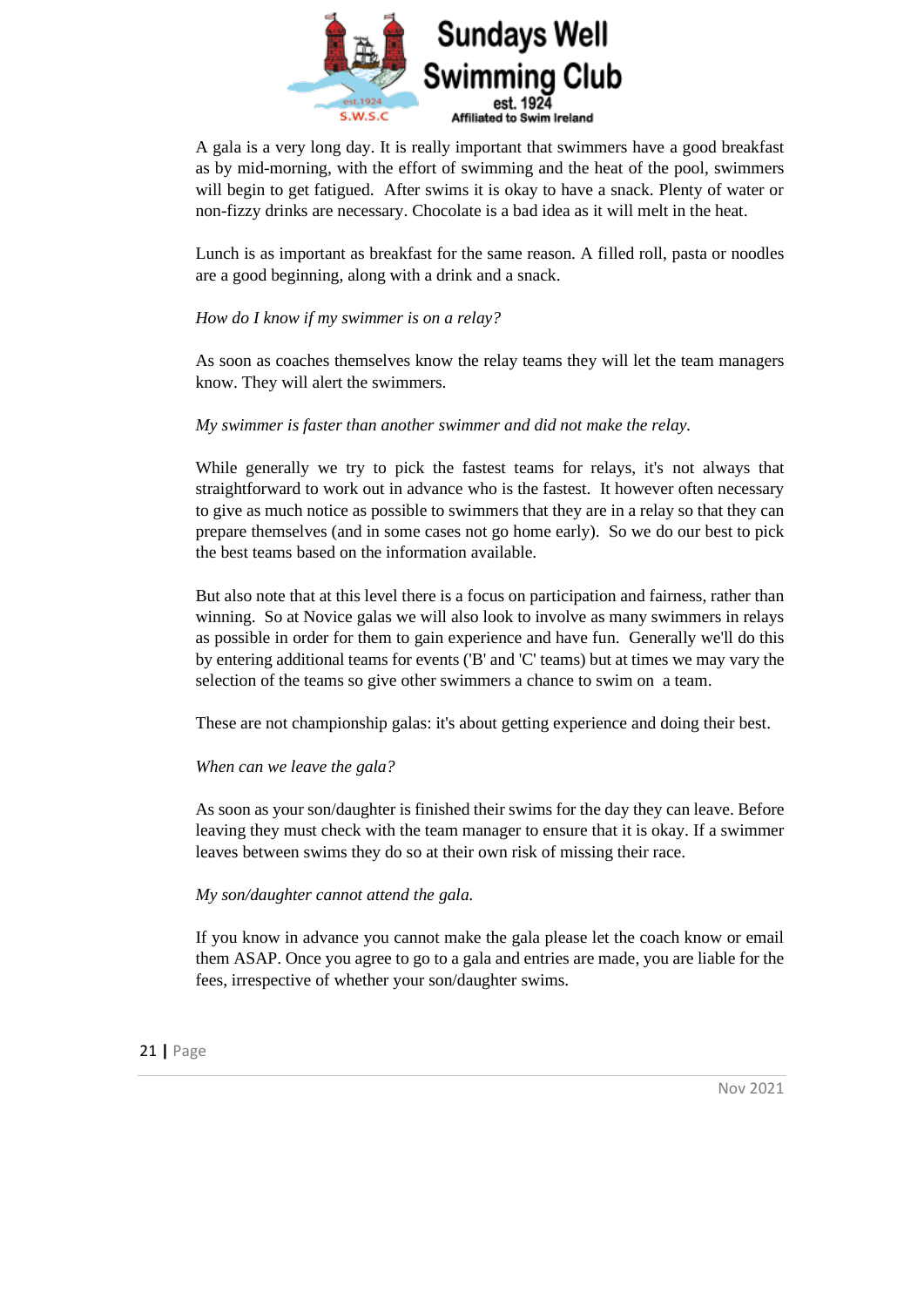

*I've been asked to time keep. What must I do?*

At most galas we, as a club, are expected to provide x number of timekeepers. If we do not we are fined. All parents will, at some stage be asked. If your swimmer is swimming you are obliged to time keep if asked or you will need to find a replacement if you cannot make the particular slot.

Before the gala begins a gala official will explain to all timekeepers what is involved.

*Where can I see the gala results?*

Results are posted on our website next to the gala.

#### <span id="page-21-0"></span>*3.2.3 Development Group*

Once swimmers progress to the groups that do the full 2-hour sessions on Wednesday and Sunday, the next step is the Intermediate Development Group.

This group train with the Intermediate Squad for three of their sessions and therefore have a total of 6 hours of training available to them:

| Wednesday | 17.00-19.00 | Douglas Pool |
|-----------|-------------|--------------|
| Saturday  | 07.45-10.00 | Douglas Pool |
| Sunday    | 13:00-15:00 | Douglas Pool |

It is an opportunity to do more training and gives swimmers and their families experience of what's involved in training in a competitive squad and the coaches a chance to see how they respond to the programme.

Since training times coincide with the Intermediate Squad, parents should be part of the Intermediate Squad WhatsApp group so that they receive announcements regarding training times etc.

#### <span id="page-21-1"></span>*3.2.4 Moving Between Squads*

Progression to the Development Group and then on to Intermediate Squad depends on a number of factors:

• Capacity of the next group to take new swimmers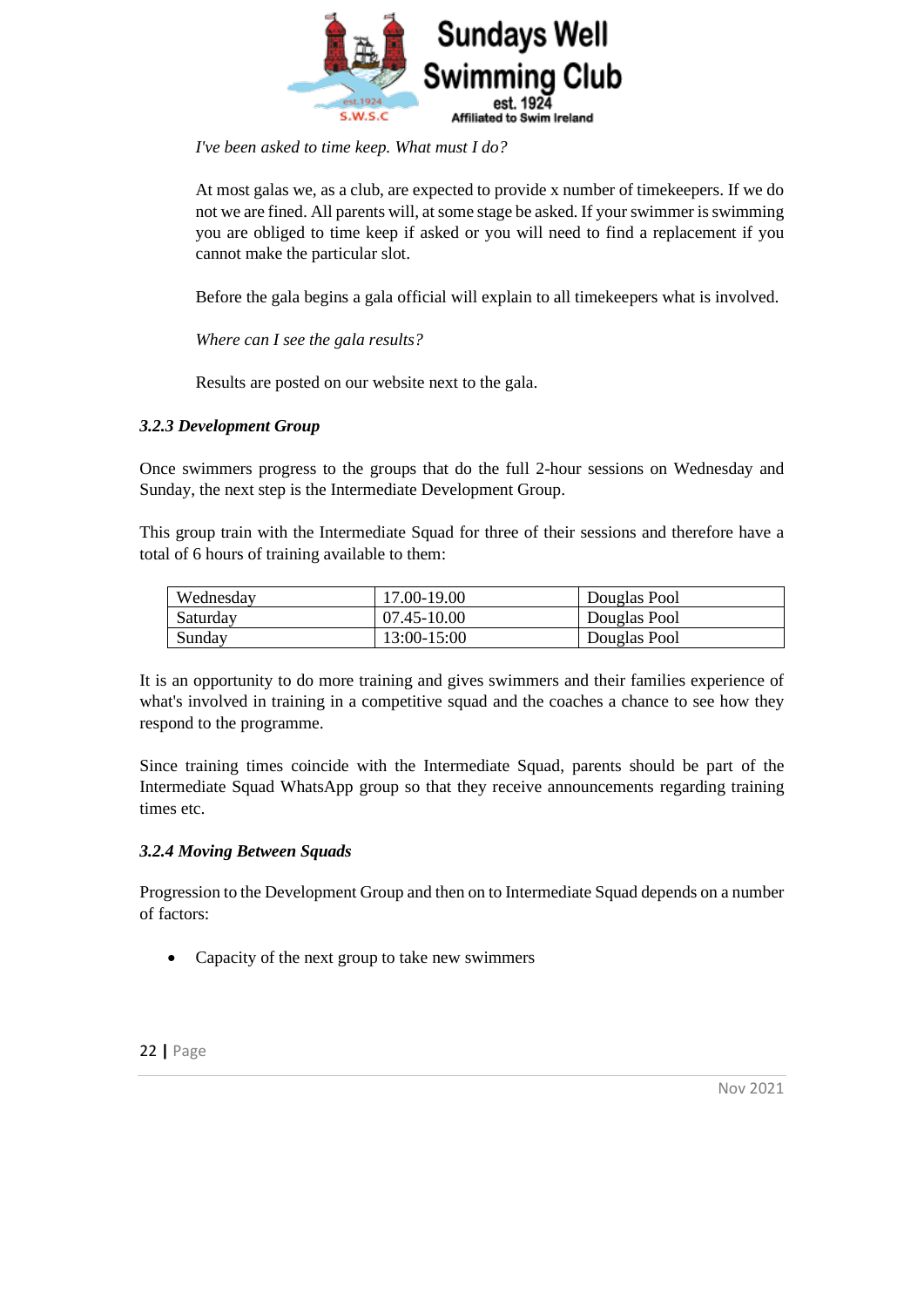

- Progress of Swim Skills. As they progress, their ability to hold good technique for longer swims in important.
- Training Behaviour (listening, concentrating, taking feedback, attention to coaches' direction, diligence, attendance, punctuality etc)

In addition, movement to the Development Group is the pathway to a competitive squad so this group is only really open to swimmers who expect to partake in the competitive side of the sport.

#### <span id="page-22-0"></span>*3.2.5 Contact*

WhatsApp groups are in place for all the Squads.

The Friday group and the Sunday/Wednesday group run pretty independently and there are separate WhatsApp groups for each. A lot of information regarding sessions, galas and general information is put out via the WhatsApp groups so it's important to be engaged with the appropriate group.

Coaches and teachers are happy to discuss swimmers progress briefly, after a session. However, if you have something you would like to discuss in more detail please email, the Junior Squad Lead Coach via WhatsApp direct message and arrange a time.

Engaging during a session is a distraction from the whole group: coaches and teachers need to be able to give their groups their full attention during a session both for the successful delivery of the session and the safety of the kids in the group.

#### <span id="page-22-1"></span>*3.3 Intermediate Squad*

#### <span id="page-22-2"></span>*3.3.1 Schedule*

| Tuesday   | 06.00-07.30 | Douglas Pool |
|-----------|-------------|--------------|
| Wednesday | 17.00-19.00 | Douglas Pool |
| Friday    | 06.00-07.30 | Douglas Pool |
| Saturday  | 07.45-10.00 | Douglas Pool |
|           |             |              |
| Sunday    | 13:00-15:00 | Douglas Pool |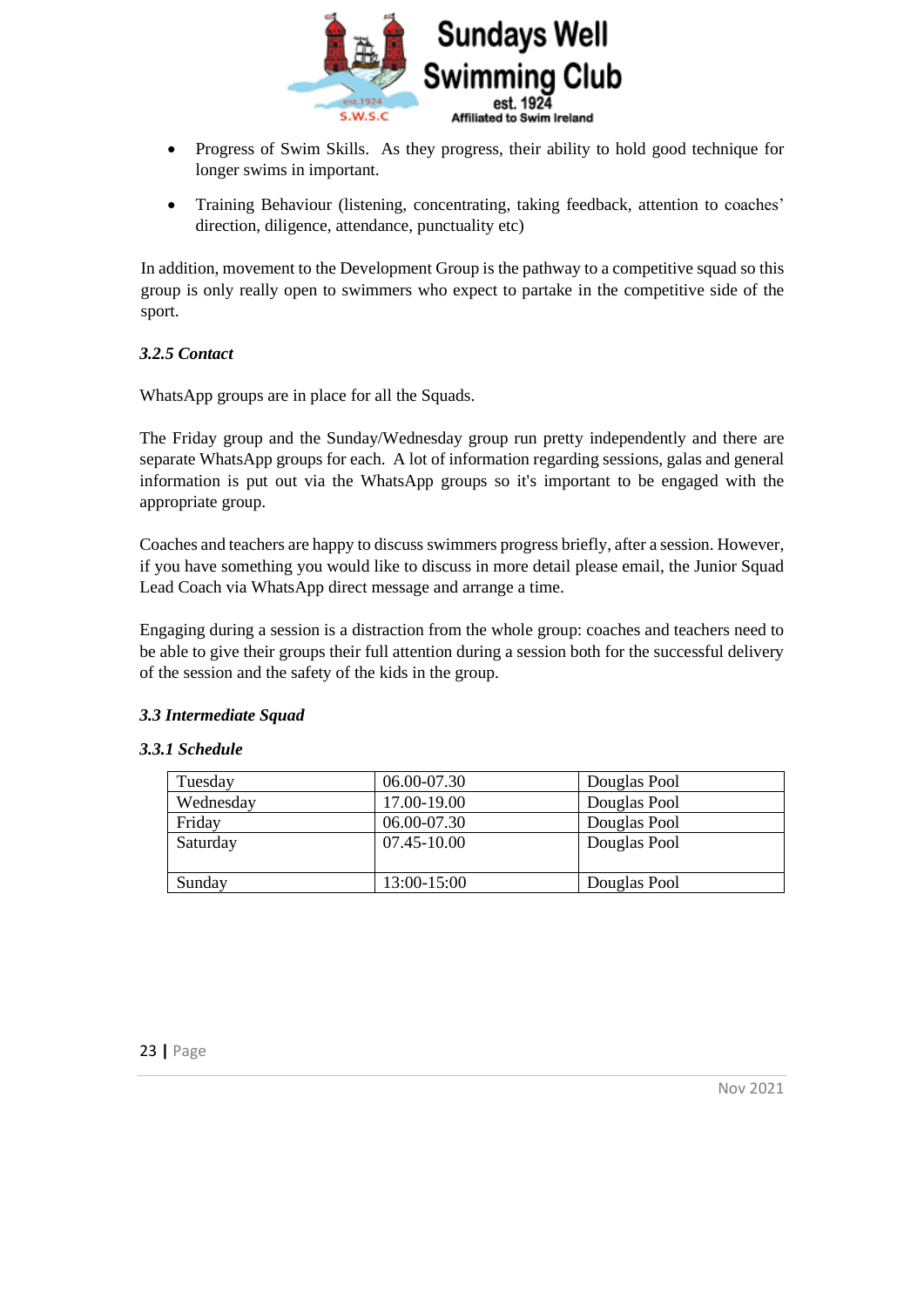

#### <span id="page-23-0"></span>*3.3.2 Notes for Parents & Swimmers*

#### *3.3.2.1 Training*

Swimmers should have the following equipment:

- Pull Buoy (sized to suit build of child)
- Fins (not too long please!)
- Paddles (preferably 'agility', 'skill' or 'instinct' paddles but if you have paddles already then they'll be fine). Paddles should only marginally (10%) bigger than a child's hand at this level
- Snorkel
- 1 liter of water
- All in a mesh bag for portability

Please ensure all equipment is indelibly labelled with the child's name.

Swimmers are expected to maintain 90% attendance.

Swimmers who cannot attend a session need to inform the coaches as to the reason.

Swimmers in Leaving Cert year can swim a reduced schedule with a reduction in fees but this must be pre-approved by both the Coaches and the Treasurer.

Swimmers are expected to be on time for their training sessions to allow for a proper warmup and reduce disruption to other swimmers.

Although the lanes in the Intermediate Squad progress broadly across the pool, specific lane assignments will vary from session to session depending on a number of factors: overall attendance (we try to balance numbers per lane), the specifics of the session, whether a swimmer is more or less suited to that particular session (including taking injuries and absence into account). In addition, we may try out swimmers in different positions in different lanes to see how they respond to new challenges. In all cases the coaches are responsible for lane assignments and their aim is to give all swimmers the opportunity to execute the session to the best of their ability – whether that is about pacing, speed or technique. It is therefore rare that a swimmer gets 'stuck' in a lane but if they do seem to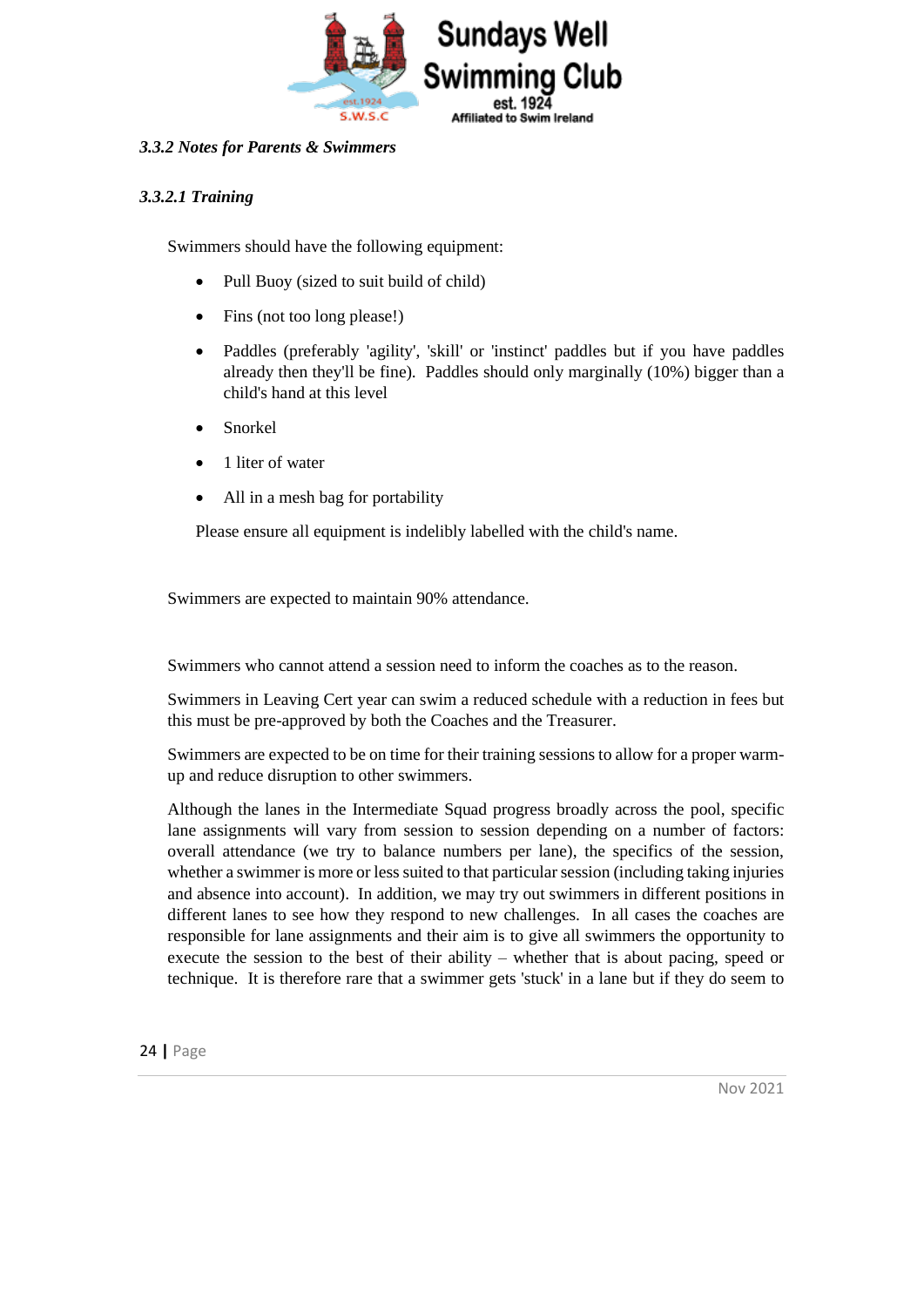

be with the same group for some time it doesn't mean that they are not progressing. Generally, the group improves together the more they train. Nor should a swimmer assume a hierarchy to the lane structure: swimmers in the next lane are not 'better' or 'worse', they have been grouped together to meet the needs of the specific session for that day. Swimmers are expected to comply with the coach's direction for lane allocation and in turn coaches will explain the criteria for their assignments if asked.

#### *3.3.2.2 Galas*

Swimmers are expected to attend the galas specified by the coaches

Entries are done through the coaches ONLY and galas attended are determined by the coaches. Any entries sent to the competition secretary independently will be returned and the swimmer will not be entered.

Entries are posted on the website. Once the closing date for the gala has passed if for any reason swimmers cannot attend the gala you will still be billed for the entries as the club will have already paid for that swimmer's entries.

Relay selection is completed by the coaches either before the gala or on the day depending on rules set by the gala. Coaches will agree on the criteria for selection and select teams based on that criteria and their decision is final. At major galas, swimmers may be expected to attend sessions where they don't have individual events to swim in the relay. Swimmers will be notified in advance of this. Swimmers should not leave the deck before checking with coaches and team managers that they are not needed for a relay. Swimmers need to inform coaches beforehand if they are not available for a relay and give reasons for this. If you are not happy with the relay selection or have a concern you need to arrange a time to discuss this with the coaches, it is not appropriate for this to be done during the gala itself.

It is the responsibility of parents to book accommodation for swimmers for longer galas. SWSC coaches or committee are not responsible for swimmers outside of the official gala times and they are the responsibility of the parents.

#### *3.3.2.3 Gala Duties*

All parents with swimmers at a gala should expect to be rostered for a duty, either as an official or as a team manager/chaperone

The gala roster will be produced as soon as possible once notification is given to SWSC.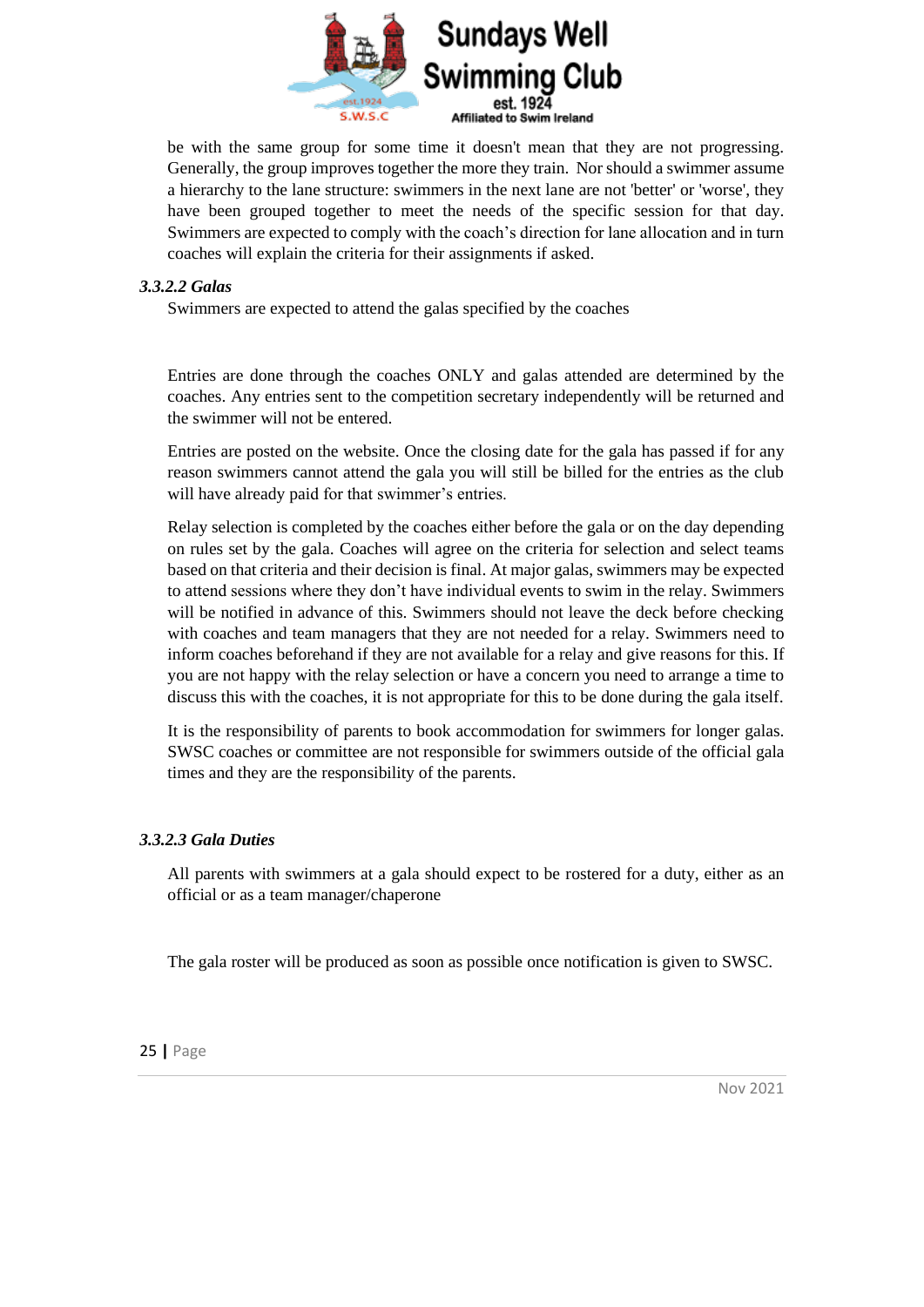

Parents will be notified if they have a duty, it is then the responsibility of the parent to ensure that duty is covered. It is NOT the responsibility of the committee to organise swaps or alternatives if you are not able to do the duty.

Team Mangers must attend from the start of the warm up until the end of the gala and the last SWSC swimmer has swam, including relays.

#### *3.3.2.4 Team Captains*

Two team captains will be chosen from this squad, 1 male, and 1 female. They must be 15 years of age and over to be considered for this role. They will act as a link between the swimmers and the committee as well as helping in the organising of social events for the squad.

#### *3.3.2.5 Parents Duties*

Parents of swimmers must perform supervision duties on deck. This is a requirement set by Swim Ireland as one of their child protection policies. The Parent on Duty should:

- Ensure an attendance record for the session is kept (if asked) this can be kept with the coach and should be signed by the coach and supervisor
- Take note of children leaving and returning to pool, e.g. a child should return to the pool after visiting the toilet
- Allow the coach/teacher freedom to get on with the session sometimes coaches or teachers need to feedback to individuals on one to one basis, this should be in open view
- Take note of any problems that occur refer child related issues to the Club Children's Officer/all other issues to Committee, usually the secretary
- Have temporary access to children's contact details in cases of illness or emergency or in the event the session is cancelled
- In cases of emergency, help the coach/teacher by being an extra adult to supervise children or to assist with a response to the emergency
- The parent on duty should be on site 15 minutes prior to the session so as to supervise the swimmers arrival at the front door, stay at the front door until 10 minutes after the session has commenced and then at this point lock the front door and proceed to the pool deck area, should supervise the swimmers departure for at least 10 minutes after the end of the session. Note that parents should be onsite within 10 minutes of session ending. In the event of parents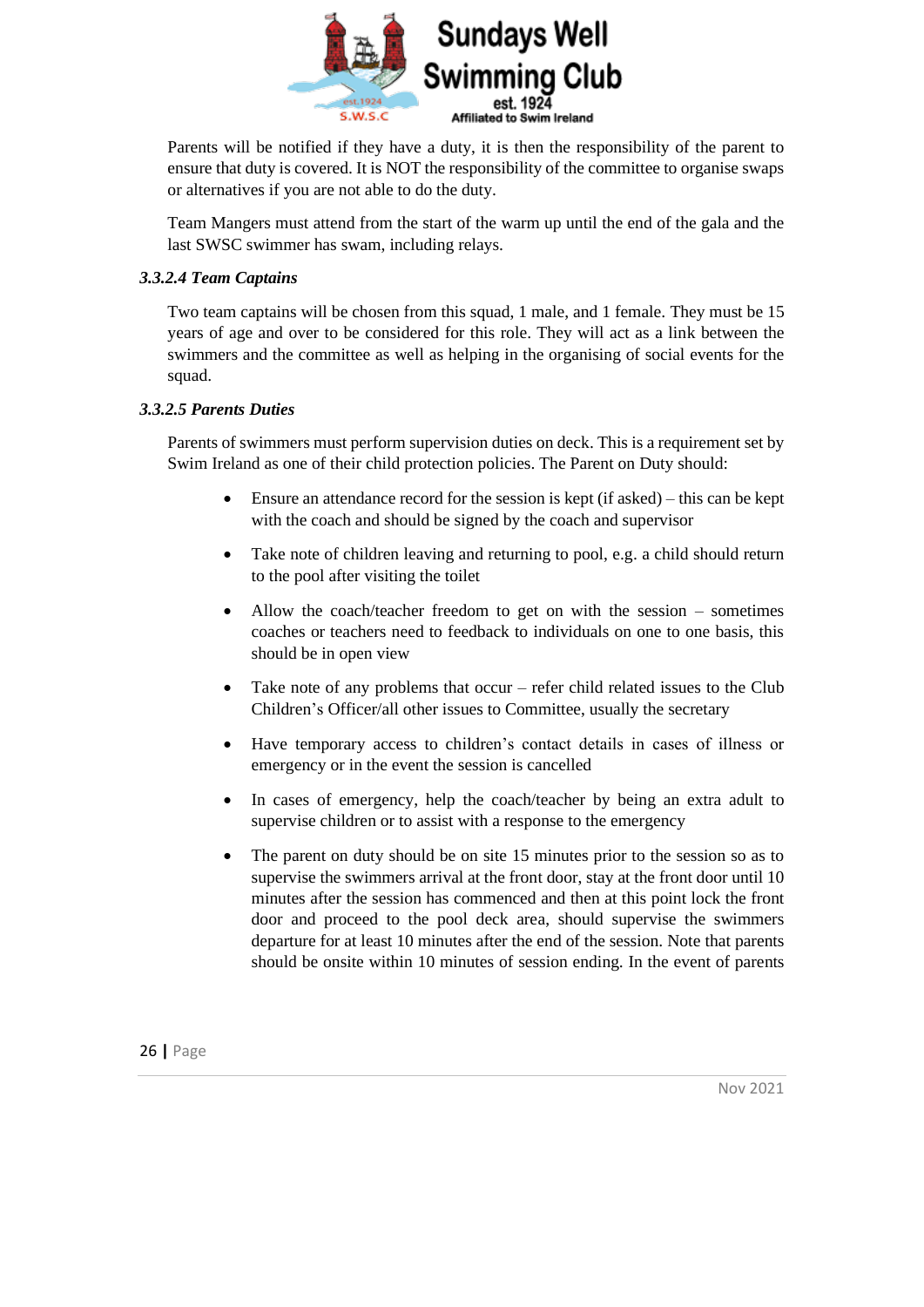

running late, swimmers should be encouraged to wait in the swimming pool lobby rather than in the car park.

- A roster is produced by the committee and circulated by email to the parents. It is also posted on the website under the tab "Parent Roster"
- It is the responsibility of the parent to arrange a swap if this is not convenient, either way your slot MUST be covered.
- If Parent on Duty fails to show the session will have to be cancelled and swimmers will need to contact their parents to pick them up.

If a parent fails to show up on 2 or more occasions sanctions will be undertaken which may include a letter of warning and a fine of  $\epsilon$ 50.

#### *3.3.3 Moving Between Squads*

The Senior Squad is our Senior Competitive Squad and represents an increased opportunity to train towards competing at IAG Division 1 and National Events. Limited spaces are available, and the Head Coach has the responsibility of ensuring that places are allocated to swimmers who can make the most of the opportunity.

An assessment of a swimmer's potential is made based on their performance and behavior in the club to date. Places are offered to swimmers who have demonstrated:

- Desire, Determination, and Dedication during their time in the Intermediate Squad
- Commitment to training and competing with SWSC
- Sufficient support network to ensure success at the top level of swimming

SWSC is committed to Swim Ireland's Long-Term Athlete Development Pathway (LTADP). This identifies the training needs of developing athletes aiming towards competing at Senior National / International Level.

The process for movement of swimmers from Intermediate to Senior Squad is as follows:

- The Head Coach periodically reviews the capacity of the Senior squad to accept new members
- When there is space for new members, the Intermediate Squad Coaches draw up a list of candidates which is reviewed by the Head Coach.
- Swimmers are ranked based on the following criteria:
	- o Achievement of Irish Age Group Standards (Div 1 and National Championship qualification)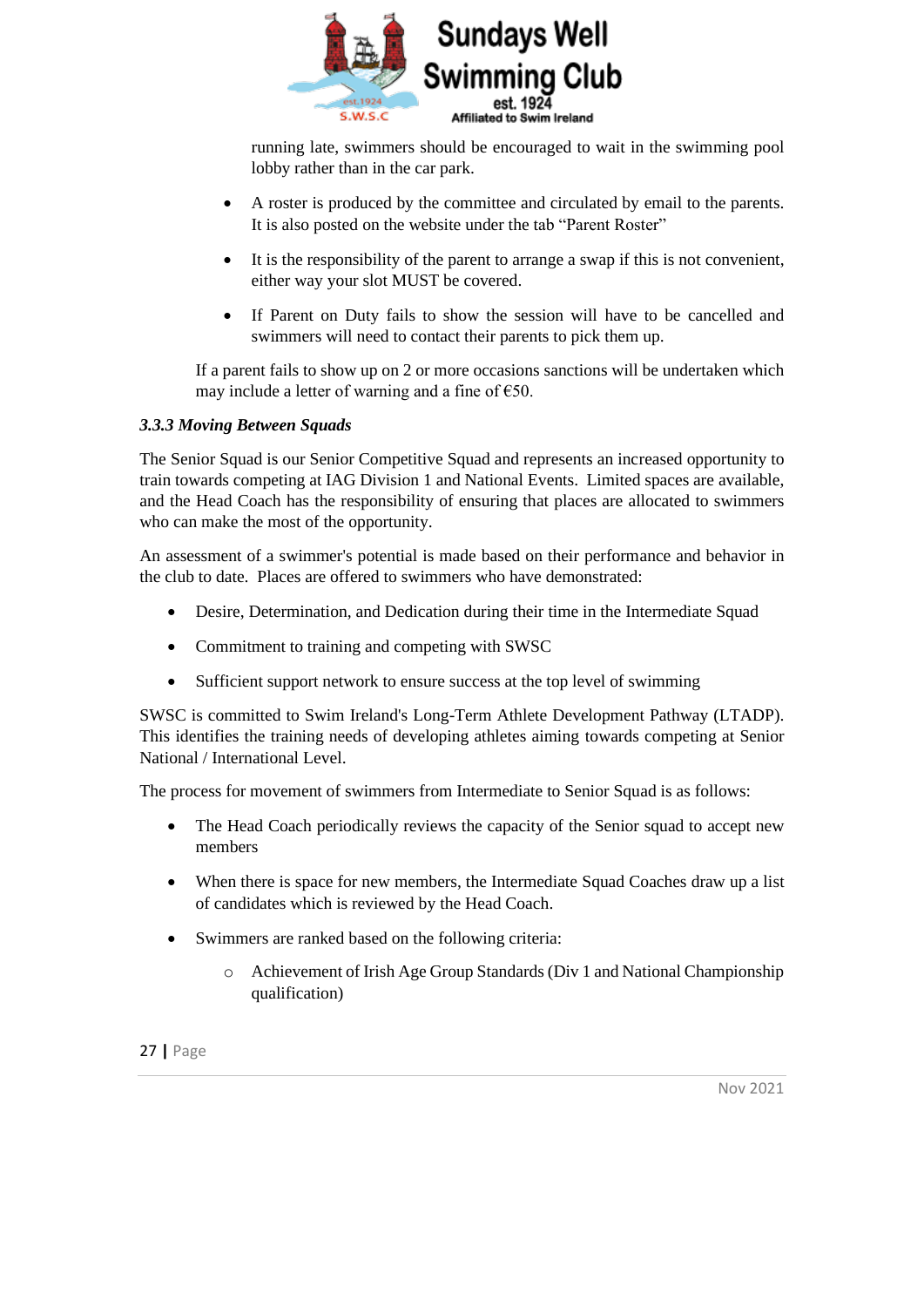

- o Age (with reference to the LTADP)
- o Demonstrated commitment to Intermediate Squad (including attendance)
- o Ability to integrate into the Senior Squad training environment.

The Coaching Team will select from the candidate list and the Head Coach will invite swimmers to train with the Senior Squad according to the spaces available. A trial period may be used to determine whether candidates fit in and can handle the schedule.

The Head Coach will review performance and behaviour during the initial period and only offer permanent places to swimmers who are suitable at this time. This may include a meeting with the swimmers' parents and input from the Intermediate Squad Coaches as required.

Swimmers who do not move will continue to train with the Intermediate Squad without prejudice. They may be considered in the next iteration of assessment with the same criteria applied.

The Head Coach may also determine the need for individual swimmers to be moved to the Senior Squad where it becomes clear that it is in the best interests of the swimmer to do so and the swimmer can be accommodated in the squad.

All athletes develop at different rates and with the age profile of the Intermediate squad, many develop quickly in response to their training. The ranking is most significantly influenced by current performance and behaviours, so everyone has the opportunity to show their potential between assessments.

On occasion, it is appropriate for Senior Swimmers to move to the Intermediate Squad due to specific personal circumstances as agreed with the Head Coach. Any specific conditions for returning to the Senior Squad will be agreed with the Head Coach at that time. Otherwise, the swimmer will be assessed with the other Intermediate Swimmers in the next cycle.

Membership of all squads is at the discretion of the Head Coach. The make-up of the squads has a key role in the training environment and the Head Coach will ensure that all movements between squads are done with the best interests of all children in mind.

#### <span id="page-27-0"></span>*3.3.4 Contact*

There is a WhatsApp group for the Intermediate Squad a lot of important information regarding sessions, galas, rosters and general information is disseminated via the group. It is important that all parents are engaged with the WhatsApp group.

Any parent/guardian wishing to speak to their child's coach is requested to approach the coach after the session or write a note and a suitable time to meet can be arranged.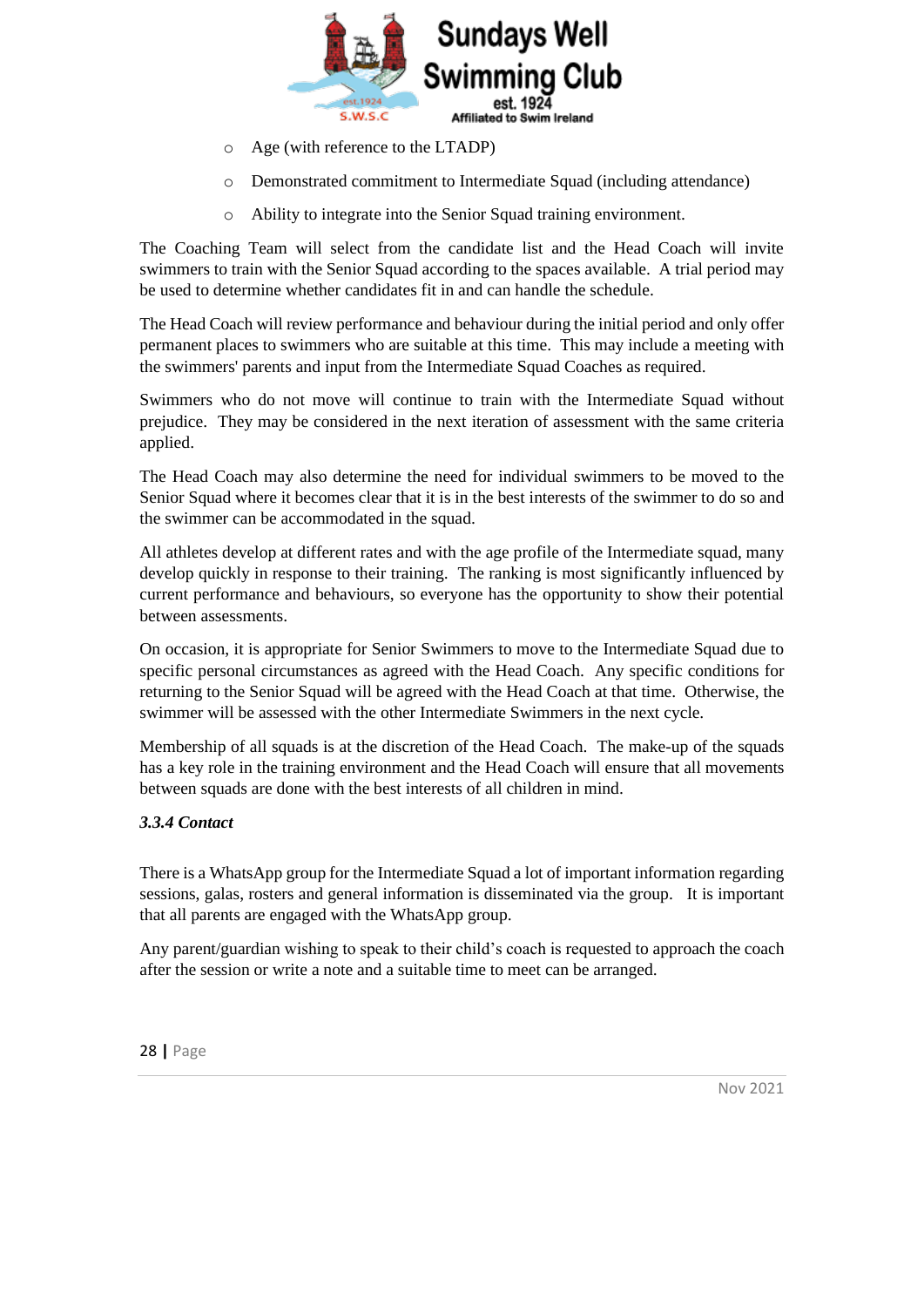

#### <span id="page-28-0"></span>*3.4. Senior Squad*

#### <span id="page-28-1"></span>*3.4.1 Schedule*

| Monday    | 05.50-07.45 | Douglas Pool            |
|-----------|-------------|-------------------------|
| Tuesday   | 05.50-07.45 | <b>Bishopstown Pool</b> |
| Wednesday | 05.50-07.45 | Douglas Pool            |
| Wednesday | 13.50-15.20 | Douglas Pool            |
| Thursday  | 05.50-07.45 | Douglas Pool            |
| Saturday  | 05.50-07.45 | Douglas Pool            |
| Sunday    | 8.50-10.50  | Douglas Pool            |

#### <span id="page-28-2"></span>*3.4.2 Notes for Parents & Swimmers*

#### *3.4.2.1 Training*

Swimmers should have the following equipment:

- Pull Buoy
- Fins
- Paddles
- Snorkel
- Parachute or Sponge
- Alignment Board/ Kick Board
- 1 litre of water or isotonic drink

Swimmers are expected to maintain 90% attendance.

Swimmers who cannot attend a session need to inform the coaches as to the reason why.

Swimmers are expected to be on time for their training sessions to allow for a proper warm-up and reduce disruption to other swimmers.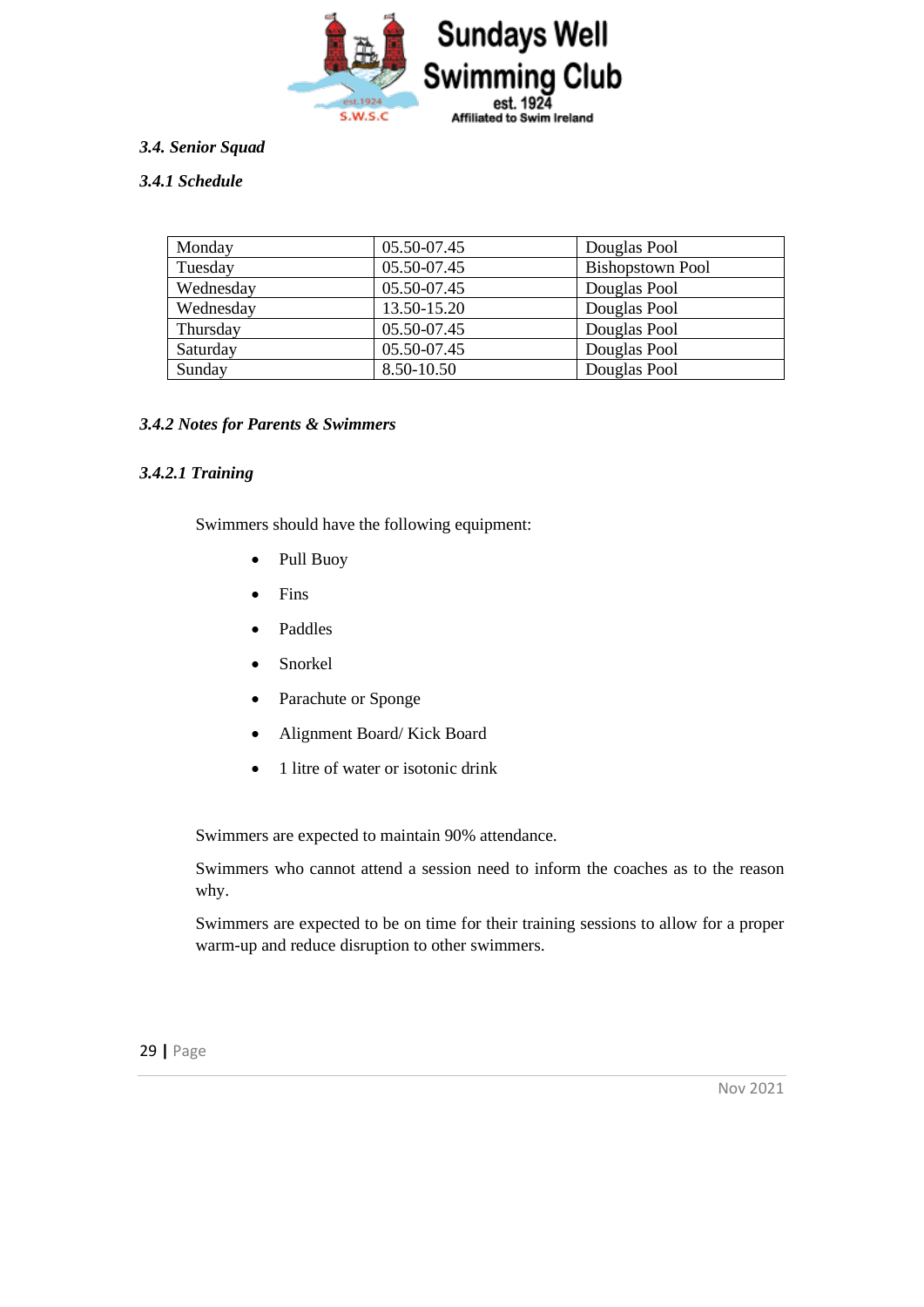

Any additional training outside of the club should be agreed with the head coach in advance.

Swimmers in Leaving Cert year can swim a reduced schedule with a reduction in fees, but this needs to be pre-approved by both the Coaches and the Treasurer.

#### *3.4.2.2 Galas*

Swimmers are expected to attend the galas specified by the coaches

Entries are done through the coaches ONLY and galas attended are determined by the coaches. Any entries sent to the competition secretary independently will be returned and the swimmer will not be entered.

Entries are posted on the website. Once the closing date for the gala has passed if for any reason swimmers cannot attend the gala you will still be billed for the entries as the club will have already paid for that swimmer's entries.

Relay selection is completed by the coaches either before the gala or on the day depending on rules set by the gala. Coaches will agree on the criteria for selection and select teams based on that criteria and their decision is final. At major galas, swimmers may be expected to attend sessions where they don't have individual events to swim in the relay. Swimmers will be notified in advance of this. Swimmers should not leave the deck before checking with coaches and team managers that they are not needed for a relay. Swimmers need to inform coaches beforehand if they are not available for a relay and give reasons for this. If you are not happy with the relay selection or have a concern you need to arrange a time to discuss this with the coaches, it is not appropriate for this to be done during the gala itself.

It is the responsibility of parents to book accommodation for swimmers for longer galas. SWSC coaches or committee are not responsible for swimmers outside of the official gala times and they are the responsibility of the parents.

#### *3.4.2.3 Team Captains*

Two team captains will be chosen from this squad, 1 male, and 1 female. They must be 16 years of birth and over to be considered for this role. They will act as a link between the swimmers and the committee as well as helping in the organising of social events for the squad.

#### *3.4.2.4 Parent Roster*

Parents of swimmers must perform supervision duties on deck. This is a requirement set by Swim Ireland as one of their child protection policies. The Parent on Duty should: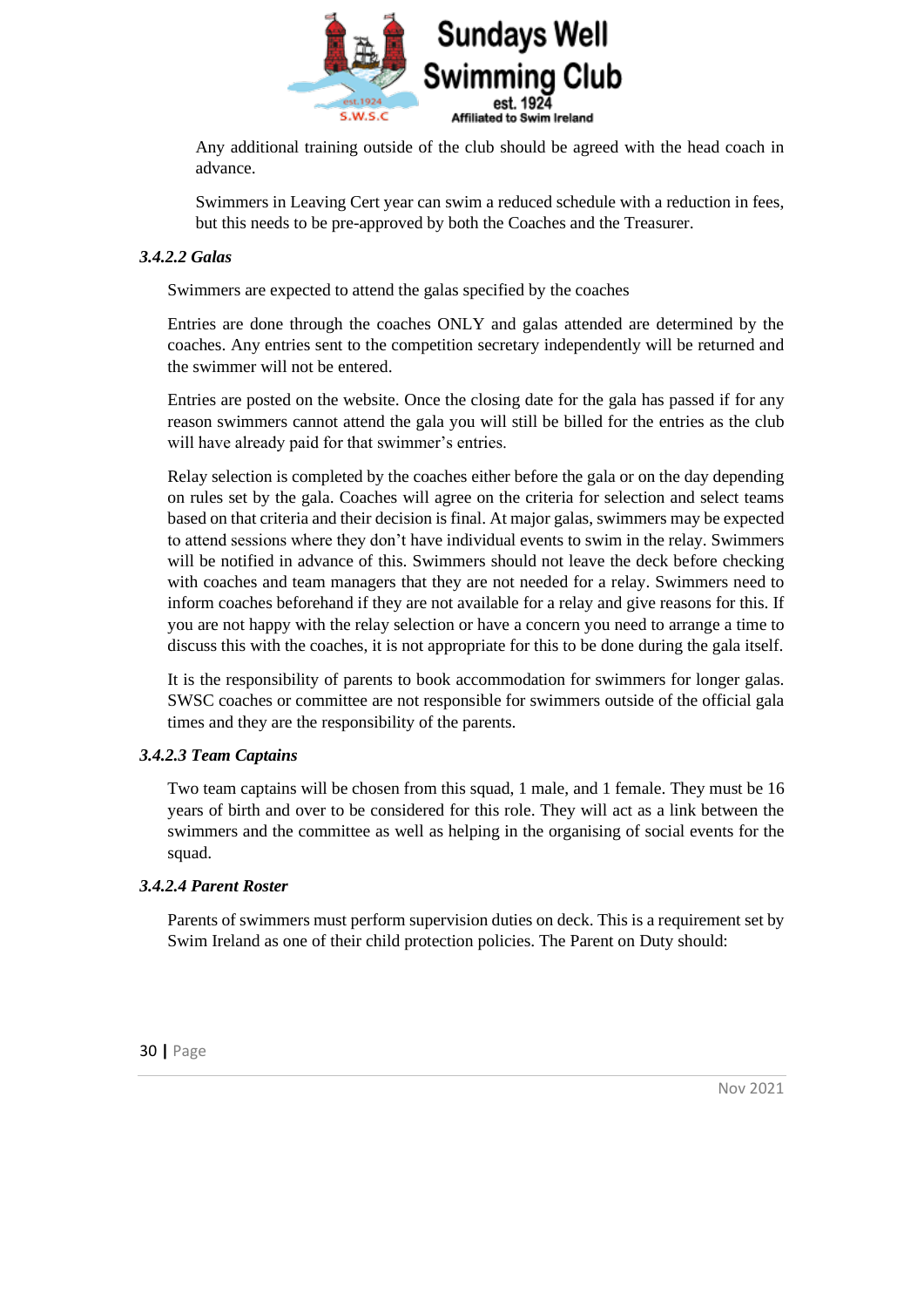

- Ensure an attendance record for the session is kept (if asked) this can be kept with the coach and should be signed by the coach and supervisor
- Take note of children leaving and returning to pool, e.g. a child should return to the pool after visiting the toilet
- Allow the coach/teacher freedom to get on with the session  $-$  sometimes coaches or teachers need to feedback to individuals on one to one basis, this should be in open view
- Take note of any problems that occur refer child related issues to the Club Children's Officer/all other issues to Committee, usually the secretary
- Have temporary access to children's contact details in cases of illness or emergency or in the event the session is cancelled
- In cases of emergency, help the coach/teacher by being an extra adult to supervise children or to assist with a response to the emergency
- The parent on duty should be on site 15 minutes prior to the session so as to supervise the swimmers arrival at the front door, stay at the front door until 10 minutes after the session has commenced and then at this point lock the front door and proceed to the pool deck area, should supervise the swimmers departure for at least 10 minutes after the end of the session. Note that parents should be onsite within 10 minutes of session ending. In the event of parents running late, swimmers should be encouraged to wait in the swimming pool lobby rather than in the car park.
- A roster is produced by the committee and circulated by email to the parents. It is also posted on the website under the tab "Parent Roster"
- It is the responsibility of the parent to arrange a swap if this is not convenient, either way your slot MUST be covered.
- If Parent on Duty fails to show the session will have to be cancelled and swimmers will need to contact their parents to pick them up.
- If a parent fails to show up on 2 or more occasions sanctions will be undertaken which may include a letter of warning and a fine of  $\epsilon$ 50.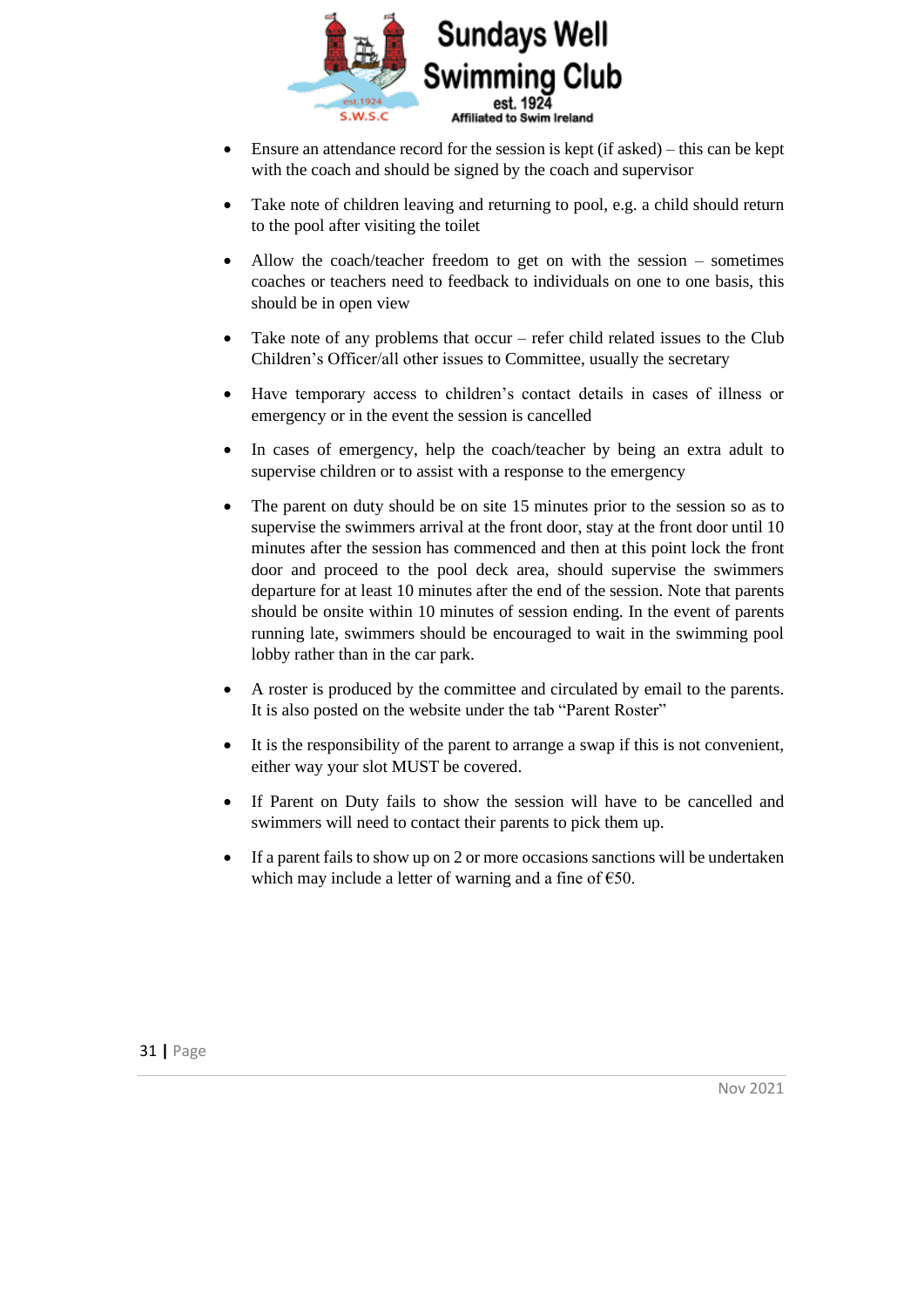

#### *3.4.2.5 Warm Weather Camp*

There is the option of attending a yearly warm weather camp for swimmers who have qualified for Summers Nationals and Irish Short Course Championships.

#### <span id="page-31-0"></span>*3.4.3 Contact*

Any parent/guardian wishing to speak to their child's coach is requested to approach the coach after the session or write a note and a suitable time to meet can be arranged.

There is a WhatsApp group for the Intermediate Squad a lot of important information regarding sessions, galas, rosters and general information is disseminated via the group. It is important that all parents are engaged with the WhatsApp group.

#### <span id="page-31-1"></span>*3.5. Masters Squad*

SWSC Masters is an active group of swimmers over the age of 18, operating under the auspices of Swim Ireland. Masters swimming is generally recognised as competitive swimming for adults who are over 25 years of age, though all competitions these days are open to swimmers aged 19 and over. The focus of SWSC Masters swimming is to participate in and enjoy the sport, build friendships, encourage a healthy lifestyle, improve swimming capability, technique, stroke & fitness, and to compete against swimmers of similar age.

The ability of Masters Swimmers varies considerably, from elite swimmers, triathletes, open water swimmers and fitness enthusiasts, to social swimmers and improvers. The emphasis, as with all swimming, is not on how your competition is doing, *but on how you are improving*.

The social side of SWSC Masters is equally important to us, especially after the swimming, with strong bonds and great friendships being formed.

SWSC Masters currently has  $50 +$  regular members & swimmers. Swim galas are held in many centres throughout the country and abroad, with competition in age groups in 5-year increments, 19-24, 25-29, 30-34 35-39, etc,(with 100-104 being the oldest age group for which world records have been set). Events usually conclude with a social gathering. Our own annual open gala, usually held in February, is a key calendar event.

#### <span id="page-31-2"></span>*3.5.1 Schedule*

| Tuesday  | 21.00-21.40 | Douglas Pool |
|----------|-------------|--------------|
| Thursday | 21.00-21.40 | Douglas Pool |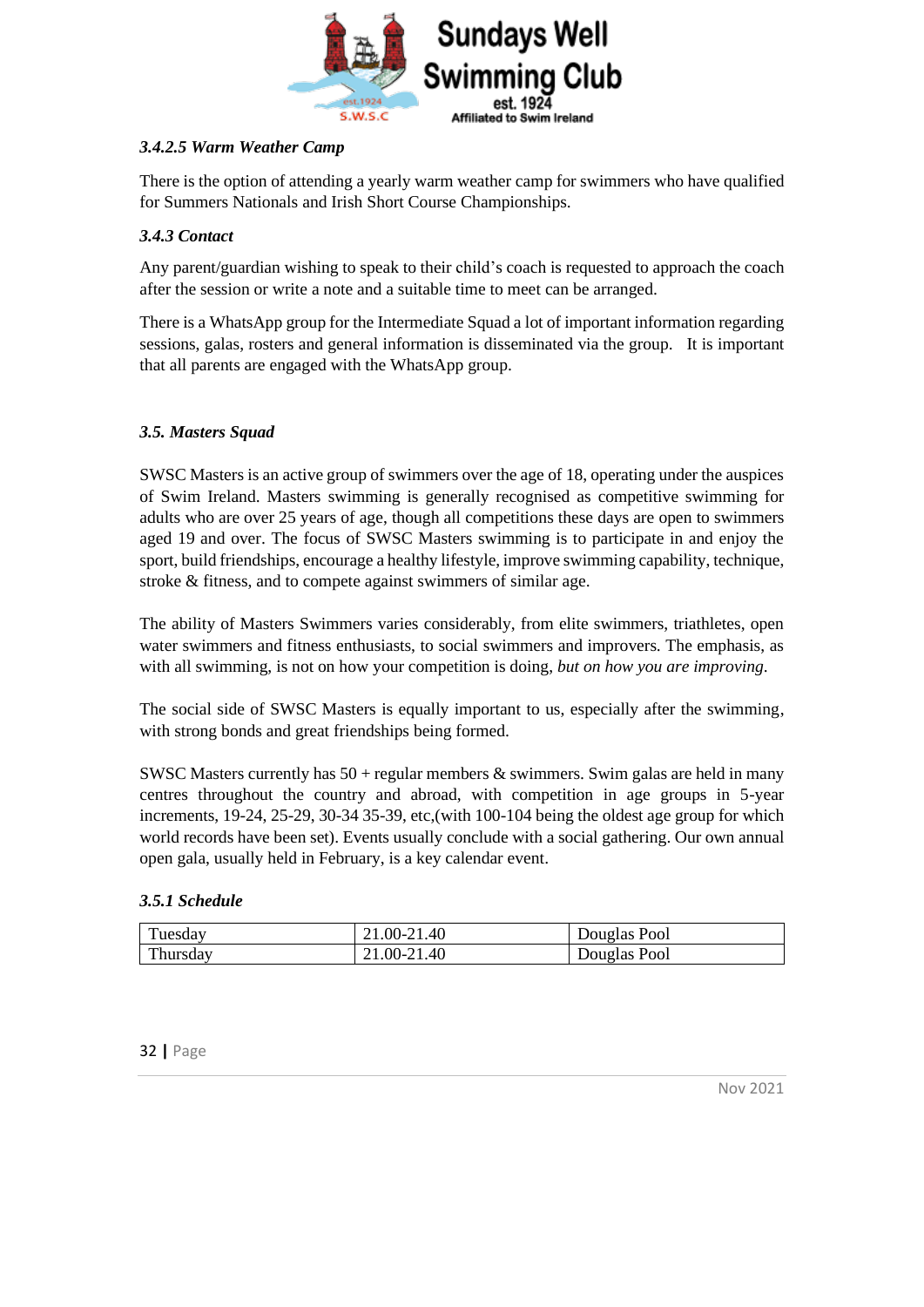

| Saturday | 10.00-10.40 | Douglas Pool (with Cork |  |  |
|----------|-------------|-------------------------|--|--|
|          |             | Masters)                |  |  |

#### <span id="page-32-0"></span>*4 Filming and Photography Policy*

A strict filming and photography policy applies in line with Swim Ireland Guidelines below.

#### **Safe use of images**

Images can be taken for a variety of purposes, including for administration or personal use, publicising the sport or aiding skill development within the particular aquatic discipline. Only appropriate images of children should be used. For example:

• Posed images such as during medal ceremonies, presentations or team shots where young people must be wearing t-shirt and shorts/tracksuits,

• Action shots of young people where the focus is on the participation in the sport, not the athlete. (Note: anyone taking images should be aware of action poses that may be inappropriate and not suitable for use/publication).

Flash photography is prohibited in an environment where any performance may be affected or there is the potential for its use to cause harm to the young person.

#### **Types of images:**

a) Personal images – images taken by parents/guardians or other family members during an event as a celebration of a young person's attendance or achievement. This includes the use of a professional photographer, with permission, taking images for the personal use of those attending. Other people may be included in an image and we expect parents/guardians and other family members to respect this by not distributing images publicly.

b) Training images – these are images or footage taken during a training sessions or during an event specifically to aid the young person in the development of a skill or technique. We expect these images to be taken by a qualified coach or a person specifically appointed by the young person's coach. These images may be used as examples of technique or mastery of a skill for teaching/coaching purposes and should not be distributed outside this specific use. c) Media images – these are images taken by an individual from the media, i.e. TV, newspaper or professional photographer where the images are to be used for publicity or promotion of the event or future events.

d) Administration images – these are images taken for general administration purposes; including images used for membership cards, competition entries and could also include images that form part of an archive record.

Swim Ireland members and third party photographers, film/videographers or other organisations shall ensure that images are not taken in environments considered inappropriate,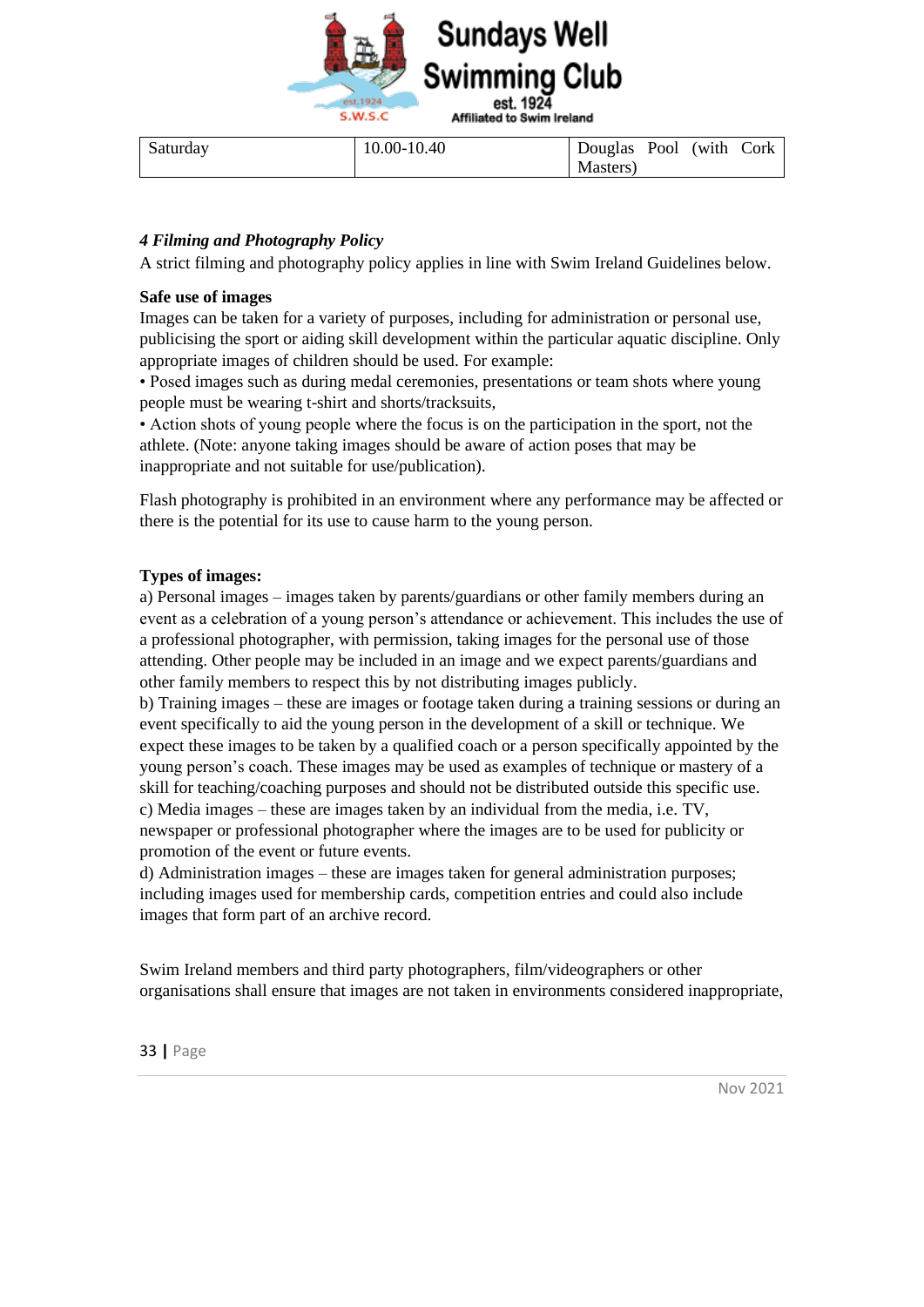

irrespective of any permission sought. In certain cases it may be an offence to take such images. Images of children should not be taken where the pose is inappropriate e.g. open legs; bending over from behind, etc.

Taking images using any type of equipment is banned in an area where people are changing or would normally expect their privacy to be recognised. Examples of such areas would include:

- Changing rooms
- Open changing areas such as 'villages',
- Individual changing/private cubicles provided for personal use
- **Toilets**
- Medical/physio treatment rooms

#### **Swim Policy for Events and Galas**

The club/region/Swim Ireland should ensure the following announcement is read out at the start and during an event to ensure everyone is clearly aware of the need to register: "*All persons wishing to take photographs or film footage at this event must first register their device(s) with (name of organiser). Please note photographic identification will be required as proof of identity.* If a company/person has been authorised by completing the Self Declaration Form the following should be included in the announcement: (Name of company) has been authorised to take photographs of individuals in accordance with Swim Ireland policy."

If any other person wishing to use photographic devices at events they must first register their device with the organiser. Each person registering a device will be required to produce photographic identification as proof of identity.

#### **Use of images on social media**

Where images of young people are used on social media, the person responsible for posting an image must be aware of the potential for an image to be used inappropriately. The following safeguards must be in place to protect young people:

- i) Personal details of a young person should not be included
- ii) Captions should be in keeping with the sport represented
- iii) The posting and any purpose should not breach the codes of conduct
- iv) The type of image should not breach guidance in this policy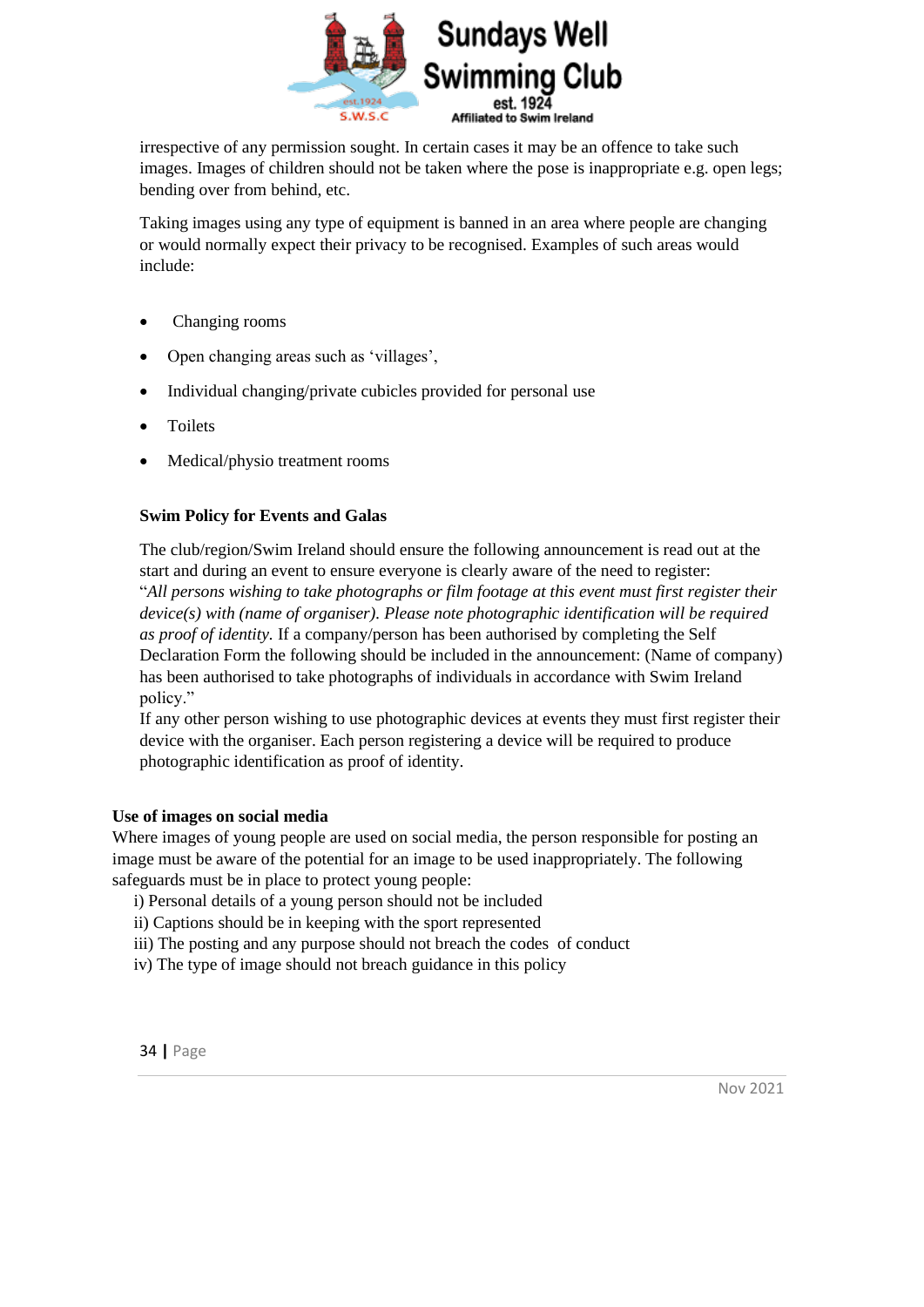

#### **Storage of Images**

Storage includes any image stored as a hard copy and/or electronically as a soft copy. This includes images on social media, photographic archives, individual personal databases e.g. personal cameras, phones, etc.

How personal images are stored is the responsibility of parents/guardians with their child/young person. All other images should only be stored for defined and intended purposes e.g. membership, promotion, and/or archiving.

• If storage of images is required the images must only be stored for the length of time for which they are needed

• If possible, avoid using the names of children, or any other identifying feature

Once images are no longer required they must be properly destroyed.

Digital images stored on computer systems need to be fully deleted, including deletion from the cache memory and/or temporary files.

#### **Non-authorised taking of images / Inappropriate Images**

If you are concerned about an individual taking images at an event, this should be verbally reported to the relevant responsible person. It may be necessary to report the non-authorised taking of images to the appropriate statutory authorities.

The responsible person will identify the person and check if their device is registered for the event. If not registered, the person must be asked to register their device, with appropriate identification. If the person is not willing to register their device they should be asked to leave. Where the event is open to the public e.g. where only part of the facility is being used, it will be necessary to report non-authorised taking of images to the facility manager.

If there is any concern about the nature of any image taken, this should be reported to the responsible person (in the club or event/activity) who will refer to the statutory authorities. The concerned individual may also report their concern directly to the statutory authorities. The contact details for the statutory authority can be found in the Swim Ireland Safeguarding Policies and Procedures (latest update).

Where there is a concern about the use of images this should be reported to the responsible person who will take appropriate action. This will include reporting the alleged use to:

- The parent/guardian of any young person involved
- The person responsible for posting the image
- The media platform i.e. twitter, Facebook, WhatsApp, Instagram, print media etc.

• The statutory authorities

Inappropriate use of images is a breach of this guidance and the code of conduct and may result in a complaint/disciplinary procedure against those involved in Swim Ireland.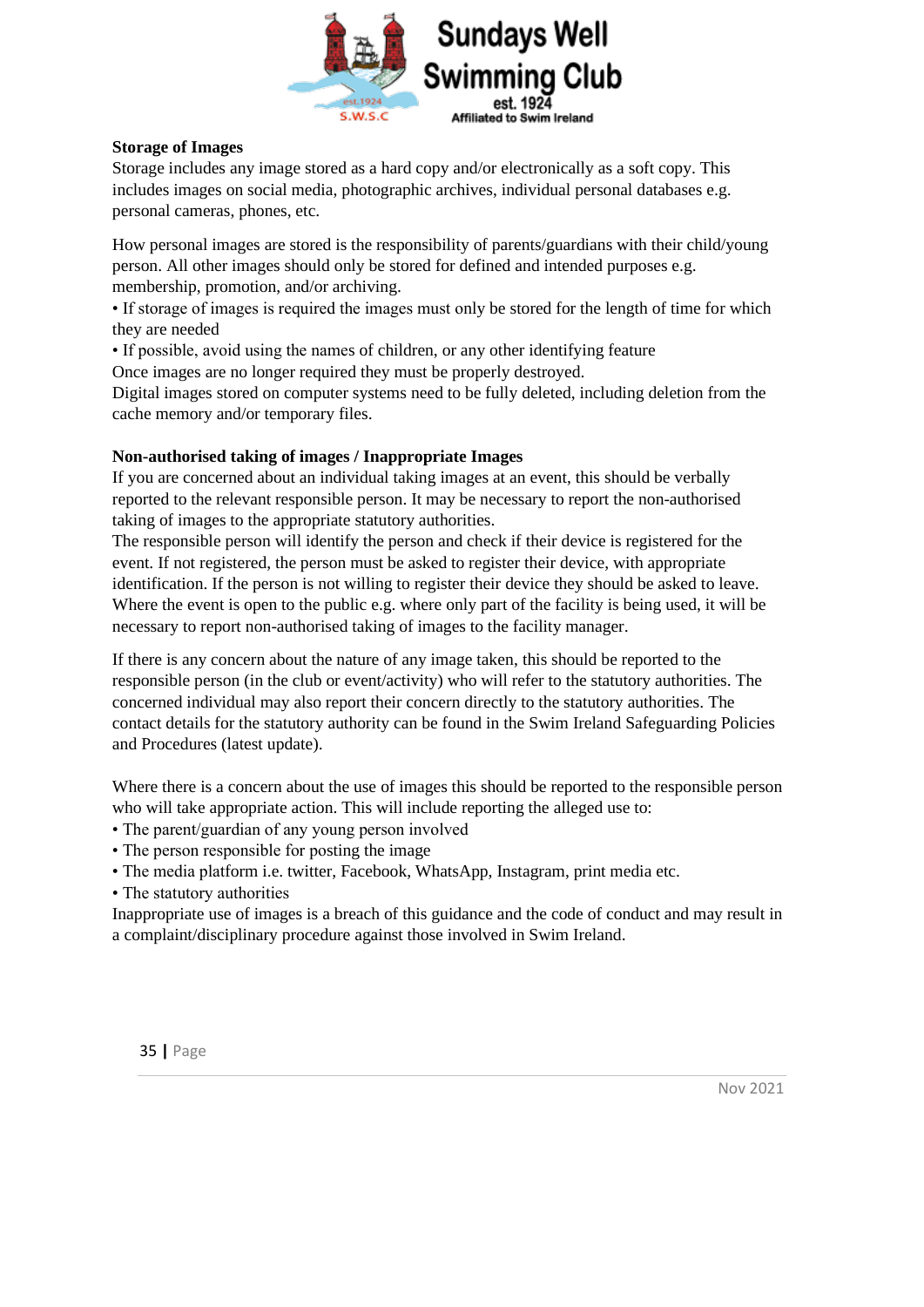

#### <span id="page-35-0"></span>*5 Coaches & Teachers*

| Director of Coaching & Teaching | <b>Richard Cassidy</b> |
|---------------------------------|------------------------|
| Coaches                         | Rob Lamb               |
|                                 | Tom Cross              |
|                                 | <b>Kelly Gallagher</b> |
|                                 | Frank Lynch            |
|                                 | Kieran Nolan           |
| <b>Head Teacher</b>             | <b>Margot Powell</b>   |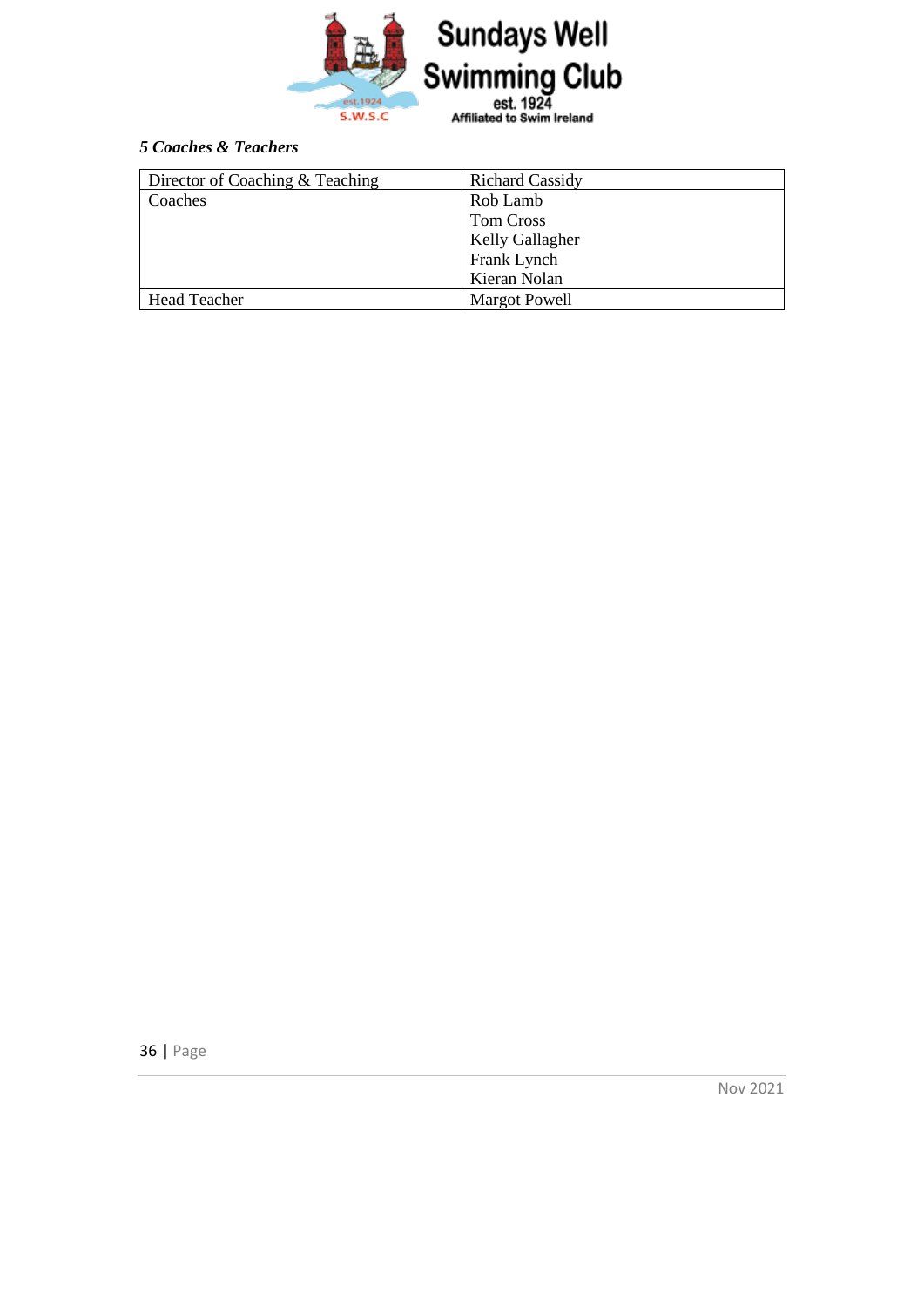

#### <span id="page-36-0"></span>*6 Management Committee*

#### <span id="page-36-1"></span>*6.1 Roles and Responsibilities*

#### **Chairperson**

- Comply with Swim Ireland rules and regulations
- Act as official spokesperson for SWSC
- Support the efficient running of the club
- Chair regular Committee and Annual General Meetings
- Help others understand their roles and responsibilities
- Communicate with various members within the club
- Be actively involved in developing an action plan for the club
- Represent the club at local and regional events
- Assist the club to fulfil its responsibilities to safeguard young people at club level
- Ensure an understanding of the legal responsibilities of the club to which the Club Complies.
- In order to maintain order and unnecessary disruption the Chair will ensure the principles or due process and natural justice are applied in all decisions made by SWSC.

#### **Vice Chairperson**

• Will chair meetings and fulfil the duties of the Chairperson in the Chairperson's absence.

#### **President**

- To represent SWSC at all public and club functions.
- Has the right to attend and participate in all Management Committee Meetings.

#### **Club Secretary**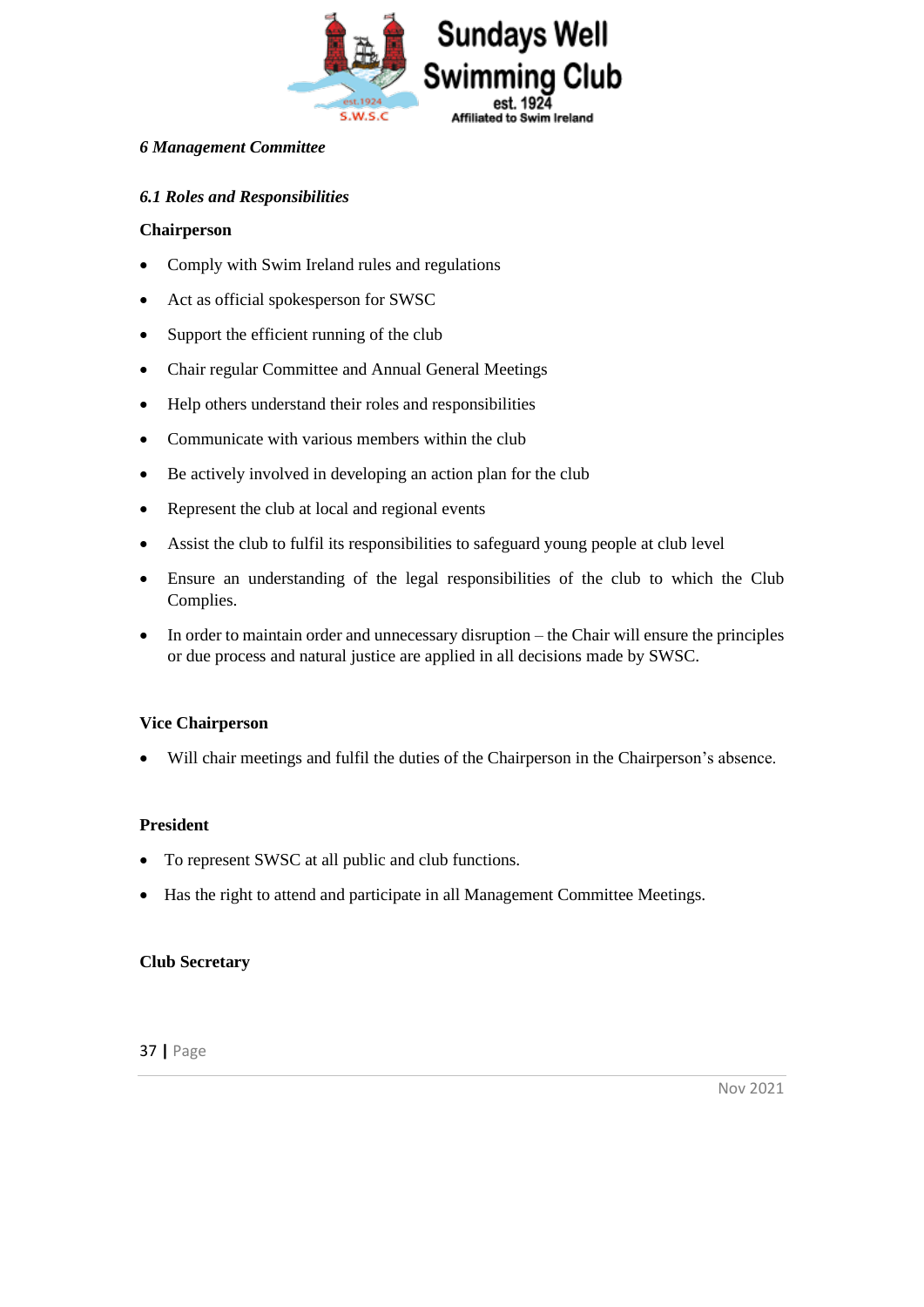

- Comply with Swim Ireland rules and regulations
- Be the first point of contact for club enquiries
- Organise and attend key meetings (including Annual General Meetings)
- Take and distribute minutes
- Delegate tasks to club members
- Deal with all correspondence
- Attend to club affiliations
- Keep records of all membership
- Keep records of all complaints
- Ensure insurance is up to date and relevant
- Maintain up to date records and reference files
- Keep records of all assets and goods held in trust.
- Act as co-signature on Club cheques.
- Arrange handover or succession planning for the position

#### **Assistant/Affiliation Secretary**

- Will be responsible for the above in the absence of the Secretary.
- Will be responsible for all club membership/affiliations/SI Insurance.

#### **Treasurer**

- Comply with Swim Ireland rules and regulations
- Co-ordinate the clubs financial planning
- Manage the club's income and expenditure in accordance with SWSC rules and present a financial report at the monthly Management Committee Meetings.
- Keep accurate records of all financial transaction concerning SWSC in line with good accounting practices.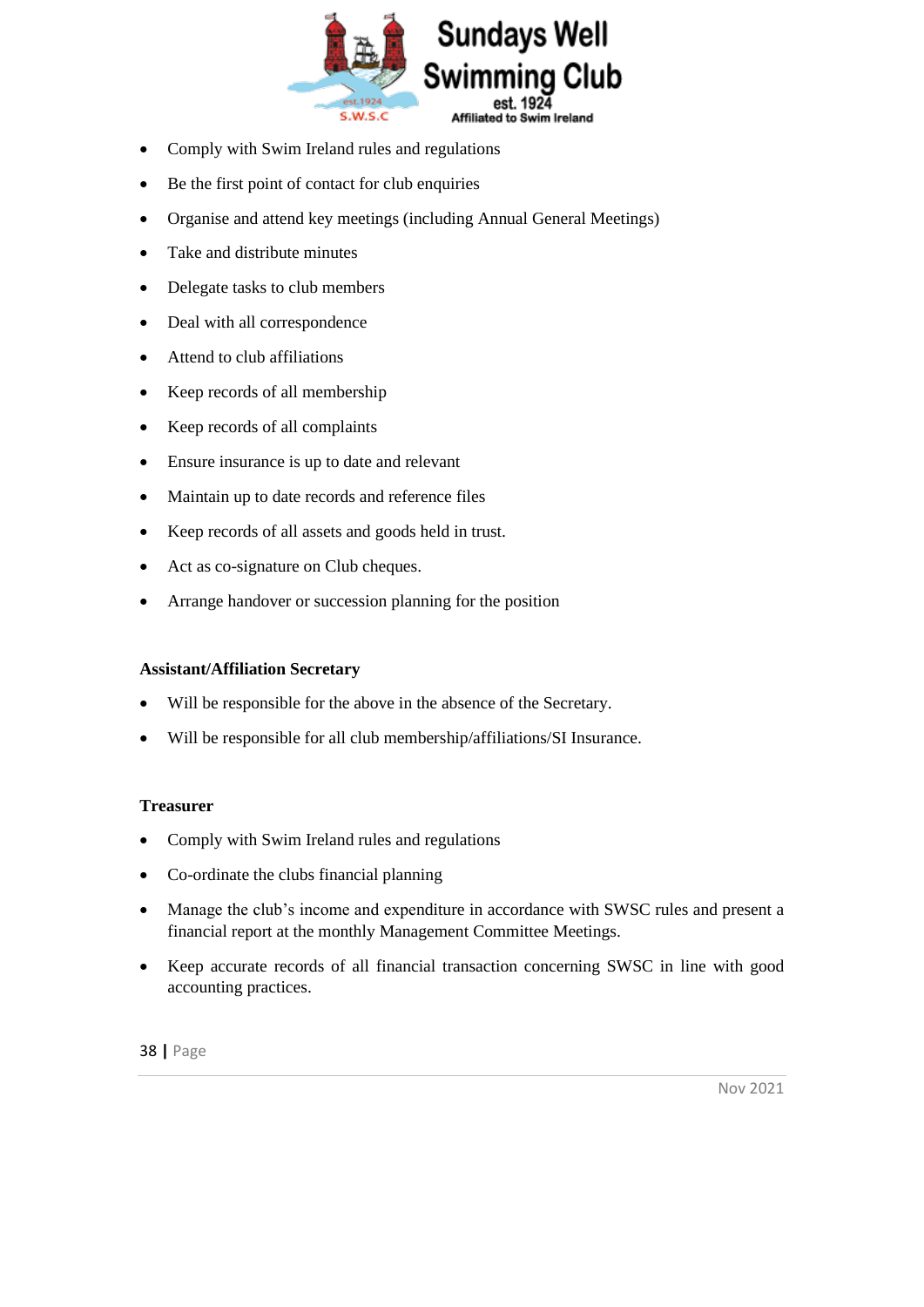

- Produce an end of year financial report
- Regularly report back to the club committee on all financial matters
- Efficient payment of invoices and bills
- Propose amendments to annual and monthly subscriptions as appropriate
- Deposit cash and cheques that the club receives
- Keep up to date financial records
- Act as co-signature on club cheques.
- Arrange handover or succession planning for the position.

#### **Vice- Treasurer**

Will assist the Treasurer in all of the above.

#### **Competition Secretary**

- Will keep up-to-date records of all swimmers times.
- Provide entries for galas.

#### **Master Swimmer Representative**

- Will manage all Master events.
- Will liaise with the Management Committee on all matters relating to Masters Swimming.
- Will present Master's report.

#### **Director of coaching and teaching**

- Development of an annual training and competition programme based around the principles of long term athlete development (LTAD).
- Support the preparation of training session plans for all squads and allocate water time to the squads accordingly.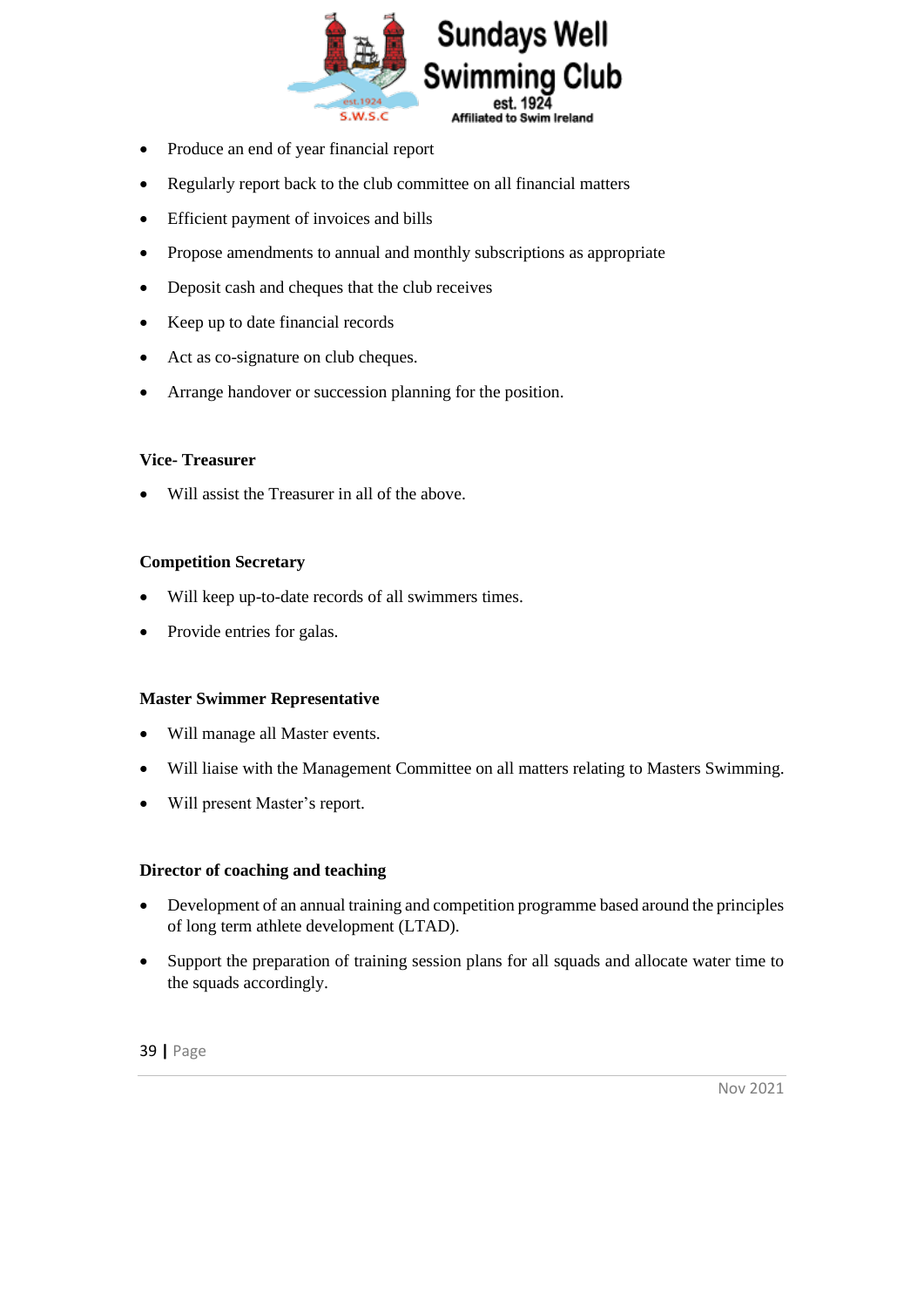

- Devise and implement suitable squad criteria
- Coaching training sessions of the Senior squads
- Assist the club in recruitment of teaching and coaching team members
- Perform a management role and supporting/organising all coaching staff.
- Ensure that the appropriate level of teaching and coaching is available for all training sessions including land training. Some of this responsibility may be delegated to other teachers and coaches where appropriate.
- Provide a swimmer/parent education programme focussing on a variety of swimming related topics and lifestyles issues.
- Provide suitable and relevant feedback on progress to both parents and athletes as required
- Attend all appropriate competitions and training camps. Delegate to appropriately qualified coaches where necessary.
- Monitor athletes progress and co-ordinating movements between squads, including the teaching programme in conjunction with the Head Teacher, and in conjunction with club committee
- Attend club committee meetings as a member and provide regular teaching and coaching updates
- Be aware and understand the facility emergency action plan and normal operating procedures.
- The role will also involve overall management of all the teachers and coaches, coordinating the entire programme from learning to swim through to top competitive participation, and chairing monthly teaching and coaching meetings.

#### **Ordinary Members (2)**

- Will attend 75% of committee meetings
- Chair sub-committee meetings
- Assist in the management of the Club's affairs

#### **Club Children's Officer**

• Comply with Swim Ireland rules and regulations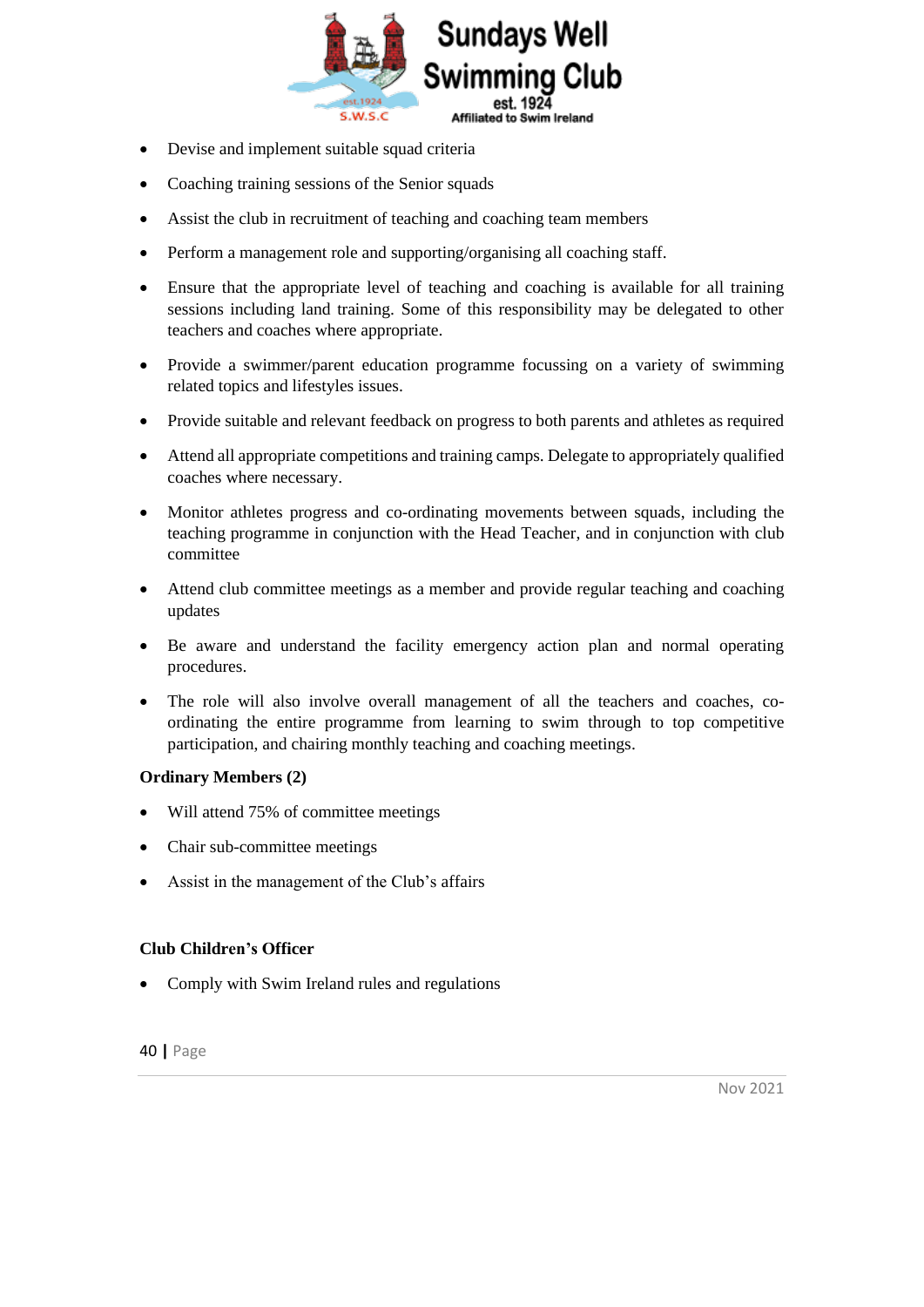

- Ensure completion of required training and awareness of the role within the club and for other CCO's.
- Act in the best interest of young people
- Ensure young people have opportunity to express opinions and views
- Ensure safeguarding policies and procedures are implemented and effective in all areas of the club
- Act as advisor for and report concerns of abuse to the appropriate authorities
- Be child centred in focus and have as the primary aim, the establishment of the child centred ethos within SWSC.
- Be the link between the children and adults in SWSC.
- Shall hold an up-to-date certificate of Child Protection and be familiar with the Code of Ethics and Child Welfare Guidelines of Swim Ireland.
- Shall take responsibility for monitoring and reporting to SWSC Management
- Committee on how club policy impacts on young people and their Sports Leaders.
- Act as the Designated Person

(Further details are contained in the latest Swim Ireland Safeguarding Policy document)

#### **Designated Officer**

Any concerns or disclosures relating to child abuse be reported to the DP who is responsible for reporting this to the statutory authorities.

The Designated Person shall hold a current certificate of Child Protection and also be familiar the Code of Ethics and Child Welfare Guidelines of Swim Ireland.

The Designated Person shall be the CCO, with this individual acting in a dual role capacity, performing both their existing role in conjunction with that of Designated Person.

#### <span id="page-40-0"></span>*6.2 Management Committee 2021/2022*

| President | Tom Lynch |
|-----------|-----------|
|           |           |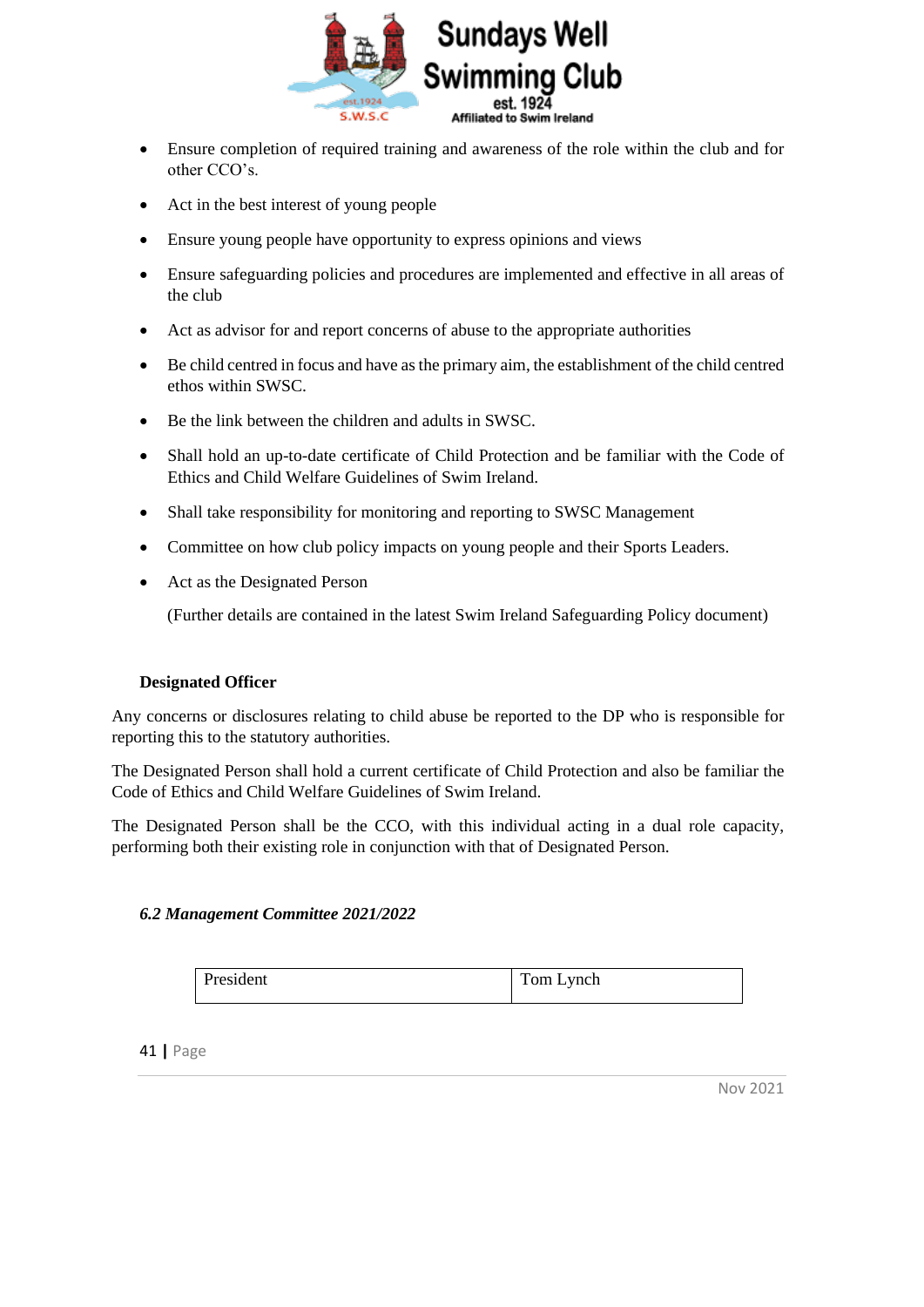

# **Sundays Well<br>Swimming Club**<br>Afflicted by State Island

Affiliated to Swim Ireland

| Chairperson                            | <b>Tom Cross</b>       |
|----------------------------------------|------------------------|
| Vice-Chairperson                       | Ursula Kennedy         |
| Secretary                              | Iryna Semchiy          |
| <b>Assistant/Affiliation Secretary</b> | Geraldine Fitzpatrick  |
| Treasurer                              | thd                    |
| <b>Assistant Treasurer</b>             | thd                    |
| <b>Competition Secretary</b>           | Robert Sárkány         |
| Director of coaching and teaching      | <b>Richard Cassidy</b> |
| <b>Committee Member</b>                | Joy Roncken            |
| <b>Committee Member</b>                | thd                    |
| <b>Masters Representative</b>          | Ann Toebes             |
| Club Children's Officer                | Maria Acin             |

#### <span id="page-41-0"></span>*6.3 Club Children's Officers*

| Chair                          | Maria Acin        |
|--------------------------------|-------------------|
| Senior squad                   | Ray McArdle       |
| Intermediate squad             | Clair Healy       |
| Junior squad                   | Vanessa O'Farrell |
| Learn to Swim and Friday night | Maria Acin        |

#### <span id="page-41-1"></span>*6.4 Club Disciplinary Committee*

| Chair  | Bernard Lynch   |
|--------|-----------------|
| Member | Roy McKnight    |
| Member | Clodagh McGrath |
|        |                 |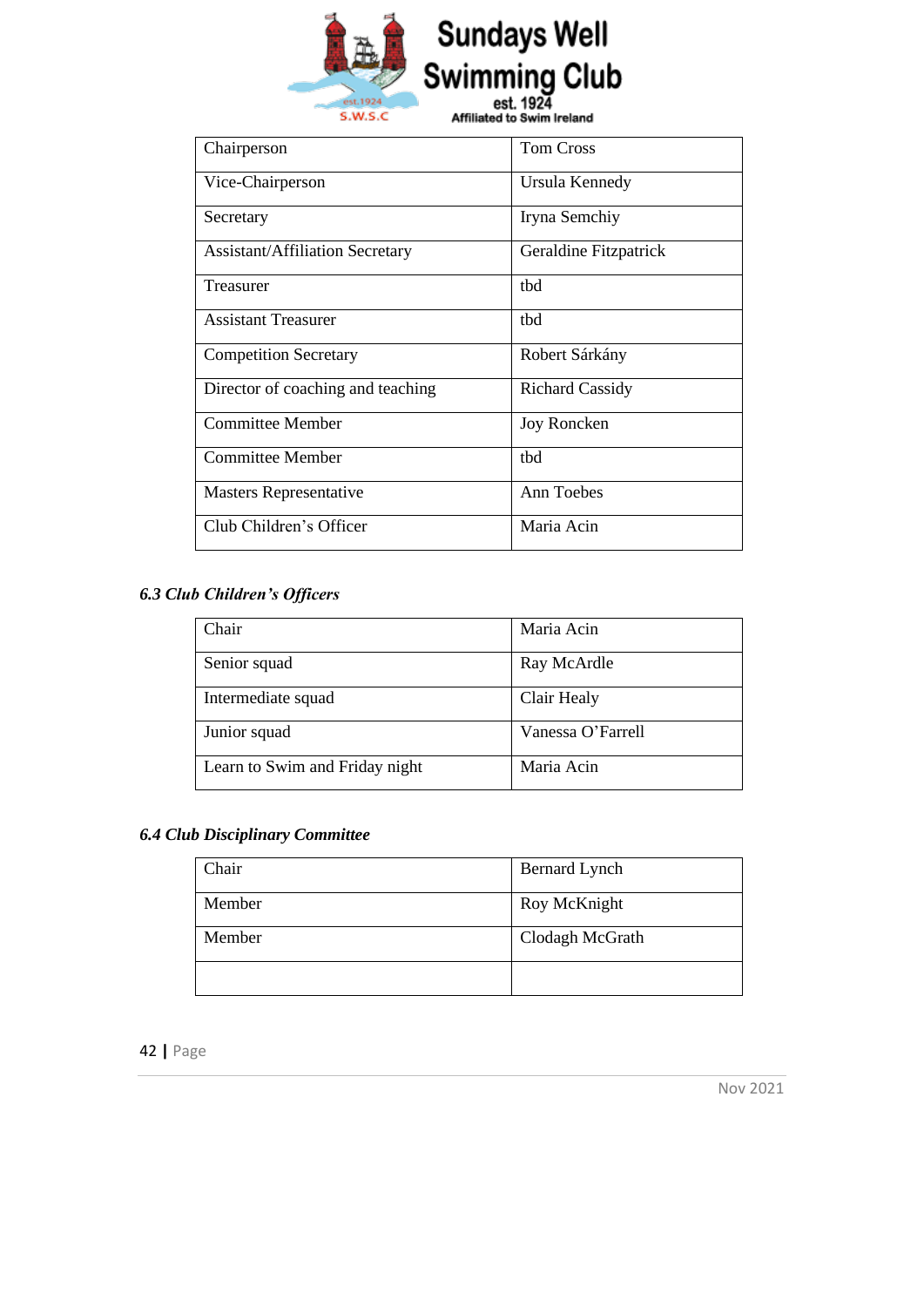

#### <span id="page-42-0"></span>*7 Fees 2019/2020*

| <b>Membership Fees (per annum)</b>                |        |
|---------------------------------------------------|--------|
| <b>Family Membership</b>                          | €160   |
| Single Child Membership                           | E95    |
| Single Adult Membership                           | €115   |
| Full time student in Masters                      | $E$ 35 |
| Administrative Membership (Committee and Coaches) | E20    |

| <b>Swim Ireland Insurance Fees (per annum)</b> |               |
|------------------------------------------------|---------------|
| Competitive                                    |               |
| First family member                            | €45           |
| Second family member                           | €40           |
| Third & subsequent family members              | €35           |
| Non-Competitive                                |               |
| First family member                            | €30           |
| Second family member                           | E25           |
| Third $&$ subsequent family members            | E20           |
|                                                |               |
| <b>Competitive Squads Fees (per month)</b>     |               |
| Senior                                         | €130          |
| Intermediate                                   | €90           |
| Development Squad                              | $\epsilon$ 65 |
| Junior 4-hour                                  | €55           |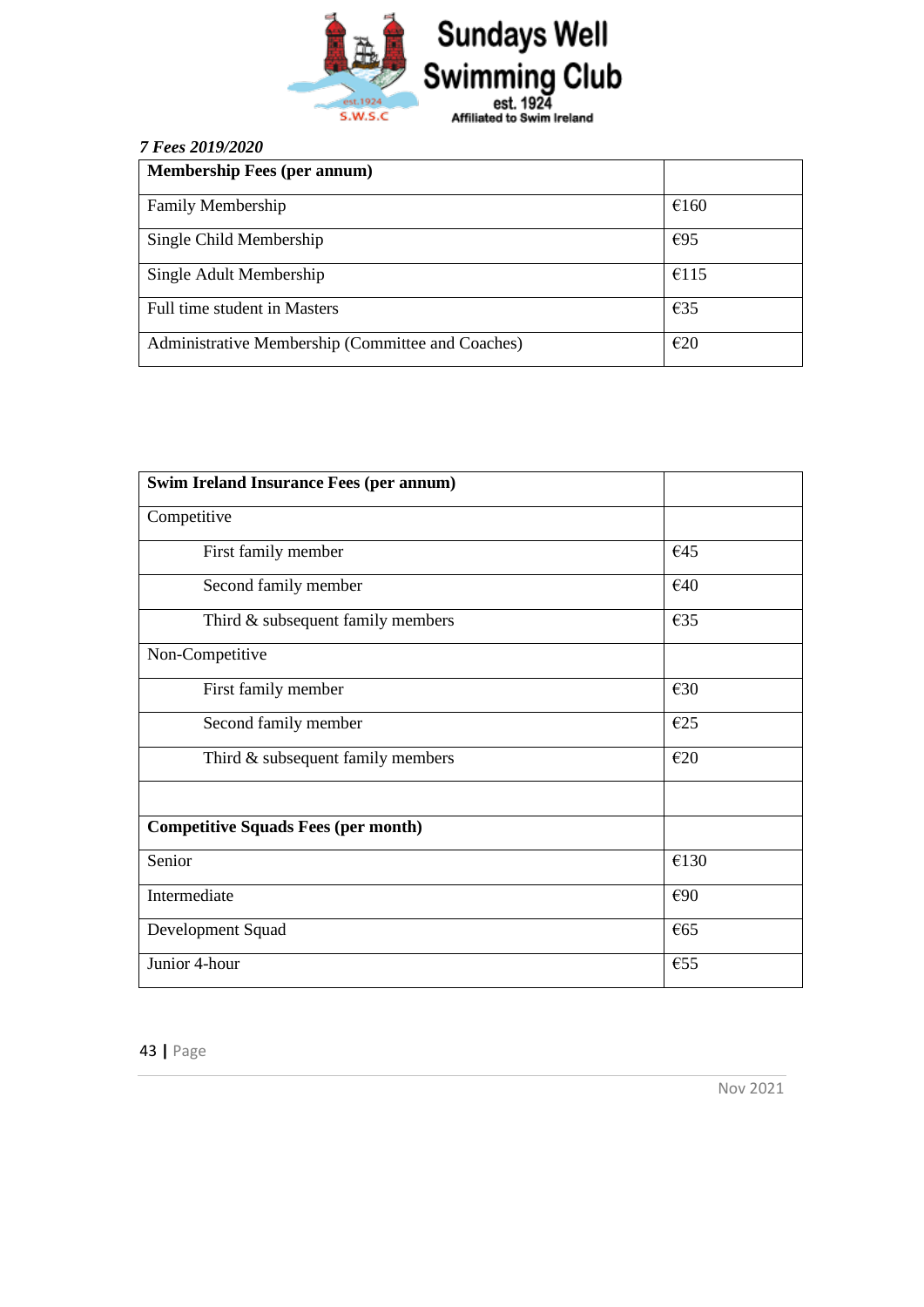

| Junior 3-hour                                 | €40          |
|-----------------------------------------------|--------------|
|                                               |              |
| Junior Squad Fees (per 5-month term)          |              |
| 1 hour                                        | €110         |
| 2 hours                                       | €210         |
|                                               |              |
| <b>Teaching Group Fees (per 5-month term)</b> |              |
| 1 session                                     | €170         |
| 2 sessions                                    | €285         |
|                                               |              |
| <b>Masters</b>                                |              |
| Per session                                   | $\epsilon$ 6 |